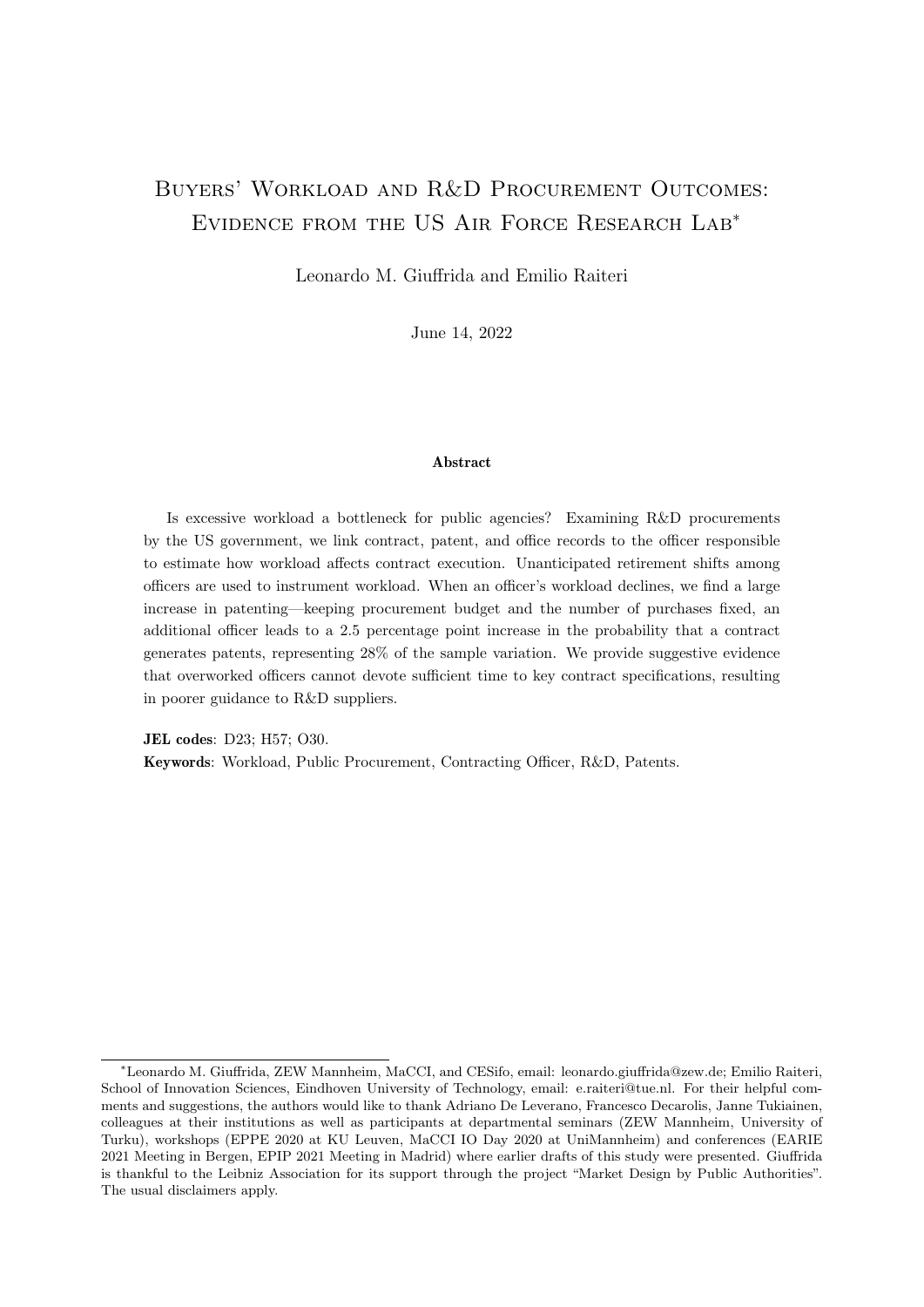## 1 Introduction

Governments use their extensive purchasing power to promote an array of policy objectives. In particular, recent studies stress how technical and scientific progress depends on public spending [\(Fleming et al. 2019;](#page-33-0) [Moretti et al. 2019\)](#page-34-0). Procurement of R&D from businesses and higher education institutes is one of the main channels through which governments fund innovative activities. In the US, government procurement accounts for about one-third of the \$130 billion annual federal R&D budget [\(de Rassenfosse et al. 2019\)](#page-33-1)—with the remainder distributed among grants, cooperative agreements, and in-house research [\(Bruce and de Figueiredo 2020\)](#page-32-0). Even though the primary objective of R&D procurement is to acquire innovative supplies or services for the direct benefit of federal agencies (FAR 35.003), policymakers and scholars increasingly view this type of public spending as a crucial innovation policy tool. Anecdotal and historical evidence suggests that US federal procurement has been critical to the development of some of the most influential technologies invented in the 20th and 21st centuries, including computers, the Internet, GPS systems, and robotics [\(Ruttan 2006\)](#page-35-0). Recent empirical contributions find support for the existence of such a link [\(Raiteri 2018\)](#page-34-1).

Given the relevance of R&D procurement contracts for innovation, understanding and quantifying the factors determining their success or failure has policy implications. Innovation scholars emphasize the role of public buyers in clearly identifying their needs and specifying functional requirements for the procured activity or good [\(Edquist 2015\)](#page-33-2). Empirical evidence on standard procurement confirms that buyers may have a considerable impact on contract performance [\(De](#page-33-3)[carolis et al. 2020;](#page-33-3) [Best et al. 2017;](#page-32-1) [Bucciol et al. 2020;](#page-33-4) [Baltrunaite et al. 2021\)](#page-32-2). The demand-side relevance for publicly funded  $R\&D$  is highlighted by [Bruce et al.](#page-32-3) [\(2019\)](#page-32-3), who emphasize that federally funded R&D grants in the US have poorer innovation output than cooperative agreements precisely because the buyer has greater discretion over the latter.<sup>[1](#page-1-0)</sup> [Decarolis et al.](#page-33-5) [\(2021\)](#page-33-5) provide the first empirical quantification of the role of public buyers for the success of R&D procurement. In particular, the authors exploit the variation of employees' death events across agencies and time to estimate the probability that contracts deliver patented inventions. However, the data and methodology used do not allow the authors to provide conclusive evidence on which contracting employment features—and their interplay with suppliers'—are mostly affected by the sudden loss of specialized human capital and matter for the procured R&D performance. Thus, the buyerinnovator relationship remains a black box, unpacking which can provide a better sense of how bureaucracies can promote (or suffocate) innovation [\(Kelman 2021\)](#page-34-2). The main objective of this paper is to shed light on this relationship. To do so, we closely examine the official responsible for the procurement process—commonly referred to as the contracting officer (CO).

The CO is the leading agent in the acquisition process [\(Rendon et al. 2012\)](#page-35-1), having the authority to enter into and terminate contracts and make related determinations and findings on behalf of the US Federal government (FAR 1.602). Specifically, they identify the requirements that the procured good or service needs to satisfy, conduct primary and secondary market research to assess the market availability of solutions satisfying the agency's needs, issue the formal request for proposals, and, eventually, select the best source. They are hence responsible for the

<span id="page-1-0"></span> $1<sup>1</sup>$ Grants or cooperative agreements should be used when the primary purpose of the transaction is to stimulate or support R&D for another public purpose (FAR 35.003)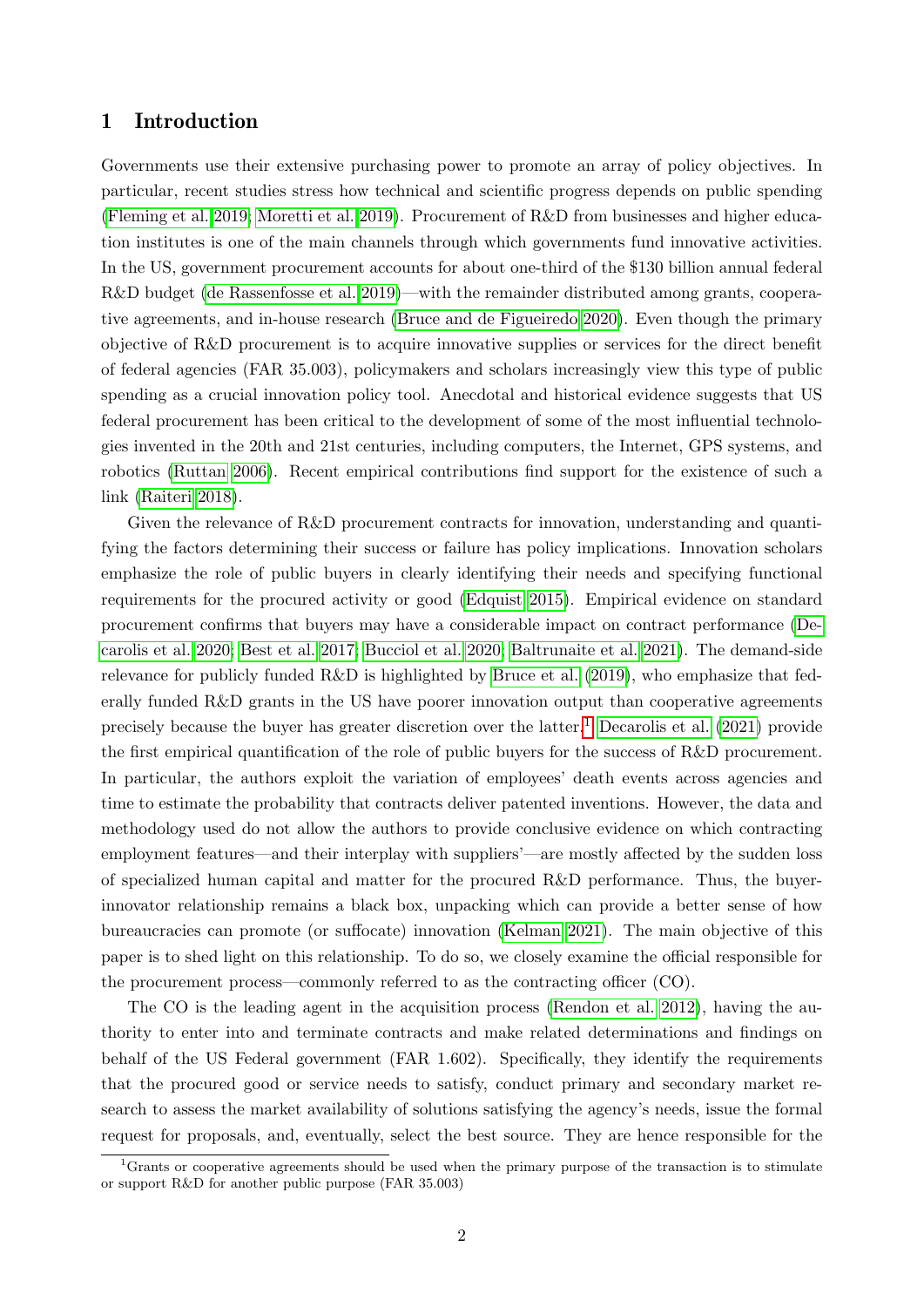elaboration of the acquisition strategy and the drafting of requests for information, requests for proposals—establishing the procedure for contract award—contract terms, and the level of competition. Depending on the agency, CO might be also in charge of contract administration but (in particular at larger agencies) other contracting personnel often take the leading role in the contract management phase.<sup>[2](#page-2-0)</sup> The CO has wide discretionary power in performing these tasks, and the FAR clearly states that CO "should be allowed wide latitude to exercise business judgment" (FAR 1.602-2). Arguably, CO's decisions deeply affect the contract awarding phase and the potential frictions the CO might encounter in this process may have a substantial impact on contract performance. This paper focuses on workload, as a possible source of capacity constraints for contracting.

[Warren](#page-35-2) [\(2014\)](#page-35-2) argues that, in the context of standard procurement, as the workload increases, a CO may have less time to spend on each task, leading to suboptimal contract specifications and poorer performance. This paper, for the first time, devotes special attention to the relevance of CO's workload for the performance of the R&D contracts they award. The role of the CO in the acquisition of R&D work is particularly complex as the CO needs to allow contractors the freedom to exercise innovation and creativity (FAR 35.005). The acquisition strategy needs to be individually tailored to attain the desired objectives of the R&D work, objectives for which the work or methods oftentimes cannot be precisely described in advance (FAR 35.002). One of the key problems for the CO in this setting is describing the work requirement in a way that is clear to prospective contractors, even in situations in which the CO does not have a complete understanding of the work in advance. The CO is responsible for translating a rather abstract idea into a language that is contractually clear to the prospective contractors [\(US Air Force 1967\)](#page-35-3). To succeed in such a complex task, the CO generally interacts closely with the internal scientific staff and must develop an ad-hoc approach for each new procurement activity (FAR 35.005). Clearly, a higher workload for the CO may be particularly disruptive in this context as it may harm their capacity to allocate enough time to work through the complexity of a new R&D contract. Particularly problematic would be the case where an increase in R&D budgets intended to produce additional technical knowledge is slowed down by capacity constraints in contracting units.

Despite the relevance of the issue, no prior work has analyzed the impact of a CO's workload on the performance of  $R\&D$  contracts they are responsible for. We do so by combining several different data sources for the first time. First, we use the Federal Procurement Data System (FPDS), which contains information on every contract awarded by US federal agencies. Second, we use the 3PFL Database of Federally Funded Patents (3PFL)—collected by [de Rassenfosse](#page-33-1) [et al.](#page-33-1) [\(2019\)](#page-33-1) and employed in [Decarolis et al.](#page-33-5) [\(2021\)](#page-33-5)—to trace patented inventions associated with a federal contract and thus measure R&D contract performance in line with the literature [\(Bruce et al. 2019\)](#page-32-3). Third, we collect extensive information about the tender stage of the awards from the Federal Business Opportunities (FedBizOpps) website, including information about the identity of the CO. The latter information is more readily available for contracts awarded by the US Department of the Air Force, one of the major subdivisions of the US Department of Defense (DoD). As nearly half of all R&D contracts awarded by the Air Force come from the Air Force

<span id="page-2-0"></span><sup>&</sup>lt;sup>2</sup>Generally, a contracting officer's representative (COR) assists the CO and is in charge of the technical monitoring or administration of a contract (FAR 1.604).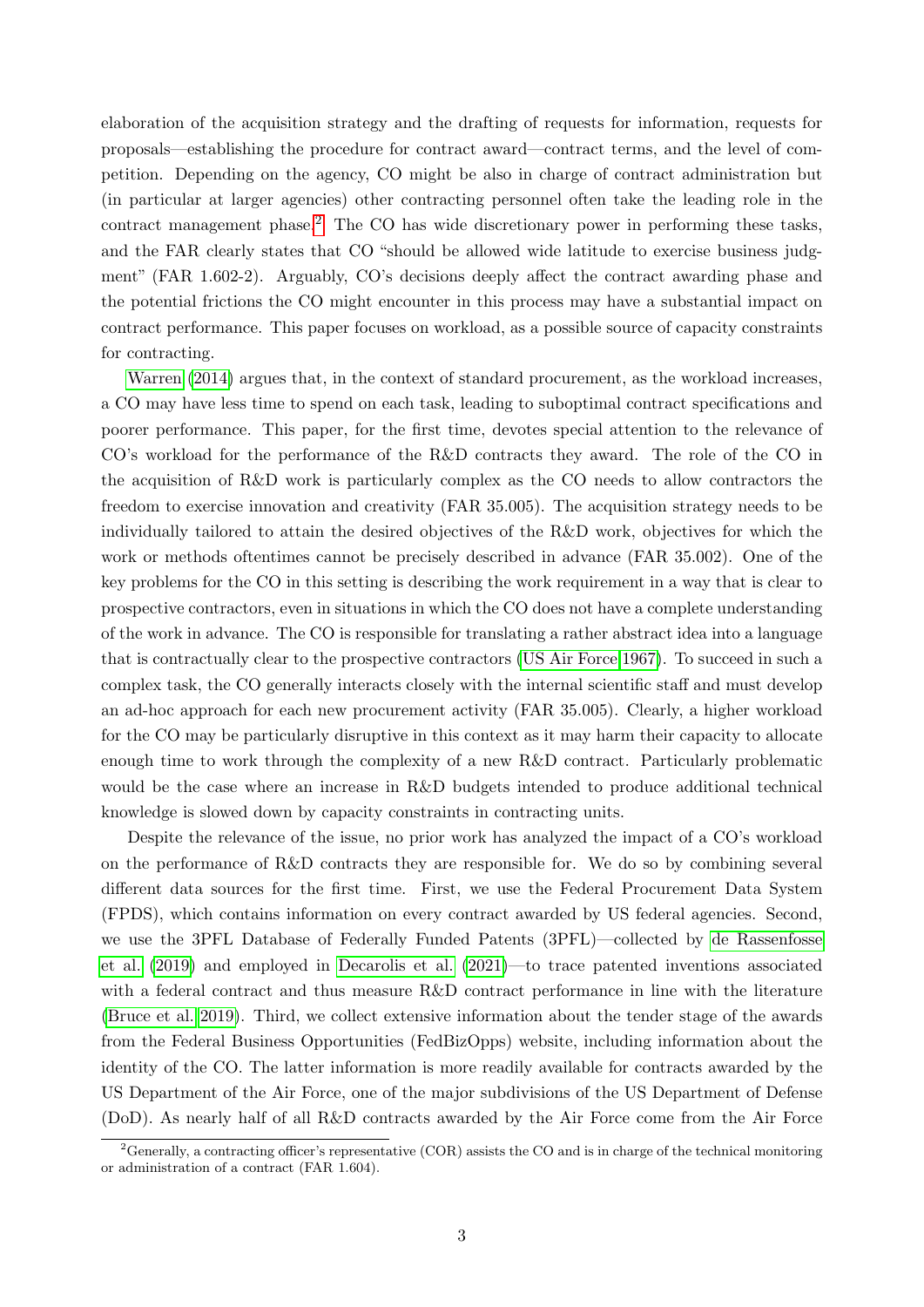Research Laboratory (AFRL) and given its high degree of specialization in R&D procurement, we focus on contracts awarded by the AFRL contracting offices. We count the number of COs actively involved in procuring R&D projects in a given year. Following [Warren](#page-35-2) [\(2014\)](#page-35-2) and controlling for the number of R&D awards and budget for the office, we use this measure as an inverse indicator of the workload. After this data selection and merging process, we end up with a sample of 1,970 R&D contracts representing the universe of AFRL's R&D procurement processes, including COs' records for 2005 through 2012.

Identifying the effect of the buyer's workload on R&D contract performance presents multiple empirical challenges. First, the quality of the CO assigned to a particular contract is correlated with both the outcome and the workload. In case of a sudden and unpredictable jump in workload, the office manager (also referred to as the program manager) could still assign the most cumbersome projects that require extra effort and expertise to the highest quality COs. In such cases, we would then underestimate the potential effect of a shock in workload for offices staffed with more high-quality COs and overestimate the shock for offices with fewer high-quality COs. Thanks to the wealth of information made available by FedBizOpps, we solve this issue by including CO fixed effects. A second concern involves the average complexity of the office's yearly procurement activity, which is unobservable by the econometrician but likely anticipated by the program manager when planning budget and employment. This omitted information also correlates both with the patentability odds of a project and workload. To handle this and additional potential sources of bias, we use an instrumental variable (IV) method that exploits exogenous changes in contracting employment based on unexpected retirement-postponing decisions. For this purpose, we use a fourth data source (i.e., FedScope) which contains detailed characteristics of the public workforce. In particular, we construct an instrument that builds on the fact that retirement decisions among federal employees are strongly influenced by i) the attainment of the threshold years of service that qualify workers for immediate pension benefits and ii) idiosyncratic motives. Therefore, we consider the difference between the number of contracting employees eligible for retirement and actual retirees as a good potential indicator of an unanticipated workload shock. Specifically, as managers' hiring decisions are based on expected retirements, the larger the gap between managerial expectations and reality, the larger the short-run positive shock to staff levels in an office. We show that our IV is strong and does not correlate with any observable characteristics of the work unit.

Our IV estimation strategy augmented with CO fixed effects allows us to estimate a causal effect of *individual* workload on R&D award outcomes, which is more than one order of magnitude larger than estimated by the corresponding endogenous model. Our results stress that the same CO exposed to increased workload determines a decrease in the average probability of awards delivering a patented invention. Specifically, one additional CO colleague in the procurement unit (corresponding to 3 percent of the average number of COs in the office-year pair in our sample) leads to a 2.5 percentage point increase in the probability for an R&D contract to generate patents. The effect corresponds to 28 percent of the average patentability in the sample. To provide a more transparent economic interpretation of the estimates, we consider what would happen if we used them to infer the effect of raising the workload of all AFRL's office-year combinations to the level of the office-year with the largest workload in our sample. In this case, patenting would be 50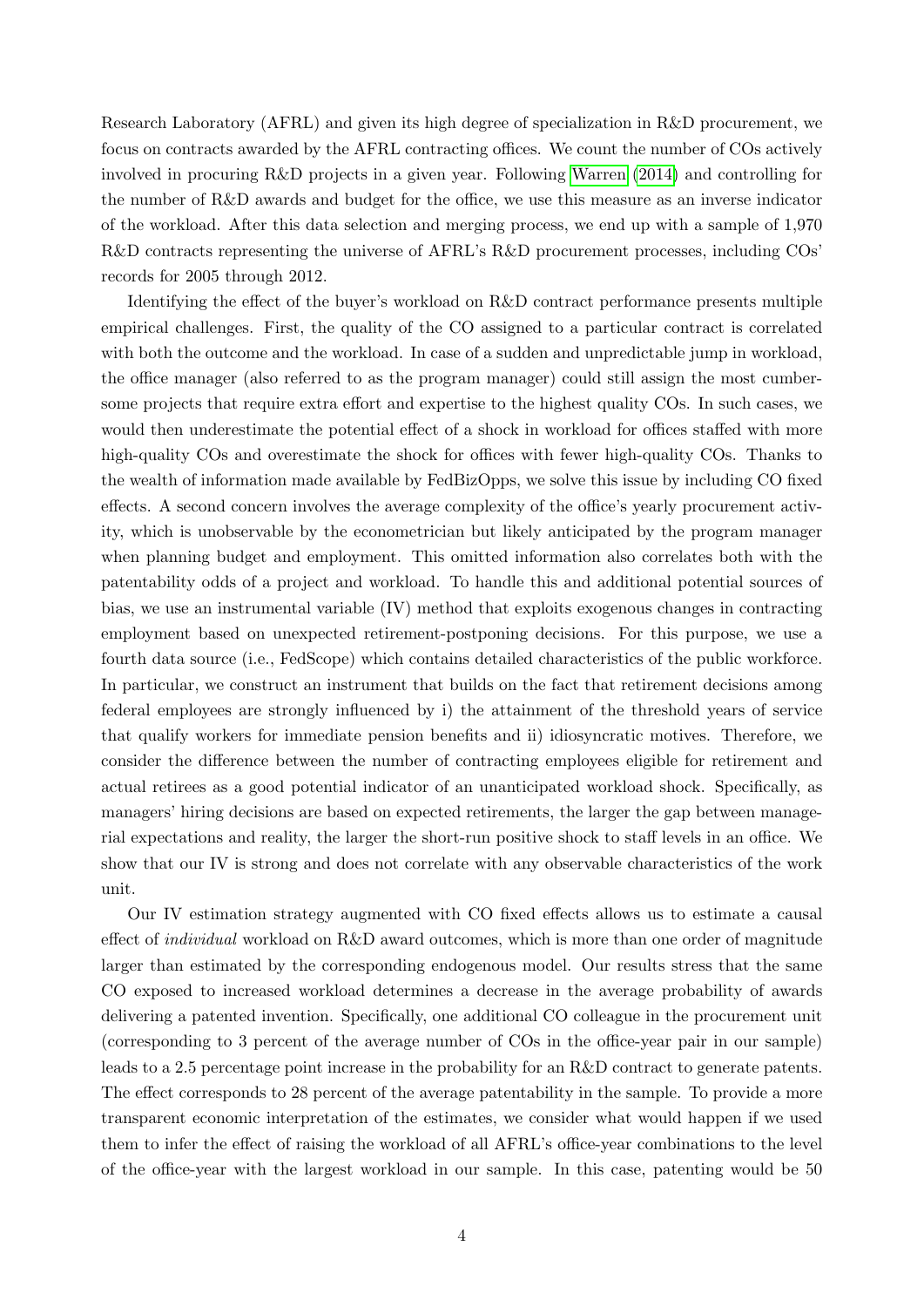percent less likely (i.e., the number of patents per contract would be 13 percent lower).

Our findings are robust to the definition of contract performance. Based on the logic of relational contracts [\(Calzolari and Spagnolo 2009\)](#page-33-6)—which are well-suited for R&D projects, given the difficulty of stipulating quality in the contract definition—we expect firms that fulfill the scope of the contract to be rewarded by the same buyer in the aftermath with further non-competed awards [\(Che et al. 2021\)](#page-33-7). We propose follow-on contracts—based on the information on the universe of the Department of Air Force procurements—as an alternative metric for contract success. Consistently with our focal analysis, we find that a reduction in the CO workload triggers a significant increase in the probability of the contractor being awarded a follow-on R&D contract without competition.

Our results are also robust to several modifications in the empirical specification, emphasizing the variation of workload as a driver of post-award procurement outcomes—in this vein, advancing the related literature<sup>[3](#page-4-0)</sup>—and have relevant policy implications. First, they confirm the evidence provided in the literature on the importance of the buyer and show that the government should pay particular attention to the workload of contracting employees during the tender stage and ensure adequate staffing. Second, our results show that capacity constraints for front-line officials could limit the ability of the government to translate funding allocated to R&D work into valuable knowledge and innovation. This, in turn, could dampen the positive spillover effects that publicly funded R&D has been shown to have on the economy [\(Fleming et al. 2019;](#page-33-0) [Moretti et al. 2019\)](#page-34-0).

Our data do not allow us to observe nor proxy the actual effort put in by the CO for an individual contract. Despite this, the heterogeneity of our sample of contracts, buyers, and suppliers allows us to provide indirect evidence of the importance of the CO in drafting solicitations and contractual agreements in a clear work statement. In particular, we show that the CO's workload is more disruptive at the margin when the time available to conclude the transaction is lower—i.e., toward the end of the fiscal year or when the average workload level in the unit is high. Less time available for a CO for the award results in poorer guidance embedded in the contract. In fact, we show that suppliers that suffer under high workloads are those which require the guidance the most—that is, small and inexperienced firms—whereas we find that workload has no impact on the innovative output of large and experienced firms. Consistently, workload matters the most in cases where the role of procurement personnel is more central to the R&D process. Such relevance reaches its maximum for contracts awarded for the intermediate stage of development—i.e., applied research—where contracts for the procurement of R&D work are relatively definable. Although we are aware these results do not provide ultimate evidence on the effect channels, they strongly suggest that overworked COs cannot devote enough time to tender and contract specification, and this matters especially when guidance is necessary.

To the best of our knowledge, this work is the first to empirically investigate the relationship between the workload of the CO and the performance of R&D contracts awarded by the same bureaucrat. Given the high complexity of the tasks, the discretionary power of the CO, and the relevance of the pre-award phase in R&D procurement, our empirical analysis validates the

<span id="page-4-0"></span><sup>&</sup>lt;sup>3</sup>This work relates to the growing economic analysis of the effects of different designs and institutions on procurement outcomes. Examples include awarding design [\(Decarolis 2014,](#page-33-8) [2018\)](#page-33-9), wasteful year-end spending [\(Liebman](#page-34-3) [and Mahoney 2017\)](#page-34-3), external audits [\(Gerardino et al. 2017\)](#page-34-4), industry consolidation [\(Carril and Duggan 2020\)](#page-33-10), performance-based insurance schemes [\(Giuffrida and Rovigatti 2018\)](#page-34-5), and the impact of centralized purchase agreements [\(Bandiera et al. 2009\)](#page-32-4).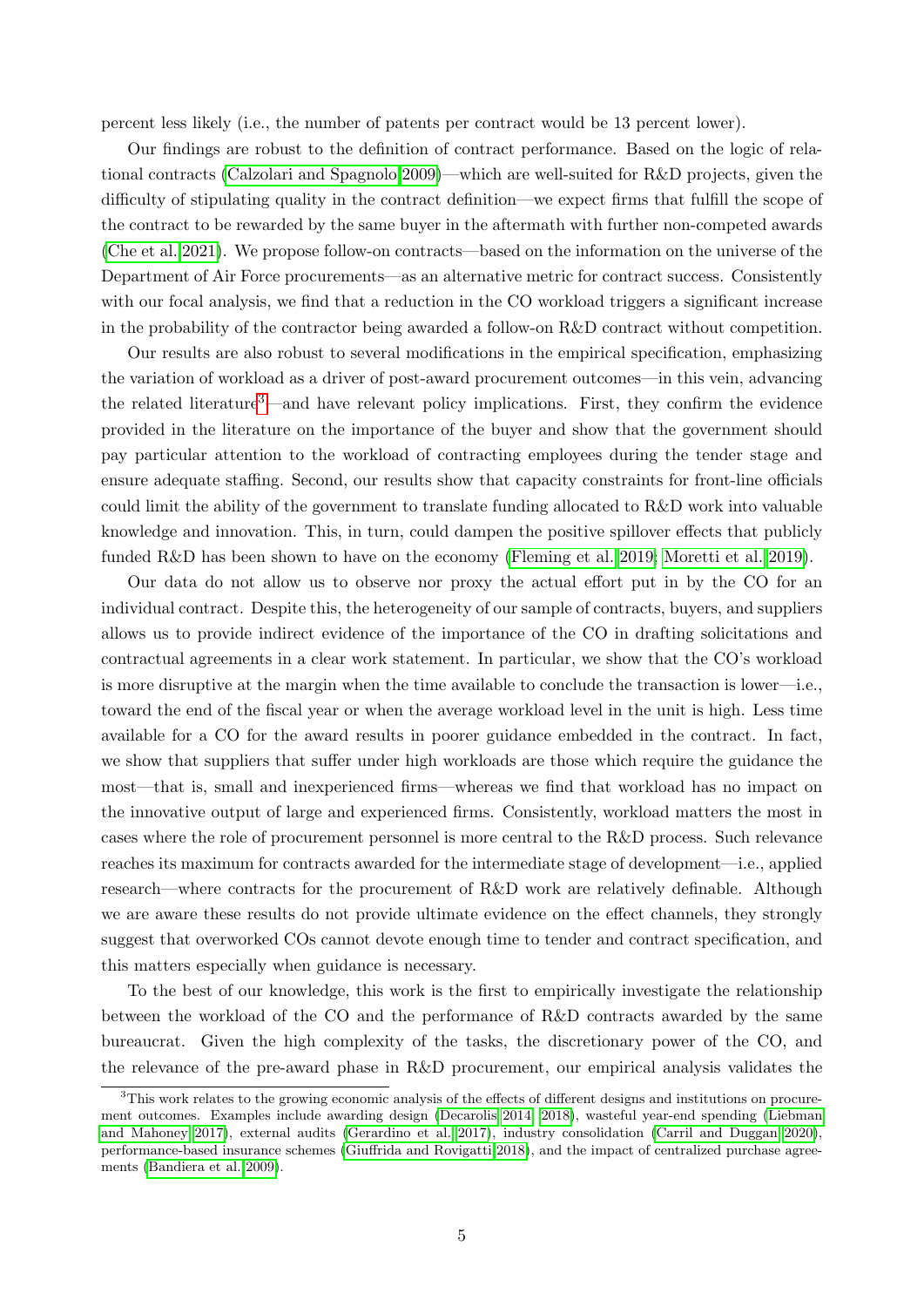hypothesis that workload is particularly disruptive in this setting. Consistent with our findings, [Warren](#page-35-2) [\(2014\)](#page-35-2) shows that when procuring supplies and services, contracting offices that experience workload spikes are more likely to choose contract terms that ultimately result in poorer contract performance. Specifically, contracts awarded by busier offices undergo more modifications to the original contract and obligate more dollars. On the other hand, we show that the decreasing supervision of the process induced by a higher workload removes surplus from the firm in the form of less patenting. From the viewpoint of the supplier then, our findings differ from [Warren](#page-35-2) [\(2014\)](#page-35-2)'s in the sense that the buyer's workload does not induce neutral (i.e., limited competition) or positive—depending on the contract structure—(i.e., cost overruns) effects; on the contrary, we show that higher buyer's workload induces a less innovative R&D activity for the seller.

The remainder of the paper is organized as follows. In Section [2,](#page-5-0) we outline the institutional setup, identification problem, and our research design. Data sources and sample selection are described in Section [3.](#page-11-0) Section [4](#page-18-0) presents our baseline results and the robustness analysis. In Section [5,](#page-27-0) we discuss potential mechanisms underlying our findings. Section [6](#page-31-0) draws conclusions.

## <span id="page-5-0"></span>2 Institutional and Empirical Setting

#### 2.1 Trends in the US contracting staff's workload

In the previous section, we briefly discussed the role of COs in the public procurement process and argued that they are particularly sensitive to an increase in workload, especially in the complex realm of R&D contracting, due to the multitude of tasks involved. But problems arising from overworked contracting personnel would be a second-order problem if spikes in agency workloads were sporadic and temporary events. However, over the past twenty years, federal institutions and scholars have expressed concern about an increasing trend in procurement outlay that has not been accompanied by adequate growth in contract personnel.

In 2007, the Acquisition Advisory Panel reported to the Office of Federal Procurement Policy and the US Congress that between 2000 and 2005, total government purchasing volume had increased by nearly 75 percent, from \$219 billion to more than \$380 billion [\(AAP 2007\)](#page-32-5), while the federal procurement workforce had remained stable over the course of the same period and shrank significantly vis- $\acute{a}$ -vis the 1990s. The panel reported a significant mismatch between the demands on the acquisition workforce and the personnel available to meet them and recommended that an improved human capital planning process be implemented. In 2010, procurement volume reached \$534 billion, and although it declined to \$430 billion in 2015, the upward trajectory has continued over the past five years, reaching \$579 billion in 2019.<sup>[4](#page-5-1)</sup> Federal spending on R&D followed a similar trend, peaking at \$57 billion in 2010 with a subsequent decline to \$38 billion in 2015, followed by another increase to \$52 billion in 2020. As a result, several agencies still lament an acquisition workforce shortage. A recent Government Accountability Office (GAO) report highlighted that, although the DoD made important changes to its workforce planning to address the [AAP 2007'](#page-32-5)s recommendation and increased its procurement workforce by 24 percent between 2006 and 2016, in 2017, it still fell well short of its workforce growth goal, particularly in areas such as contracting and audit [\(GAO 2017\)](#page-34-6). In 2017, the GAO highlighted persistent problems with the acquisition

<span id="page-5-1"></span> $4$ Source: <www.usaspending.gov>.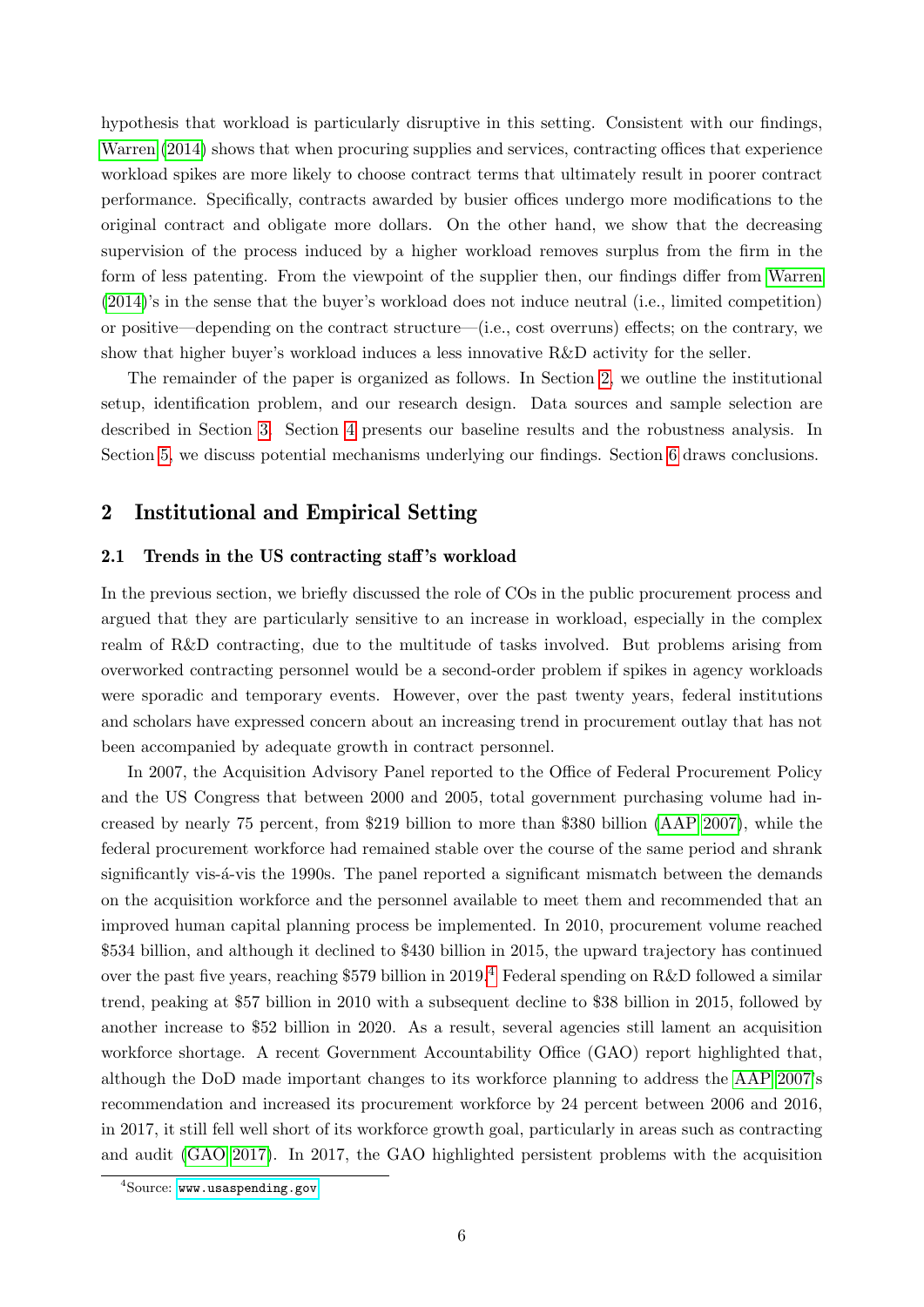workforce in its High-Risk list and emphasized that DoD agencies were still facing challenges main-taining sufficient staffing levels and overseeing their acquisition workforce.<sup>[5](#page-6-0)</sup> In 2020, the Federal Acquisition Institute claims a shortage of qualified contracting professionals in its professional field brochure.[6](#page-6-1)

The increase in the federal contracting budget and institutional concerns are not the only indications that contracting personnel are struggling with problems stemming from excessive workloads. For example, studies based on survey data confirm that federal procurement personnel cite understaffing as one of the primary problems within their work unit [\(Rau and Stambersky](#page-35-4) [2009\)](#page-35-4). Specifically, [Rendon et al.](#page-35-1) [\(2012\)](#page-35-1) show that in two of the DoD's largest subagencies, the Department of the Army and the Department of the Air Force, the vast majority of procurement personnel responsible for service acquisition disagree that the size of the procurement workforce is adequate to meet objectives and also disagree that vacant positions are adequately filled.

#### <span id="page-6-3"></span>2.2 Research design and prima facie evidence

As discussed above, peaks in workload strongly influence the discretionary decisions of COs, and previous research has consistently found that, in a non-R&D context, the performance of contracts worsens.The primary objective of this paper is to assess whether an increase in workload within contracting offices procuring R&D negatively affects contract performance.<sup>[7](#page-6-2)</sup> Properly identifying such an effect presents us with several empirical challenges. First, we need to define a satisfactory method to measure both the workload of the procurement office and the performance of a particular R&D project. Second, we need to consider potential factors that might challenge the causal interpretation of a negative relationship between our measures of workload and project performance.

To address the measurement issues, we rely largely on the recent literature. [Warren](#page-35-2) [\(2014\)](#page-35-2) discusses the complexities associated with constructing a robust measure of workload. In the paper, the author opts for a relatively agnostic approach and uses the size of contracting personnel (i.e., including but not limited to COs) in a federal agency while controlling for the number of contracts (purchases, from now on) as a proxy for office workload. We follow a similar approach and use the COs actively working in the R&D process for a contracting office in a given fiscal year as a proxy for the workload. As in [Warren](#page-35-2) [\(2014\)](#page-35-2), we control for the number of purchases; in addition, we use the total amount of obligations (*budget*, from now on) of the contracting agency during a fiscal year. The main difference is that our focus is exclusively on R&D contracting. Therefore, our workload measure counts only COs responsible for R&D procurement, and in the same vein, we control only for the purchases and budget for a given office for the procured R&D activities. In contrast to [Warren](#page-35-2) [\(2014\)](#page-35-2), our data and setting allow us to pinpoint the exact procurement unit of a federal agency; these and other details about the office and the definition of the CO are presented in Section [3.1.](#page-11-1)

<span id="page-6-0"></span><sup>&</sup>lt;sup>5</sup>In 1990, the GAO began a program to report on government operations identified as *high risk*. The list is used to identify and address serious vulnerabilities in areas where significant resources are expended and critical services are provided to the public. See <https://www.gao.gov/highrisk/overview>.

<span id="page-6-2"></span><span id="page-6-1"></span> $^6$ Source: <https://www.fai.gov/sites/default/files/1102-Career-Field-Brochure.pdf>.

<sup>7</sup>A contracting office is an entity that executes procurement transactions—goods, services, constructions, and R&D—on behalf of the government. A contracting office belongs only to a subagency, that is, the bureau responsible for the transaction.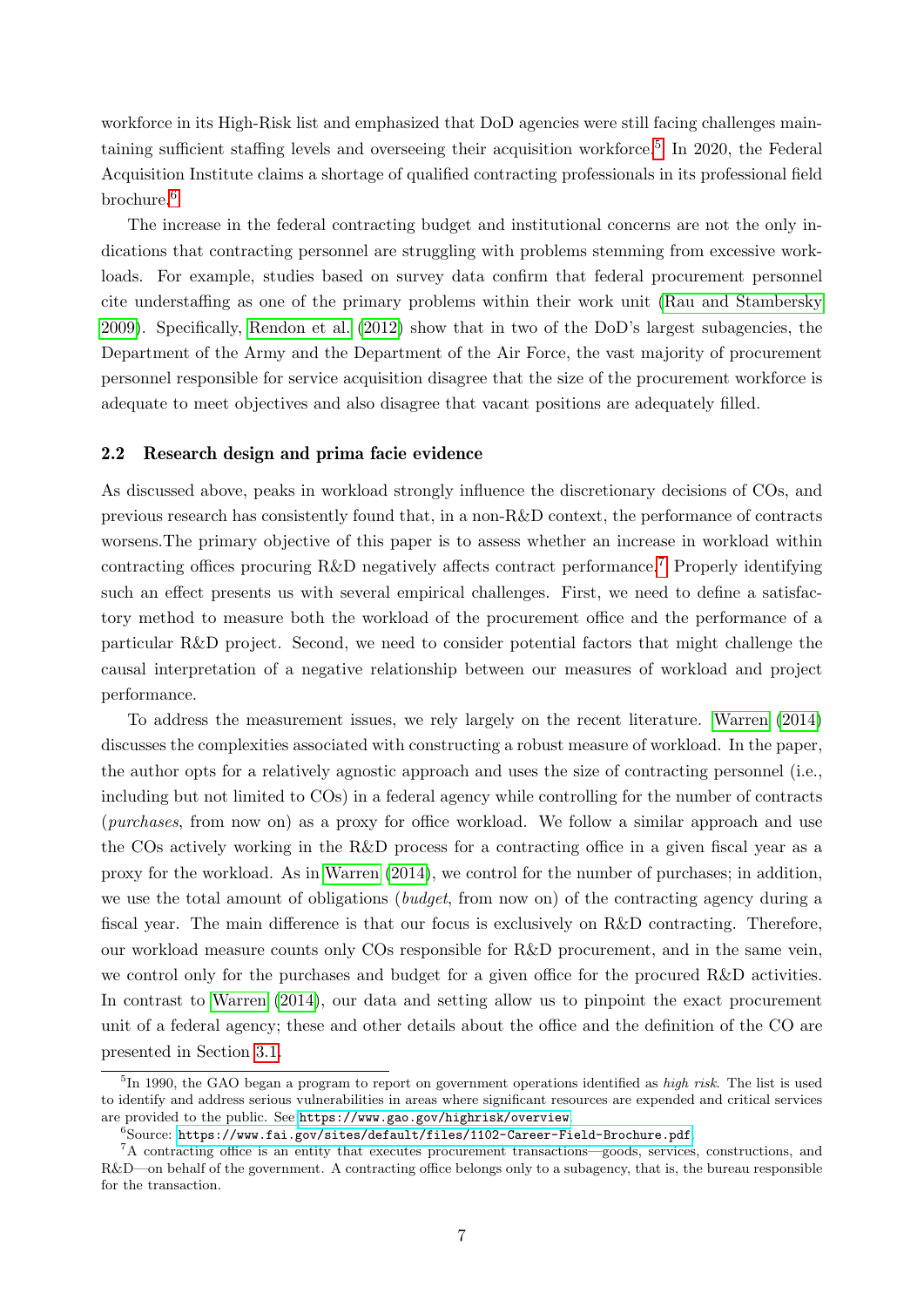Regarding the measurement of R&D contract performance, we follow the recent contribution of [Decarolis et al.](#page-33-5) [\(2021\)](#page-33-5) and [Bruce et al.](#page-32-3) [\(2019\)](#page-32-3). As reported in FAR Part 35, most R&D contracts are focused on goals for which work or methods cannot be precisely described in advance and for which it is not easy to assess the probabilities of success ex ante. Because of the uncertainty that characterizes this process and the resulting high degree of incompleteness, it is not easy to estimate costs accurately. For this reason, FAR recommends the use of cost-reimbursement contracts for R&D procurements rather than fixed-price contracts, which are typically preferred for off-the-shelf procurements and more standardized services.<sup>[8](#page-7-0)</sup> Instead, the primary goal of R&D contracts is to advance scientific and technical knowledge and apply that knowledge to the extent necessary to achieve agency goals, not to deliver a product in the most cost- and time-effective manner. Given the unique characteristics associated with R&D contracting, standard measures of contract performance—such as unit price comparisons, cost overruns, time delays, and the number of contract renegotiations—are not well suited to assessing the performance of an R&D contract. As in [Bruce et al.](#page-32-3) [\(2019\)](#page-32-3) and [Decarolis et al.](#page-33-5) [\(2021\)](#page-33-5), we consider an R&D contract to be successful if associated with subsequently patented inventions. Although using patents as a proxy for (relevant) innovation is not without drawbacks [\(Boldrin and Levine 2013\)](#page-32-6), the issuance of a patent application associated with an R&D contract ensures that the contract has generated new knowledge that can be used to solve a particular technical problem.<sup>[9](#page-7-1)</sup> In addition, Peña et al. [\(2017\)](#page-34-7) confirm that most DoD research offices themselves use metrics such as patent applications and grants to assess the success of their early-stage research and technology projects.

Once we have defined a valid measure for an office's workload and one for the outcome of an R&D contract, we need to consider how to identify the impact of the former on the latter. As a first step, we can match trends in R&D contracting personnel in those federal agencies that regularly purchase R&D from the private sector with the dynamics of R&D procurement spending and the number of patents associated with those contracts. Figure [\(1\)](#page-8-0) shows these trajectories. As the figure shows, for general contracting, there were substantial increases in R&D expenditures (solid line) between 2005 and 2008, while the size of the acquisition forces in these offices (dashed line) remained essentially stable. In 2009-2012, the data show a reversal of trends: the size of R&D contracts consistently declined, while the size of the CO pool steadily increased between 2009 and 2012. Therefore, the workload of COs for R&D contracts seems to have increased until 2008 and decreased since then. Interestingly, the number of patents associated with contracts awarded by the offices (dotted line) seems to show a negative correlation with workload: it decreases significantly between 2005 and 2008 and reverses the trend after 2008 and especially since 2010. This could be considered as prima facie evidence of a negative impact of COs' workload on the performance of the R&D contracts they award. However, providing evidence that would bolster a causal interpretation of this relationship requires much more thought.

Ideally, we would look at all federal contracting offices that award contracts for the procurement

<span id="page-7-0"></span><sup>&</sup>lt;sup>8</sup>Fixed-price and cost-plus contracts are two different types of contracts commonly used in procurement. In fixedprice contracts, the buyer offers the seller a predetermined price to complete the project. In a cost-plus contract, no price is set, but the contractor is reimbursed for the cost plus a markup. Cost-plus contracts are generally preferred for the procurement of R&D. Approximately 80 percent of R&D contracts over \$1 million awarded yearly by federal agencies are cost-plus contracts (source: <usaspending.gov>).

<span id="page-7-1"></span> $9A$  discussion of the drawbacks of measuring R&D activity via generated patents and how we deal with them is covered in Section [3.1.](#page-11-1)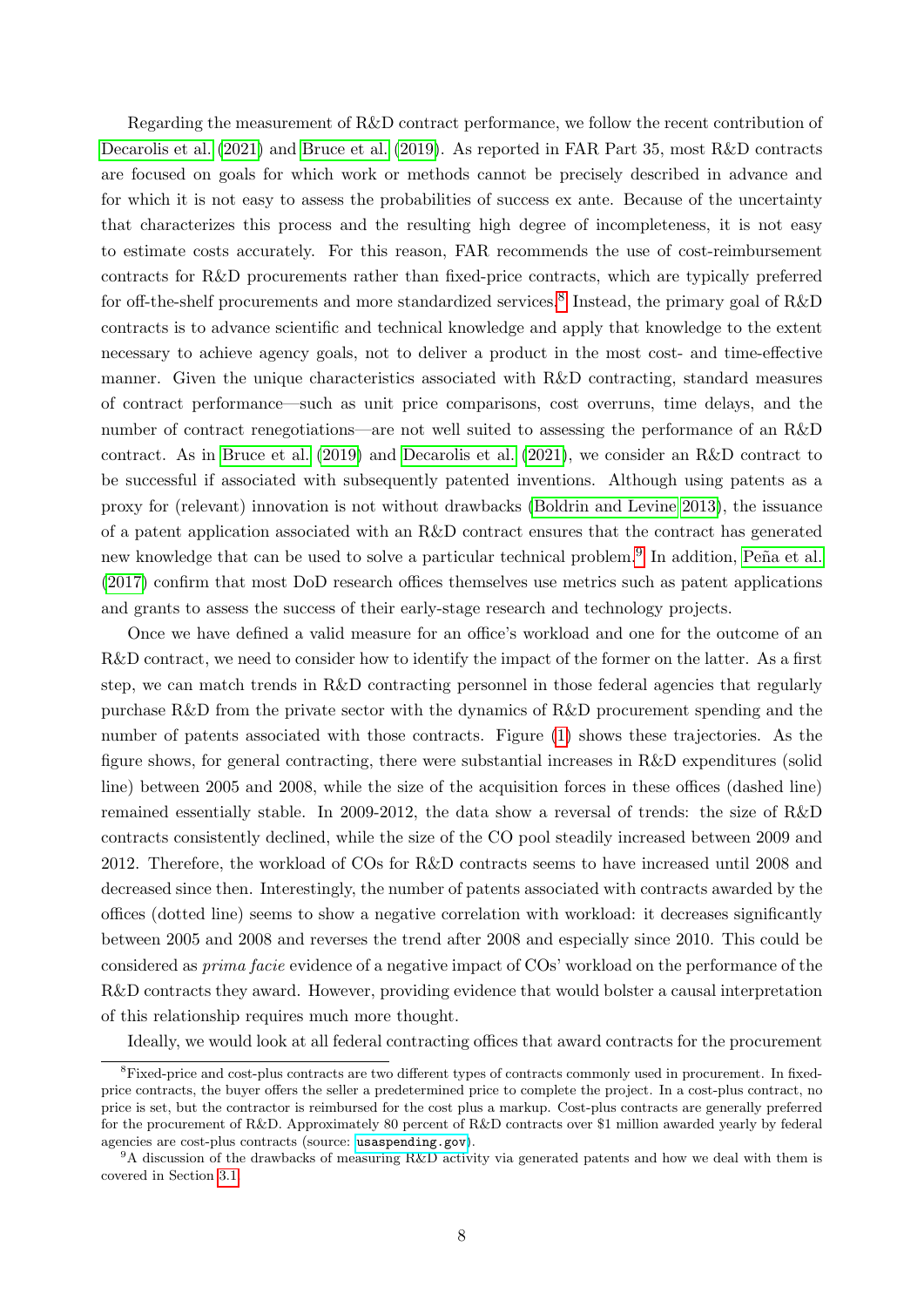<span id="page-8-0"></span>

Notes: Average annual R&D obligated budget (solid line), contracting force (dashed line), and number of patents connected to contracts (dotted line). The source is the FPDS database and all agencies awarding at least one R&D contract in the sample are considered.

of R&D and randomly divide them into different groups. We would then assign a different number of additional COs to each group; finally, we would evaluate whether the contracts awarded by the offices whose CO employment grows (shrinks), i.e., offices with a lower (higher) workload per officer, subsequently experience a higher (lower) likelihood of being associated with a patented invention. In such an ideal experiment, randomization of the treatment would ensure that the relationship between workload and contract performance is causal. Unfortunately, even with a small sample of contracting offices, conducting such an experiment is not feasible. Nonetheless, US federal agencies produce a wealth of observational data that, if properly used, would allow us to examine the existence of a causal relationship (if any) between COs' workload and contract performance. Section [3.1](#page-11-1) describes the data in detail, but for now, it is sufficient to stress that our data provide sufficient information to estimate the following linear probability model:

<span id="page-8-1"></span>
$$
Patent_{i,k,t} = c + \beta \log \# \text{CO}_{k,t} + \gamma X_i + \delta Z_{k,t} + \zeta_k + \zeta_t + \epsilon_{i,k,t},\tag{1}
$$

where the variable  $Pattern_{i,k,t}$  reports whether R&D contract i awarded by the office k in the fiscal year t led at least to a patented invention and the  $Log # CO_{k,t}$  reports the CO employment in logterms. Let  $X_i$  a vector of controls for contract characteristics, whereas  $Z_{k,t}$  is a vector that includes control variables at the office-fiscal-year level, that is, the budget and purchases. The vectors  $\zeta_k$ and  $\zeta_t$  include a set of office- and fiscal-year fixed effects. The former control for the unit work practices. The latter account for the government budget cycle affecting all offices simultaneously, with the resulting time-varying sources of bias. A detailed description of the control variables is provided in Section [3.1.](#page-11-1)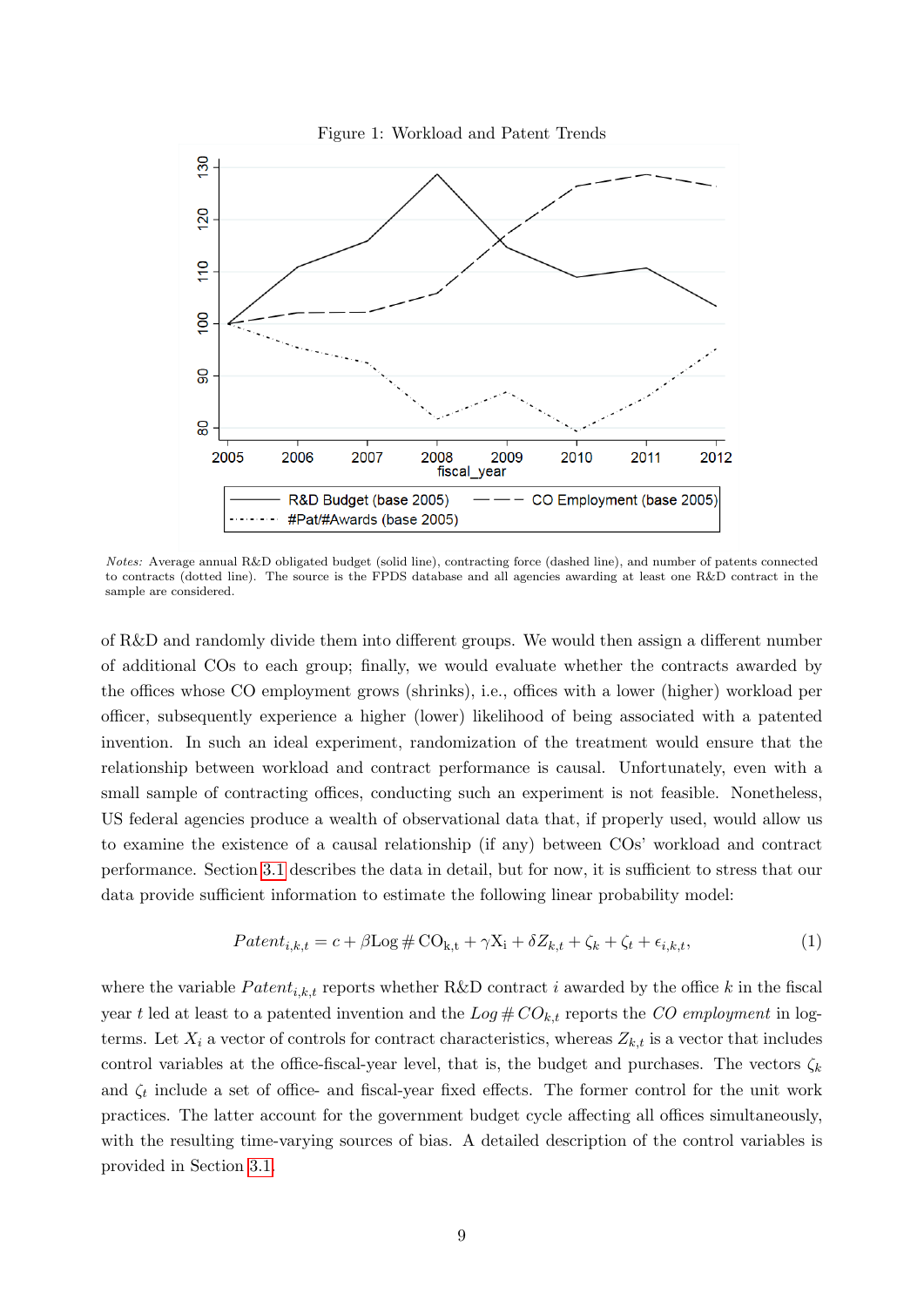Although the wealth of information available for each contract and awarding office allows us to control for several potential confounding factors that may affect the relationship between workload and contract performance, the use of observational data still presents some fundamental challenges for identification. First, unlike in the ideal experiment, CO employment is not randomly decided. In year  $t-1$ , the program manager of each federal contracting office plans the budget for purchases to be made for the fiscal year t. Specifically, in January of fiscal year  $t-1$ , federal agencies update the budget plan for  $t$  and submit it (as part of the DoD budget) to Congress, which approves it before the beginning of the new fiscal year (i.e., October of the same calendar year).<sup>[10](#page-9-0)</sup> Thus, after taking into account the human resources available at  $t-1$ , the incoming workload of an office at time  $t$  is known in advance to the contracting office manager. Therefore, the manager can already decide at  $t-1$  to hire additional contracting staff (including COs and other procurement staff) in case of an expected growing workload. If the office budget could perfectly measure workload, this would not pose a critical problem for identification as long as we can control for trends in the office budget. However, as discussed by [Warren](#page-35-2) [\(2014\)](#page-35-2), measuring workload by simply considering the budget would overestimate the workload of officials who draft contracts for the simplest tasks. This problem is particularly relevant in the context of technology procurement, especially in the procurement of R&D. The size of a contract could depend heavily on the fixed costs of the R&D project to be performed, but these fixed costs do not necessarily correlate with the complexity of the task, a contract characteristic that we cannot measure perfectly in our cross-R&D-category data. Although we can control for other contract-specific characteristics that might partially explain the technical complexity of a task, if the complexity level of the average contract awarded by a given office changes over time, the program manager can adjust the workforce accordingly. If the manager knows at  $t-1$  that the office will need to award contracts to perform more complex tasks at t and knows that awarding more contracts for more cumbersome tasks will require more clerk time and effort, the office manager can plan to hire additional COs in year  $t-1$ . The possibility of anticipating the increase in workload due to the increase in average task complexity of the contract implies a positive correlation between our main explanatory variable,  $Log \# CO_{k,t}$ , and the omitted factor, i.e., the average complexity of the contracts awarded by an office over time. At the same time, the complexity of the specific task for which a contract is awarded—which in turn is omitted—could be strongly correlated with our outcome variable. More complex tasks are almost by definition more uncertain, and their probability of success is lower than simpler tasks. In the context of R&D contracting, this means that a more cumbersome research project is more likely to lead to inconclusive and thus unpatentable results. As omitted project complexity is negatively correlated with the variable  $Pattern_{i,k,t}$  and positively correlated with our variable of interest  $Log \# CO_{k,t}$ , we would expect the estimate of our coefficient of interest  $\beta$  in Equation [\(1\)](#page-8-1) to be downward biased.

<span id="page-9-0"></span><sup>&</sup>lt;sup>10</sup>The DoD budget is requested along with the budgets of all other departments and constitutes the budget of the US government, which the President submits in early February at  $t - 1$ . Typically, agencies begin preparing their proposals about 18 months before the budget takes effect. The budget must be passed no later than  $t - 1$ on September 30, just before the start of the new fiscal year. Otherwise, the government will have no budget, it will shut down, and many functions will cease. Then Congress must pass a continuing resolution to temporarily fund the government. Therefore, each office must know its budget before the fiscal year begins in order to operate. The Department of the Air Force, which is the focus of our empirical analysis, sets department-level budget years in advance while also conducting detailed budget estimates for each office that plans for the near future. Source: <https://www.usa.gov/budget>.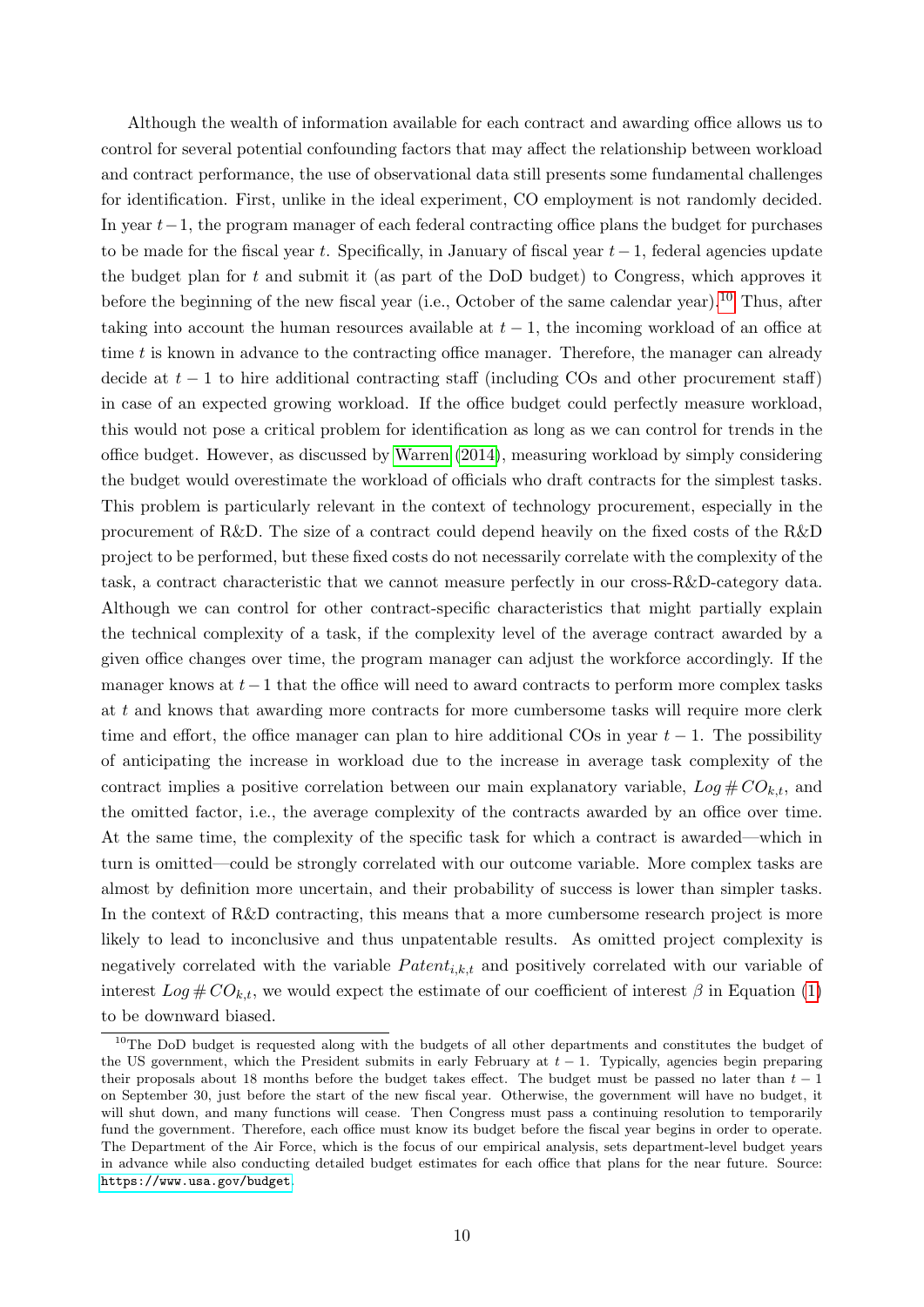A second unobserved factor that may introduce bias into our estimates involves the quality of the CO assigned to the contract. Even if we could rule out the possibility that the program manager could anticipate the workload and adjust the CO employment to such needs, the manager would still be able to make some adjustments to minimize the impact of an increase in workload. For example, even in the event of a sudden and unpredictable jump in workload, the manager could still assign the more complex projects that require extra effort and expertise to the higher quality (or more experienced) COs who have above-average productivity. Therefore, offices with a greater proportion of high-quality COs would be better able to respond to unforeseen shocks in workload. In such cases, we would then underestimate the potential effect of a shock in workload for offices staffed with more high-quality COs and overestimate the shock for offices with fewer high-quality COs.

To tackle the two threats to identification described above, we implement a two-step strategy. First, we focus on a specific set of offices for which we can obtain reliable information about the identity of the CO who awards a particular contract. In particular, we use data obtained from the FedBizOpps platform (described in detail in the next subsection). The website reports contact information about the CO in charge of a procurement process to facilitate communication between potentially interested contractors and the awarding agency. Unfortunately, for most federal agencies that award R&D contracts, contact information about the CO is reported sparingly and incompletely. However, for a few agencies, in particular the Department of the Air Force, the name and contact information of the relevant COs are reported quite systematically. Taking advantage of this, we focus on the Air Force contracting offices that award the vast majority of R&D contracts, and in particular those offices that are part of the AFRL. Then, for R&D contracts awarded by these offices, we can pinpoint the CO responsible for awarding the contract. This fact allows us to rewrite the Equation [\(1\)](#page-8-1) as

<span id="page-10-0"></span>
$$
Patent_{i,k,t,o} = c + \beta \log \# \text{CO}_{k,t} + \gamma X_i + \delta Z_{k,t} + \zeta_k + \zeta_t + \zeta_o + \epsilon_{i,k,t,o},\tag{2}
$$

where  $\zeta_o$  is an additional vector of CO fixed effects, allowing us to account for the intrinsic quality plus other time-invariant idiosyncrasies, such as integrity, creativity, motivation, risk-aptitude, and alignment to agency mission—of the CO awarding the contract.

To address the residual source of endogeneity provided by the omitted complexity, we adopt an IV approach. In our setting, the instrument must identify a shock in the workload that cannot be predicted by the program manager. [Warren](#page-35-2) [\(2014\)](#page-35-2) considers a similar problem and approach and proposes the number of retiring contracting employees as an IV. The main idea behind this choice is that, as discussed by [Asch et al.](#page-32-7) [\(2005\)](#page-32-7), in the US civil service, retirements are mainly driven by the rules that govern pension obligations. More specifically, the retirement decision is strongly influenced by the attainment of the threshold years of service that qualify an employee for immediate pension benefits. However, at time  $t - 1$ , the head of a given contracting office knows how many of the employees are eligible for retirement benefits at t. As both the office's budget and purchases at t are established at  $t-1$ , the manager would anticipate fluctuations in both the workload and the workforce and make hiring decisions accordingly. If many COs are retirement eligible at  $t-1$ , the manager is likely to hire more staff at  $t-1$  to compensate for future retirement. In addition, hiring at  $t - 1$  is especially important if the size of the likely retirees at t requires it,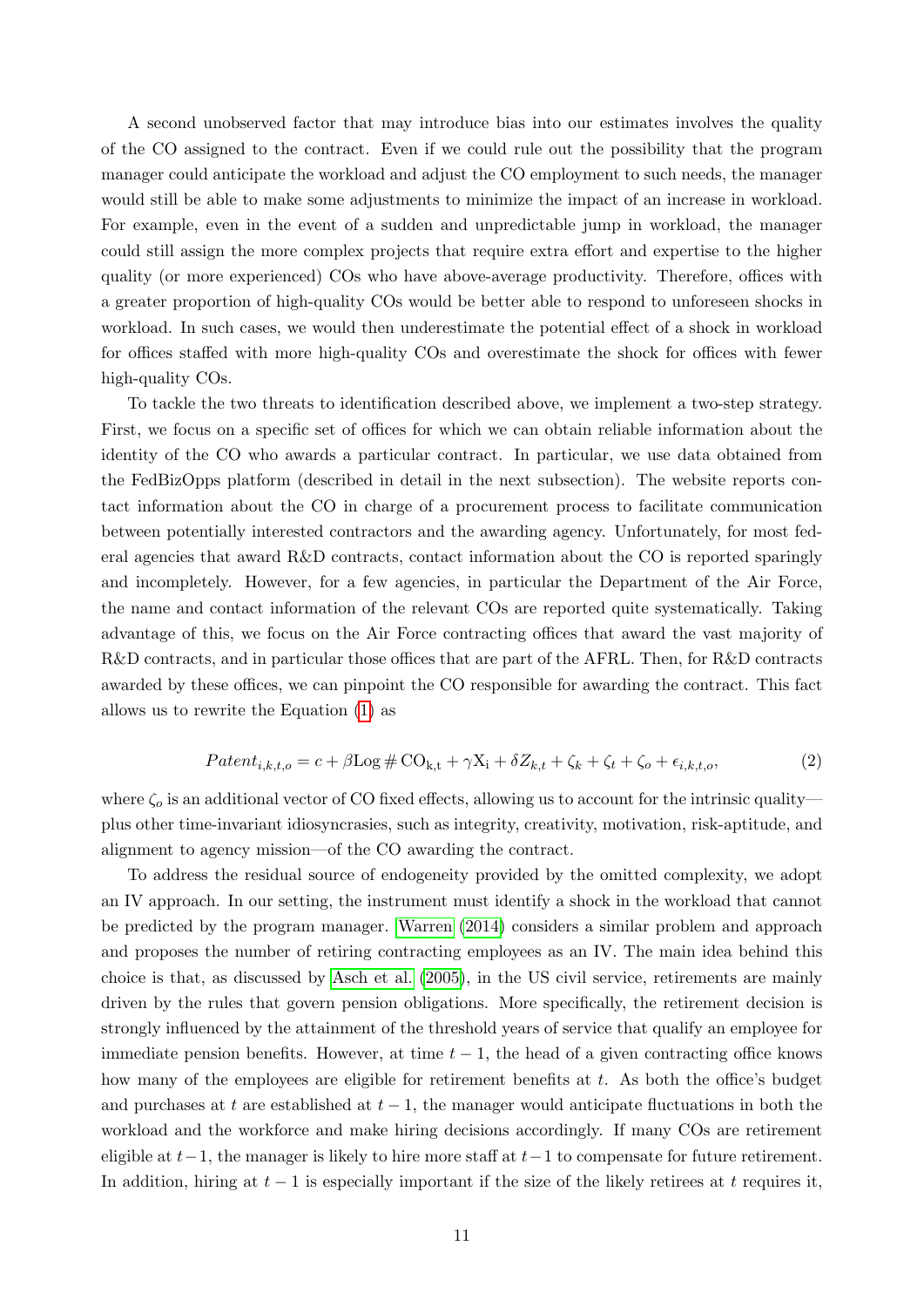as hiring a new CO could be a lengthy process. Despite the goal of 80 days set by the Office of Personnel Management (OPM) in 2008, federal agencies took an average of 106 days to hire a new employee in 2017 (127 days for the DoD), with little change from 2004 when the average was 103 days [\(GAO 2019\)](#page-34-8). This pattern is confirmed in our data: the correlation of retirement eligible at  $t-1$  with hiring at  $t-1$  and hiring at t is 0.72 and 0.73, respectively.

At t, actual retirement is realized. Actual retirement could be higher or lower than predicted by the program manager, and according to empirical research, managers have little influence on idiosyncratic retirement decisions [\(Lewis and Pitts 2018\)](#page-34-9). Therefore, we consider the difference between the counts of eligible retirement and actual retirement to be a good candidate measure of an unanticipated workload shock (controlling for budget, purchases, and officer quality). The larger the difference between the number of officers eligible to retire in the service at  $t - 1$  and the actual retirement in the same office at  $t$ , the larger the number of  $\cos$  who (unexpectedly) decide to postpone retirement. As managers' hiring decisions are based on the number of expected retirees, the larger the difference, the larger the short-run positive shock to the number of COs active in an office at  $t$ <sup>[11](#page-11-2)</sup>

## <span id="page-11-0"></span>3 Data

#### <span id="page-11-1"></span>3.1 Data sources and description of variables

The dataset developed for this study combines four data sources for the first time.

FPDS To retrieve contract-specific information, we rely on the FPDS, the source of procurement data of the US government used extensively in recent research, including studies by [Liebman and](#page-34-3) [Mahoney](#page-34-3) [\(2017\)](#page-34-3), [Warren](#page-35-2) [\(2014\)](#page-35-2), [Kang and Miller](#page-34-10) [\(2021\)](#page-34-10), [Giuffrida and Rovigatti](#page-34-5) [\(2018\)](#page-34-5), [Decarolis](#page-33-3) [et al.](#page-33-3) [\(2020\)](#page-33-3). Since fiscal year 2000, federal agencies have been required to complete procurement action reports, which in turn feed into the FPDS. The FPDS covers all federal contracting agency transactions related to an award above the federal micro-purchase threshold.[12](#page-11-3) Like [Decarolis](#page-33-5) [et al.](#page-33-5) [\(2021\)](#page-33-5), we focus only on the pool of R&D contracts from FPDS. The R&D code (and stage) specified for each award comes from the FPDS variable "Product or Service Code."<sup>[13](#page-11-4)</sup>

<span id="page-11-2"></span> $11$ In Section [4.3,](#page-25-0) we show that our results hold when the actual retirement counts among the contracting staff are used as an IV as in [Warren](#page-35-2) [\(2014\)](#page-35-2).

<span id="page-11-3"></span><sup>&</sup>lt;sup>12</sup>The value was \$3,000 during the period under analysis. In 2015, it was revised to \$3,500; in 2020, it was revised again and increased from \$3,500 to \$10,000. The amounts for public R&D projects are typically very high, and we can confidently state that we observe the universe of these projects over the period under analysis.

<span id="page-11-4"></span><sup>&</sup>lt;sup>13</sup>The variable consists of two alphabetic and two numeric digits. The first digit is always the letter "A" to identify R&D; the second digit is alphabetic "A" through "Z" to identify the major category of R&D; the third digit is numeric, 1 through 9, to identify a subdivision of the major category of R&D. The categorical variable R&D Category is defined according to the combination of the first three digits. The fourth digit is numeric, 1 to 7, to identify the corresponding level of R&D with: (1) Basic Research; (2) Applied Research and Exploratory Development; (3) Advanced Development; (4) Engineering Development; (5) Operational Systems Development; (6) Management and Support; (7) Commercialization. The categorical variable  $R\&D$  Stage is generated accordingly. The R&D usually includes the first six categories. According to the FPDS Product or Service Code Manual, the first stage (i.e., basic research) includes all scientific endeavors and experiments aimed at expanding the body of knowledge and forms part of the basis for subsequent applied research and exploratory and advanced development in the various disciplines, as well as new or improved functional capabilities. The second stage includes all efforts directed toward solving specific problems except major development projects. Advanced development includes all efforts directed at projects that have transitioned to hardware development for testing, for example. The primary outcome of this type of effort is proof of design concept and/or prototype.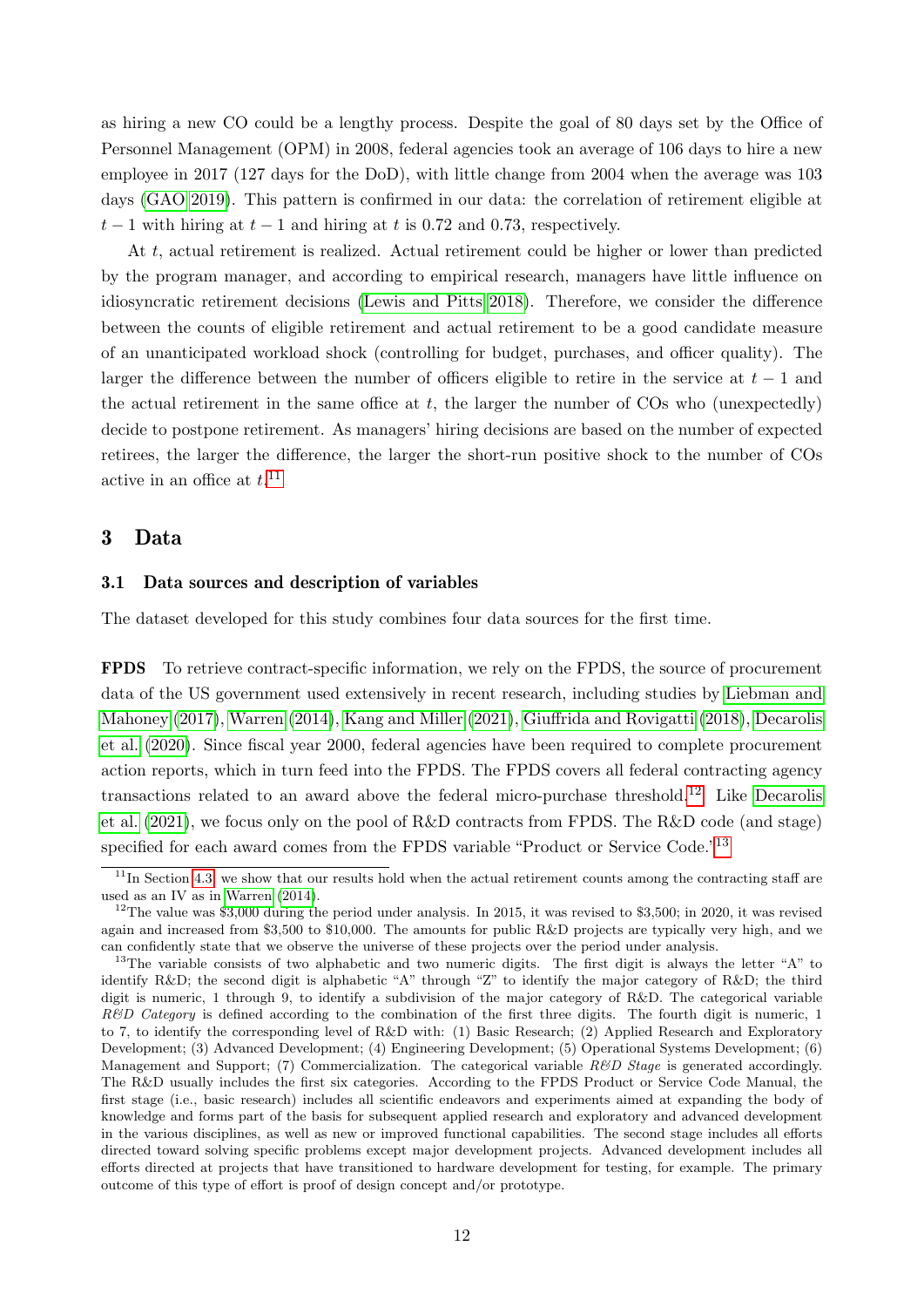Moreover, most of the other information we use in our empirical analysis to build covariates or fixed effects comes from FPDS. We observe the Fiscal Year of the project award; the expected cost at the award stage (Award Amount) and the final cost, computed as the cumulative sum of the *Award Amount* with all subsequent price renegotiations; the expected and actual duration of a project (Expected Duration and Final Duration, respectively). Last Week identifies a project if it is awarded in the last week of the fiscal year (i.e., the last seven days of September).[14](#page-12-0)

3PFL [de Rassenfosse et al.](#page-33-1) [\(2019\)](#page-33-1) exploit the FAR to trace patented inventions directly related to federal contracts. The 3PFL database covers USPTO patents granted between 2005 and 2018. More specifically, we use the information contained in the 3PFL database to construct our performance measures for our sample of R&D contracts with the extensive margin of patents, i.e., Patent, which is a dummy indicating that the project is associated with at least one registered patent. We also observe the total number of patented inventions associated with a given federal R&D contract.

Two main concerns might cast doubt on the suitability of patents as a proxy for the innovative output of an R&D contract in our context. First, a contractor might choose to favor secrecy over patenting to protect its invention. However, FAR 27.3 states that a contractor must timely file a patent application and disclose it to the government to retain title to an invention made under a government contract. If the contractor fails to do so, it risks losing the title to the invention as the government has the right to file a patent application on its behalf. So there are strong incentives for the contractor to file a patent application when an invention materializes. Second, the government itself may recommend the contractors keep the invention secret in the interest of national security. In such cases, even if the contractor has duly filed a patent application, the Patent Office imposes a secrecy order that halts (at least temporarily) the patent prosecution process.[15](#page-12-1) Nevertheless, as discussed in [de Rassenfosse et al.](#page-33-11) [\(2020\)](#page-33-11) and [Decarolis et al.](#page-33-5) [\(2021\)](#page-33-5), the actual number of secrecy orders issued each year is quite small and only a limited number of these orders appear to target the output of federal R&D contracts.

FedBizOpps The federal acquisition process begins when an agency determines its requirements and how to procure them. If the agency's CO determines that the appropriate method for procuring the goods or services is a contract, and the expected value is greater than \$25,000, then the contracting authority is required by the FAR to post a solicitation on the FedBizOpps platform.<sup>[16](#page-12-2)</sup> The FedBizOpps can be thought of as the government's call for tenders point-of-entry, and its purpose is to collect, maintain, and disseminate information to the public about federal solicitations. System information is used to administer and manage access by federal buyers, maintain lists of interested vendors, and notify vendors of federal solicitations of business interest. Government contractors use FedBizOpps as a search engine to find immediate solicitations or bid opportunities as well as archived records.

<span id="page-12-0"></span> $14$ This control variable is similar to [Liebman and Mahoney](#page-34-3) [\(2017\)](#page-34-3), who highlight how the federal budget expiring at the end of the fiscal year creates incentives for government buyers to rush to spend resources on low-quality projects.

<span id="page-12-2"></span><span id="page-12-1"></span><sup>&</sup>lt;sup>15</sup>The Invention Secrecy Act of 1951 governs this process.

<sup>16</sup>FBO.gov moved to the beta version SAM.gov in November 2019—after our data collection— and is now known as Contract Opportunities. See also [Carril](#page-33-12) [\(2021\)](#page-33-12) for a discussion of the FedBizOpps' reporting threshold.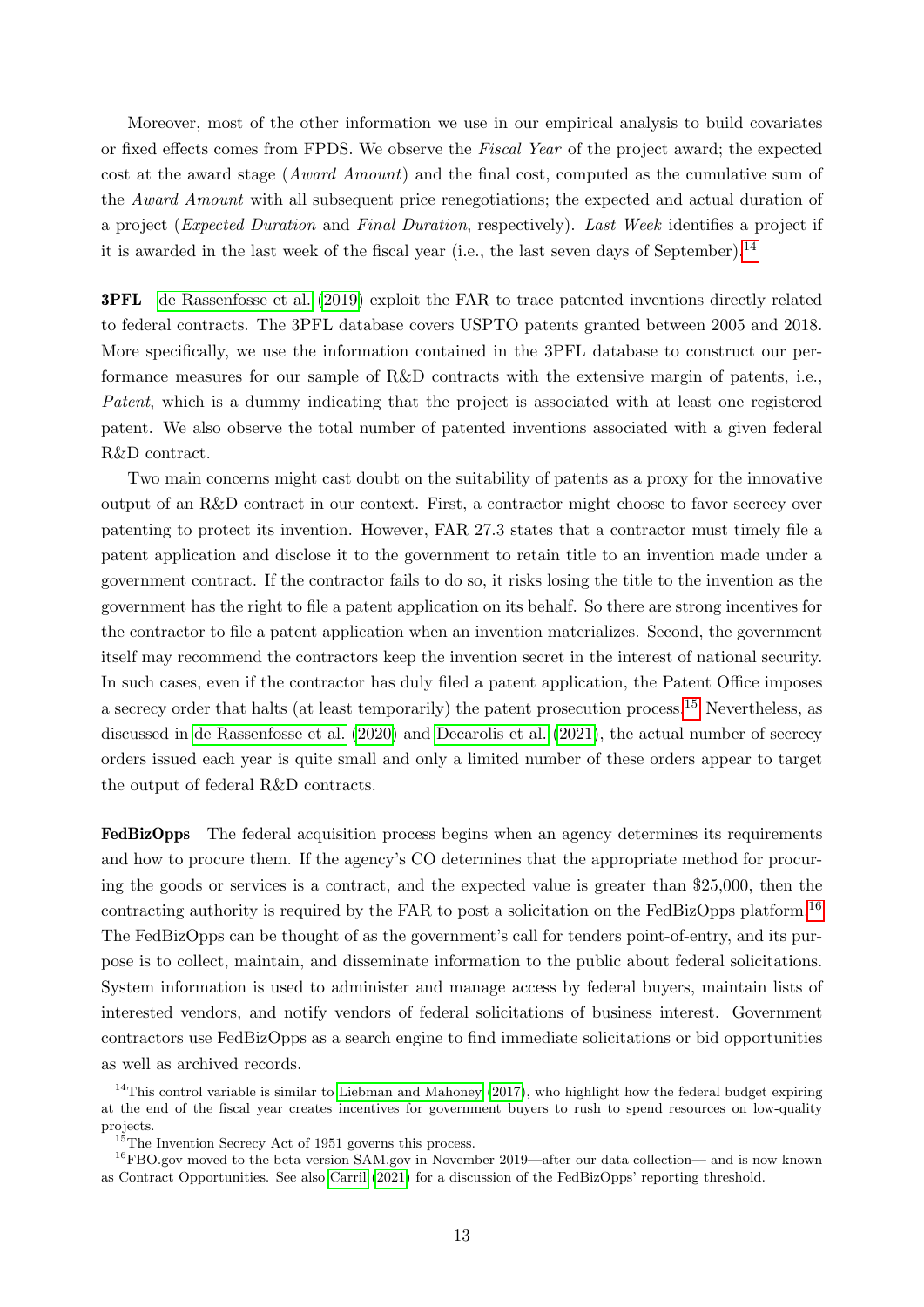A subset of solicitations on FedBizOpps reports an additional piece of information: the identity of the bureaucrat responsible for the solicitation process, i.e., the CO (and the associated contract identifier once awarded and tracked by FPDS). This point of contact is located at the bottom of the solicitation documents and includes the first and last name, title, phone number, and email address of the CO. For R&D procurement solicitations, this information is particularly rich for the activity of the AFRL, and we refer the reader to Section [3.2](#page-14-0) for more details on the sample of contracting offices under study. We use this valuable information to calculate the total number of COs actively working on the procurement of R&D in AFRL purchasing units in a given fiscal year. We have already defined this variable as  $# COs$  and referred to it as CO employment. As discussed in Section [3.3,](#page-15-0) this variable is the main explanatory variable for the project innovation outcome under study. In addition, we define Specialist as a dummy variable indicating whether the CO is assisted by a contract specialist for a particular R&D process.<sup>[17](#page-13-0)</sup>

FedScope The Office of Personnel Management—an independent federal agency that acts as the central human resources department for the executive branch—collects, maintains, and publishes data on approximately 96 percent of civilian federal employees. These data are published through the federal Human Resource database (FedScope), which is the most comprehensive source available on the size and scope of the US federal workforce.<sup>[18](#page-13-1)</sup> Fedscope is the fourth data source we use. The data are divided into five subject categories (called "cubes"), of which we consider only the Employment cube and the Separations cube. The Employment cube contains various demographic characteristics and information about appointments and assignments, such as length of service, job category, pay grade, pay level, type of appointment, work schedule, and location of each employee. The Separations cube contains all separation events (inflows and outflows), that is, employees who are transferred to other offices or agencies, resigned voluntarily, retired, experienced a reduction in force, were terminated, or died during employment. In both cubes, we focus on GS-1102 employees, which is the government's job classification series for contracting and acquisition personnel, including COs plus all second-order or support positions. We will label the sum of GS-1102 employees as  $\#$  GS-1102. This is an alternative and less conservative measure of contracting employment—used by [\(Warren 2014\)](#page-35-2)—to check the robustness of our results to the definition of the endogenous employment variable in Section [4.3.](#page-25-0)

Importantly, the FedScope dataset allows us to build our IV as outlined in Section [2.2.](#page-6-3) The retirement eligibility of federal civilian employees is determined by age and the number of years of creditable service. People that have reached the minimum retirement age qualify for immediate retirement benefits provided they have at least 10 years of creditable service. The minimum retirement age at the beginning of the period we consider (i.e., 2005) was 55 years and 6 months, and it was 56 at the end of the period (i.e.,  $2012$ ).<sup>[19](#page-13-2)</sup> To identify the number of retirement-eligible

<span id="page-13-0"></span><sup>&</sup>lt;sup>17</sup>COs and contract specialists fulfill different roles. A CO is an individual who can bind the US government to a contract and has signature authority as a government contract agent. The contract specialist is a lower-grade contracting bureaucrat: they act as consultants and assist the CO in planning acquisitions. Only the CO is authorized to sign and administer the contract once awarded. A specialist is not always necessary—they appear in 81 percent of contracts in our sample, see Table [\(2\)](#page-17-0)—, while a CO is always required for a purchasing process to be initiated.

<span id="page-13-1"></span><sup>&</sup>lt;sup>18</sup>The database has exclusions that affect, for example, some national security and intelligence agencies and the US Postal Service. The data are already used by [Decarolis et al.](#page-33-3) [\(2020\)](#page-33-3), who also provide a detailed description of FedScope.

<span id="page-13-2"></span><sup>19</sup>For details, see: <https://www.opm.gov/retirement-services/fers-information/eligibility/>.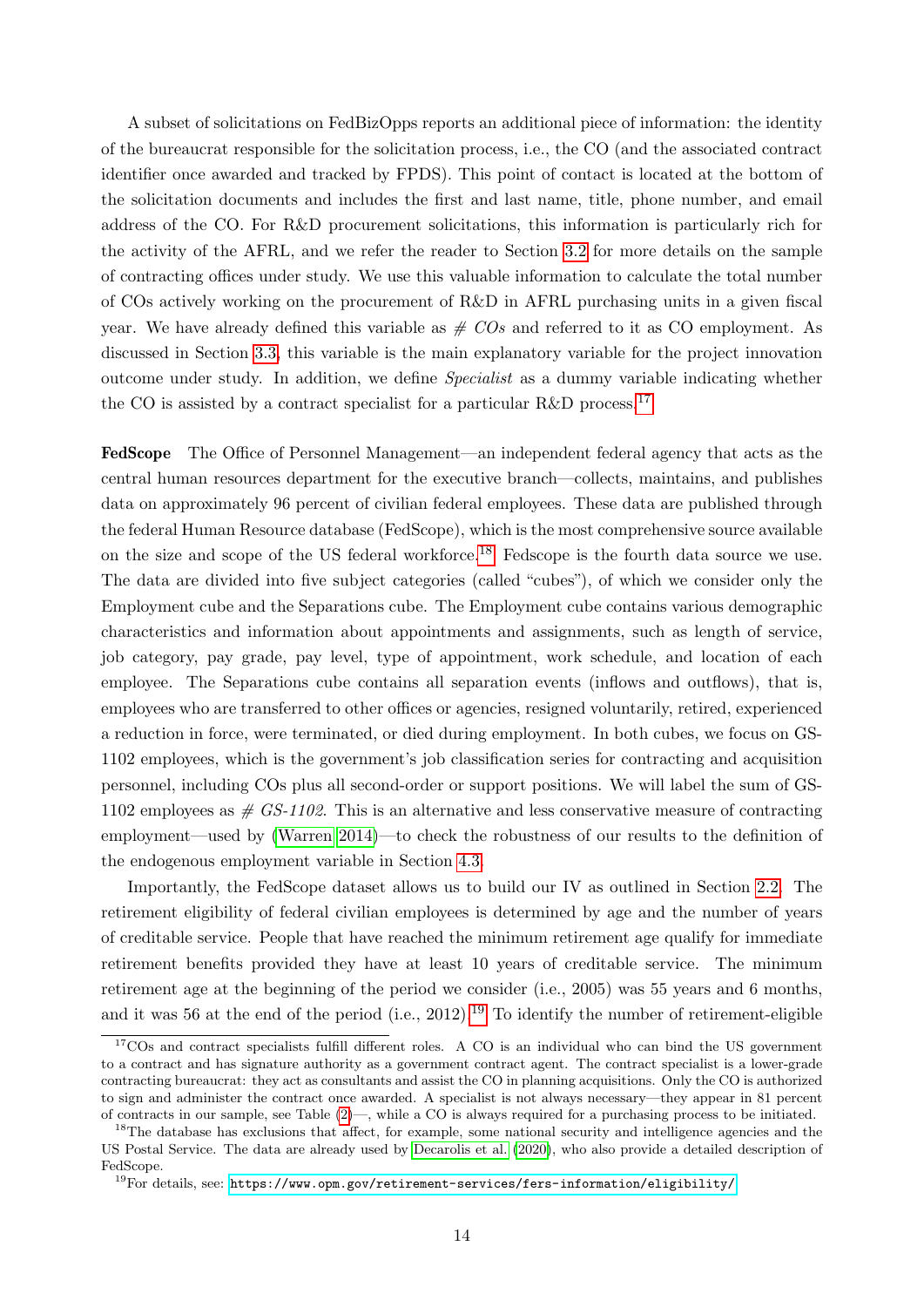<span id="page-14-2"></span>Figure 2: AFRL Sites



Notes: Operating locations of the AFRL back in 2006. Source: [Mait](#page-34-11) [\(2005\)](#page-34-11).

COs in a given office—which we define as Retirement Eligible— we exploit the information about the age group and the years of creditable service of the employees in the GS-1102 category as reported in the Fedscope database employment cube.<sup>[20](#page-14-1)</sup> Instead, *Retirement Actual* indicates the GS-1102 who retire over the course of a given fiscal year. Finally, Non-retirement is defined as the difference between lag Retirement Eligible and Retirement Actual, and is our IV. Before showing the results, we describe in detail our sample of AFRL's bureaus and present some relevant descriptive facts about the data used to connect FedScope and the other data sources.

### <span id="page-14-0"></span>3.2 The Air Force Research Lab

In this paper, we require a metric for workload within the contracting office. FedScope data are available at the subagency level—referred to as "AGYSUB"—but the geographic information in FedScope allows us to determine the location (i.e., state) of each federal employee. Since FedScope information does not allow us to pinpoint offices below the level of the subagency, we must use the geographic information to link FedScope to the other data sources.

For the sake of clarity, we emphasize once more that, in our study, we focus on different contracting offices all belonging to one subagency, namely the AFRL, which is a subunit of the Department of the Air Force. The AFRL is a scientific research organization operated by the US Air Force Materiel Command dedicated to the discovery, development, and integration of air and space combat technologies, planning and executing the Air Force science and technology program, and providing warfighting capabilities to the air, space, and cyberspace forces of the US. The laboratory is divided into eight technical directorates and the Air Force Office of Scientific Research, based on

<span id="page-14-1"></span> $^{20}$ We count the GS-1102 that qualify for immediate retirement benefits, i.e., contracting employees older than 55 years of age and with more than 10 years of creditable service, or older than 62 years of age and five years of service, or older than 65 years of age. Data available at: [https://www.fedscope.opm.gov/employment.asp]( https://www.fedscope.opm.gov/employment.asp ).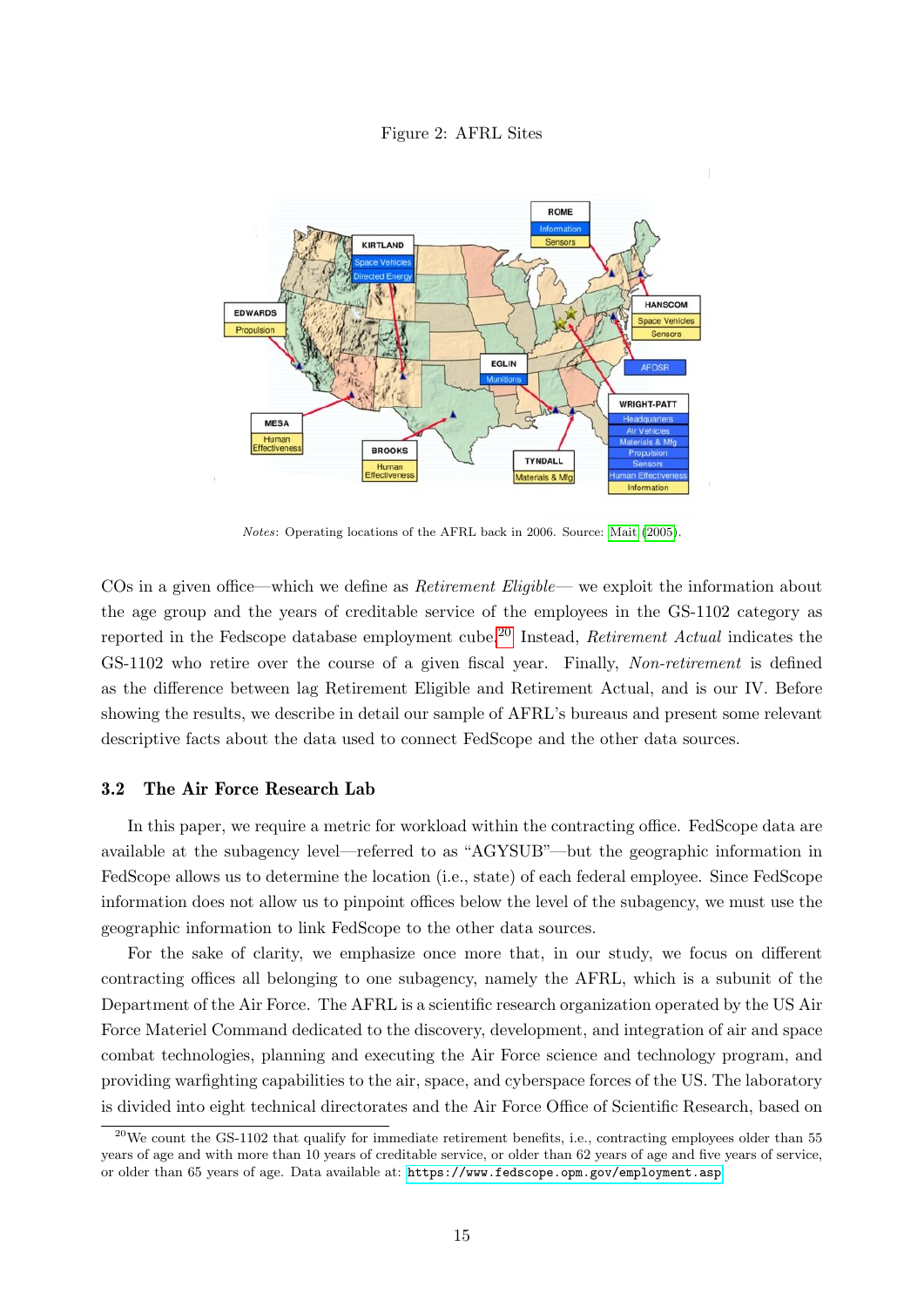various research areas. The latter is primarily a funding body for external research, whereas the other directorates conduct research internally or on behalf of external entities. Figure [\(2\)](#page-14-2) shows a map of AFRL sites throughout the US territory.

Procurement of R&D activities at the AFRL is conducted through six different contracting offices in different branches of the agency. According to the FPDS data, procurement of R&D activities at the AFRL equals to \$2.22 billion per year in  $2005-2012$ .<sup>[21](#page-15-1)</sup> AFRL headquarters is located at Wright-Patterson Air Force Base in Ohio. Its primary functions are leadership, policy, and guidance. The AFRL's only contracting office in Ohio, i.e., FA8650, as coded in FPDS, is located there. The Space Vehicles Directorate is one of the branches of the AFRL. Its mission is to develop and implement space technologies for more effective and less costly warfighting missions. The Directorate has two headquarters located at different Air Force Bases: Kirtland, New Mexico, and Hanscom, Massachusetts. Both Directorate headquarters conduct R&D procurements, which we track through FPDS with two separate contracting offices (FA9453 and FA8718, respectively). Rome Laboratory is the Air Force "superlab" for command, control, and communications R&D and is responsible for planning and executing the USAF science and technology program. The contracting office FA8750 is installed at Rome Laboratory. AFRL's only R&D procurements in Ohio, New Mexico, Massachusetts, and New York are performed by those offices. Tyndall and Eglin are two Air Force bases, both located in Florida. The AFRL's Florida R&D procurement are conducted by the contracting offices of the two bases (i.e., FA8651 and FA9200). Because these two contracting offices are located in the same state, we are unable to link FedScope information on separations and employment to specific AFRL contracting offices, so they are excluded from our sample.[22](#page-15-2) AFRL's four purchasing units provide a diverse science and technology portfolio, ranging from basic and applied research to engineering and operational systems development. Combining FPDS and FedScope data, we define *Same State* as a binary variable—which we include as a covariate in our empirical model—that signals a job performed in the same state where the contracting office is located.

#### <span id="page-15-0"></span>3.3 Sample selection and descriptive analysis

The merging process is as follows. Our starting point is FPDS R&D data. We start by splitting the raw transaction records—i.e., all transactions between government procurement offices and private suppliers—into two main groups: base contracts records and amendment records. The former refer to the first transaction between a procurement office associated with a given contracting process and a supplier and correspond to our unit of observation for this study, the reported characteristics of which constitute the base agreement information. The latter capture all revisions, modifications, or corrections to the contract. All transactions associated with a contract are identified by a unique procurement instrument identifier ("PIID") that marks a signed contract and all its future modifications; therefore, we can track the contracts' entire history from award to completion (or close-out) and link each contract to its revisions. Second, FPDS is combined

<span id="page-15-1"></span> $21$ To benchmark this budget, we report that the SBIR program obligated a similar average yearly amount during the same period. See <https://www.sbir.gov/awards/annual-reports>. Moreover, such spending amount represents one-third of the total NSF's budget for FY 2009. See [https://www.nsf.gov/news/speeches/bement/09/alb090514\\_](https://www.nsf.gov/news/speeches/bement/09/alb090514_budget.jsp) [budget.jsp](https://www.nsf.gov/news/speeches/bement/09/alb090514_budget.jsp).

<span id="page-15-2"></span> $2^{22}$ For a full description of the sample selection, see Section [3.3.](#page-15-0)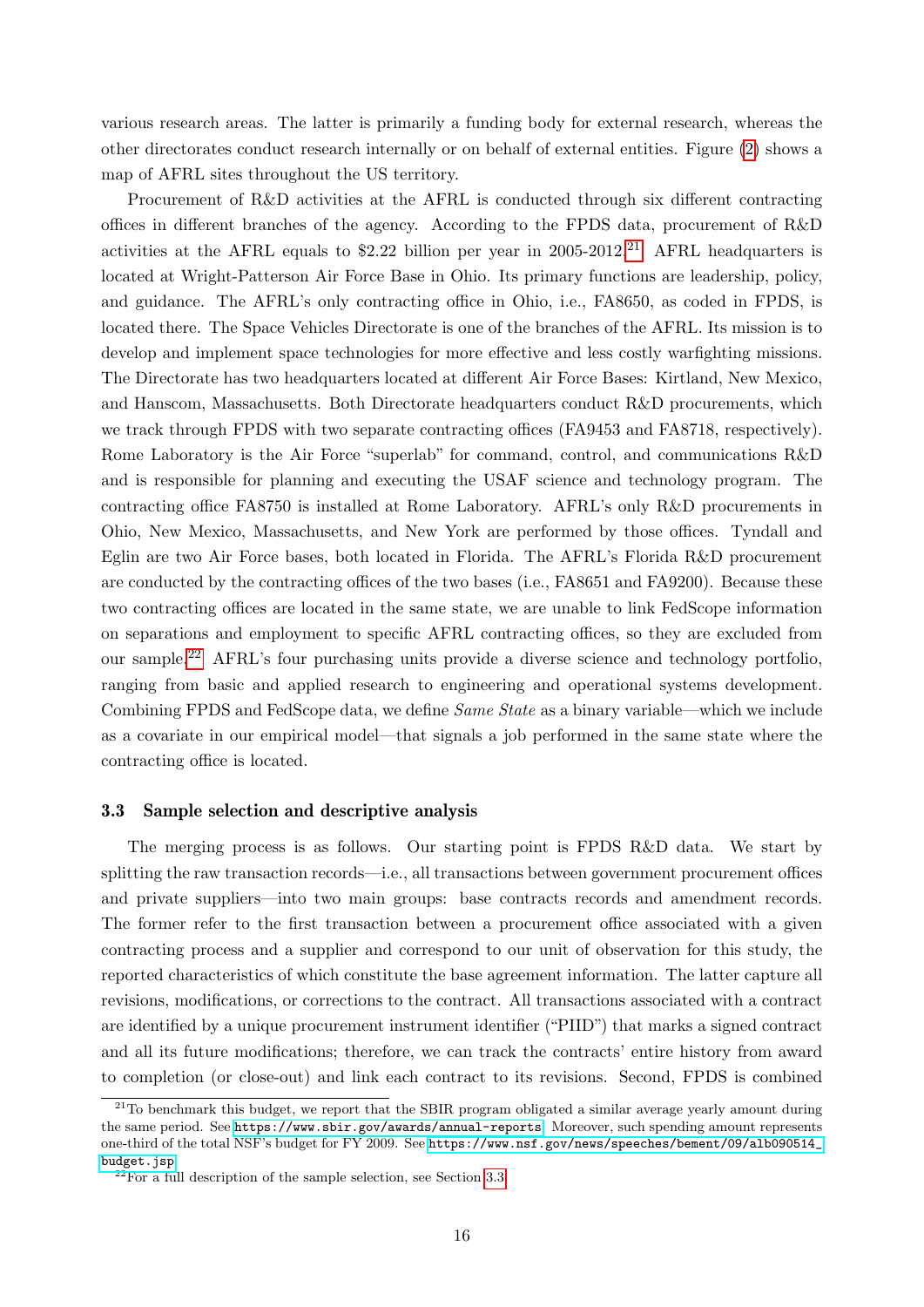with 3PFL and FedBizOpps at the contract level. This is straightforward as both 3PFL and FedBizOpps report the contract PIID. Finally, the intermediate dataset is merged with FedScope. As the level of observation of FedScope is the subagency-state-year, the data are to be merged at that level. The nomenclature of FedScope bureaus differs from that of FPDS, but we have relied on an external dictionary that maps the variable "Contracting Office Agency ID" in FPDS to the variable "AGYSUB" of Fedscope.<sup>[23](#page-16-0)</sup> Following the discussion above, we limit our focus to the combined project-level information associated with AFRL awarding agencies FA9453, FA8650, FA8718, FA8750, which represent 88 and 83 percent, respectively, of the spending and contract counts in the AFRL raw sample.

We further restrict the sample according to the following rules: R&D activities conducted within US borders; award amount greater than \$25,000; expected contract end date before the end of the sample; no SBIR contracts; 2005-2012; R&D preceding the commercialization phase.<sup>[24](#page-16-1)</sup> This ultimately leaves us with a sample of 1,970 R&D contracts, with a total value of \$9.6 billion, 12,020 bids submitted, and 579 unique winners (of which 87 were universities or other higher education institutions). The final sample includes 275 distinct COs, whose associated contracts yielded a total of 522 patents (5 percent of contracts with one patent, 4 percent with two or more).

Table [\(1\)](#page-17-1) shows the details of the R&D activities included in the sample. Each cell reports the number of contracts for each combination of procurement category and R&D stage and the total number of associated patents in parenthesis. Most contracts and patents are observed for the first three stages of the R&D process, i.e., basic research, applied research (and exploratory development), and advanced development. This cross-tabulation highlights how diverse is the science and technology portfolio of the AFRL, going beyond military R&D and spanning basic research to advanced development stages.

Contract amounts are relatively large and highly skewed: 50 percent of contracts have an award price below \$998,000, while 10 percent of contract spending is on contracts worth more than \$7.4 million. The average award amount is approximately \$4 million, but the average total cost, including all subsequent modifications, averages \$4.9 million. Correspondingly, the average expected and final contract durations, including any delays, are 1,000 and 1,113 days, respectively. The significant cost increase is typical of R&D activity, which is compounded by the cost-plus nature of most contracts in our sample (95 percent). The prevalence of cost-plus contracts in DoD procurement is well documented [\(Carril and Duggan 2020\)](#page-33-10). It is explained by the DoD's interest in achieving timely completion of contracts whose cost is highly uncertain at the time of bidding.<sup>[25](#page-16-2)</sup>

<span id="page-16-2"></span> $^{25}$ See [Bajari and Tadelis](#page-32-9) [\(2001\)](#page-32-9) for a detailed study of the trade-off between time and cost to completion induced

<span id="page-16-0"></span><sup>&</sup>lt;sup>23</sup>FedScope releases are monthly. To ensure temporal consistency with FPDS and FedScope, we employ the September snapshot of the FedScope cubes as a reference for the closing fiscal year.

<span id="page-16-1"></span><sup>&</sup>lt;sup>24</sup>The \$25,000 threshold is the lowest contract value associated with a contract publicized in FedBizOpps, as described above. R&D contracts are usually very large and this selection prompts the loss of very few observations. Regarding the exclusion of SBIR contracts, these contracts are intended to assist certain small businesses in conducting innovative activities aimed at their eventual commercialization, not their patentability [\(Howell 2017;](#page-34-12) [Bhattacharya 2021\)](#page-32-8). Contracts awarded before the fiscal year 2005 (i.e., October 1, 2004) are very few and of poorer quality, according to [Liebman and Mahoney](#page-34-3) [\(2017\)](#page-34-3). Those awarded after 2012 (September 30, 2012) are excluded because public R&D activity in our data lasts more than three years on average and, once completed, potentially produces a patent 18 months later on average. Since 3PFL tracks patents registered through 2018, contracts awarded from fiscal year 2013 onward may not have a patent due to the limited time horizon and not as a poor contract outcome. Finally, contracts in the commercialization phase are excluded from the analysis because they do not consist of an R&D process, only the commercialization of the output. However, their share of the raw transaction data is only approximately 3 percent.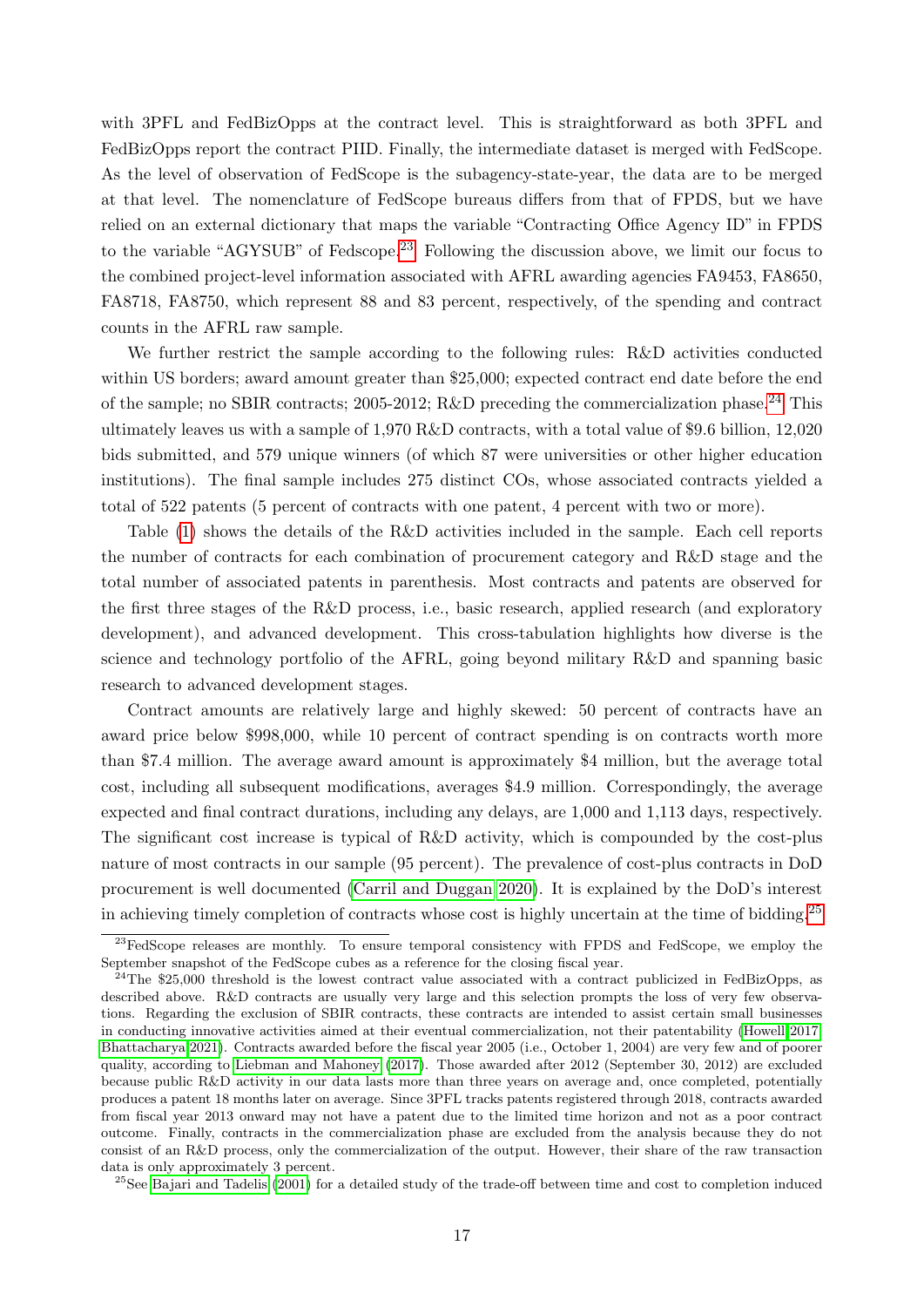<span id="page-17-1"></span>Table 1: Cross-tabulation of Contracts and Patents per R&D Category and Stage

|                                                           |           |                   |                          |                     |                      | ີ                      |            |
|-----------------------------------------------------------|-----------|-------------------|--------------------------|---------------------|----------------------|------------------------|------------|
| Category                                                  | Stage 1   | Stage 2           | Stage 3                  | Stage 4             | Stage 5              | Stage 6                | Total      |
| AC1: Defense System (Aircraft)                            | 99(13)    | 96(51)            | $^{\prime}$ 27<br>91     | 0<br>1 <sub>1</sub> | 1(0)                 | 1(0)                   | 289 (91)   |
| AC2: Defense System (Missile/Space Systems)               | 88 (48)   | 38(1)             | (1)<br>71                | 0(0)                | 3(6)                 | 3(3)                   | 139(56)    |
| AC5: Defense System (Weapons)                             | 0(0)      | 1(0)              | (0)<br>$\mathbf{1}$      | 0(0)                | 0(0)                 | 0(0)                   | 2(0)       |
| AC6: Defense System (Electronics/Communication Equipment) | 110 ( 72  | 257(104)          | (11)<br>53(              | 14(1)               | 5(0)                 | 6(0)                   | 445 (188)  |
| AC9: Defense System (Miscellaneous Hard Goods)            | 2(0)      | (1)<br>11 (       | (0)<br>5 <sub>1</sub>    | 0(0)                | 1(0)                 | 1(0)                   | 20(1)      |
| AD2: Defense Other (Services)                             | 2(0)      | 2 (4)             | 0(0)                     | 0(0)                | 0(0)                 | 0(0)                   | 4(4)       |
| AD6: Defense Other (Construction)                         | 1(0)      | 0(0)              | 0(0)                     | 0(0)                | 0(0)                 | 0(0)                   | 1(0)       |
| AD9: Defense Other (Miscellaneous)                        | 127(6)    | 573 (93)          | 169(59)                  | 5(0)                | 33(2)                | 0(0)                   | 907(160)   |
| AE3: Economic Growth (Manufacturing Technology)           | 0(0)      | 0(0)              | 2(0)                     | 0(0)                | 38(6)                | 0(0)                   | 40(2)      |
| AJ4: General Science/Technology: Engineering              | 0(0)      | 0(0)              | 1(0)                     | 0(0)                | 0(0)                 | 0(0)                   | 1(0)       |
| AJ9: General Science/Technology (Other)                   | 23(2)     | 0(0)              | 0(0)                     | 0(0)                | 0(0)                 | 0(0)                   | 23(2)      |
| AN1: Medical (Biomedical)                                 | 0(0)      | 1(1               | 0(0)                     | 0(0)                | 0(0)                 | 0(0)                   | 1(1)       |
| AR1: Space (Aeronautics/Space Technology)                 | 3(0)      | 0(0)              | 0(0)                     | 0(0)                | 0(0)                 | 0(0)                   | 3(0)       |
| AZ1: Other R&D                                            | 34(8)     | 49 (<br>(0)       | (0)<br>8                 | 3(2)                | 1(0)                 | 0(0)                   | 95(10)     |
| Total                                                     | 488 (149) | $1.028$ ( $255$ ) | 337 (<br>98 <sup>°</sup> | 23(<br>$3^{\circ}$  | 82(<br><sup>14</sup> | (3)<br>11 <sup>′</sup> | 1.970(519) |

Notes: Cross-tabulation of the total number of contracts and associated patents (in parenthesis) for each R&D category and stage in our dataset.

|                          |         | No Patents |          | With Patents |         |          |  |
|--------------------------|---------|------------|----------|--------------|---------|----------|--|
|                          | Mean    | Median     | St.Dev.  | Mean         | Median  | St.Dev.  |  |
| Award Amount $(\$$ ,000) | 3432.95 | 959.83     | 14728.58 | 10703.81     | 3071.42 | 23041.69 |  |
| Total Cost $(\$$ ,000)   | 4092.92 | 1042.87    | 17227.72 | 13314.69     | 4009.57 | 26729.48 |  |
| Expected Duration (days) | 967.09  | 823.00     | 632.40   | 1333.86      | 1194.00 | 785.99   |  |
| Total Duration (days)    | 1075.47 | 1003.50    | 633.12   | 1495.86      | 1462.00 | 786.95   |  |
| $#$ Patents              | $\cdot$ | $\cdot$    | $\cdot$  | 2.97         | 1.00    | 4.97     |  |
| $Cost$ Plus (dummy)      | 0.94    |            | 0.23     | 0.96         |         | 0.20     |  |
| Fully Competed (dummy)   | 0.81    |            | 0.39     | 0.79         |         | 0.41     |  |
| Last Week FY (dummy)     | 0.09    |            | 0.29     | 0.09         |         | 0.28     |  |
| Same State (dummy)       | 0.17    |            | 0.38     | 0.16         |         | 0.37     |  |
| Specialist (dummy)       | 0.81    |            | 0.39     | 0.81         |         | 0.39     |  |
| $#$ Bids                 | 6.70    | 2.00       | 15.89    | 9.48         | 2.00    | 25.24    |  |
| N                        | 1794    |            |          | 176          |         |          |  |

<span id="page-17-0"></span>Table 2: Summary Statistics: Contract Level

However, we find that most tendering processes are characterized by full and open competition (81 percent), consistent with the statistics on the entire population [\(Decarolis et al. 2021\)](#page-33-5). The main characteristics of these contracts—depending on whether they are associated with at least one patent—are presented in Table [\(2\)](#page-17-0). R&D contracts that lead to one or more patents are on average larger, last longer, and receive more bids. This is consistent with [de Rassenfosse et al.](#page-33-1) [\(2019\)](#page-33-1), who show that the size and duration of a contract are positively associated with the total number of patents associated with the contract.

Table [\(3\)](#page-18-1) shows the characteristics of the contracting units. Each office spends an average of \$0.54 billion per fiscal year on 65 different R&D projects. In the median office, the GS-1102 are 111, 27 of which are COs and 2 have managerial responsibilities.<sup>[26](#page-17-2)</sup> We refer to the latter category as Top  $GS-1102$ <sup>[27](#page-17-3)</sup> Retirement Eligible represents 23 percent of the median contracting workforce. Actual retirement counts are low during the period (4 percent of the contracting workforce and 19

Notes: The level of observation is the contract. The share of contract associated with at least one patent is 8.9 percent.

by contract pricing format.

<span id="page-17-2"></span><sup>&</sup>lt;sup>26</sup>We refer the reader to the definition of GS-1102 contracting employee in Section [3.](#page-11-0) Recall that COs are a subset of the GS-1102s, which represent the entire contracting workforce in the office.

<span id="page-17-3"></span> $27$ GS-1102 having managerial responsibilities are those having at least pay grade 14, that is, the salary scale used to set salaries for most government employees according to the General Schedule. Pay grade 14 is reserved for top positions such as supervisors, high-level technical specialists, and top advanced degree holders.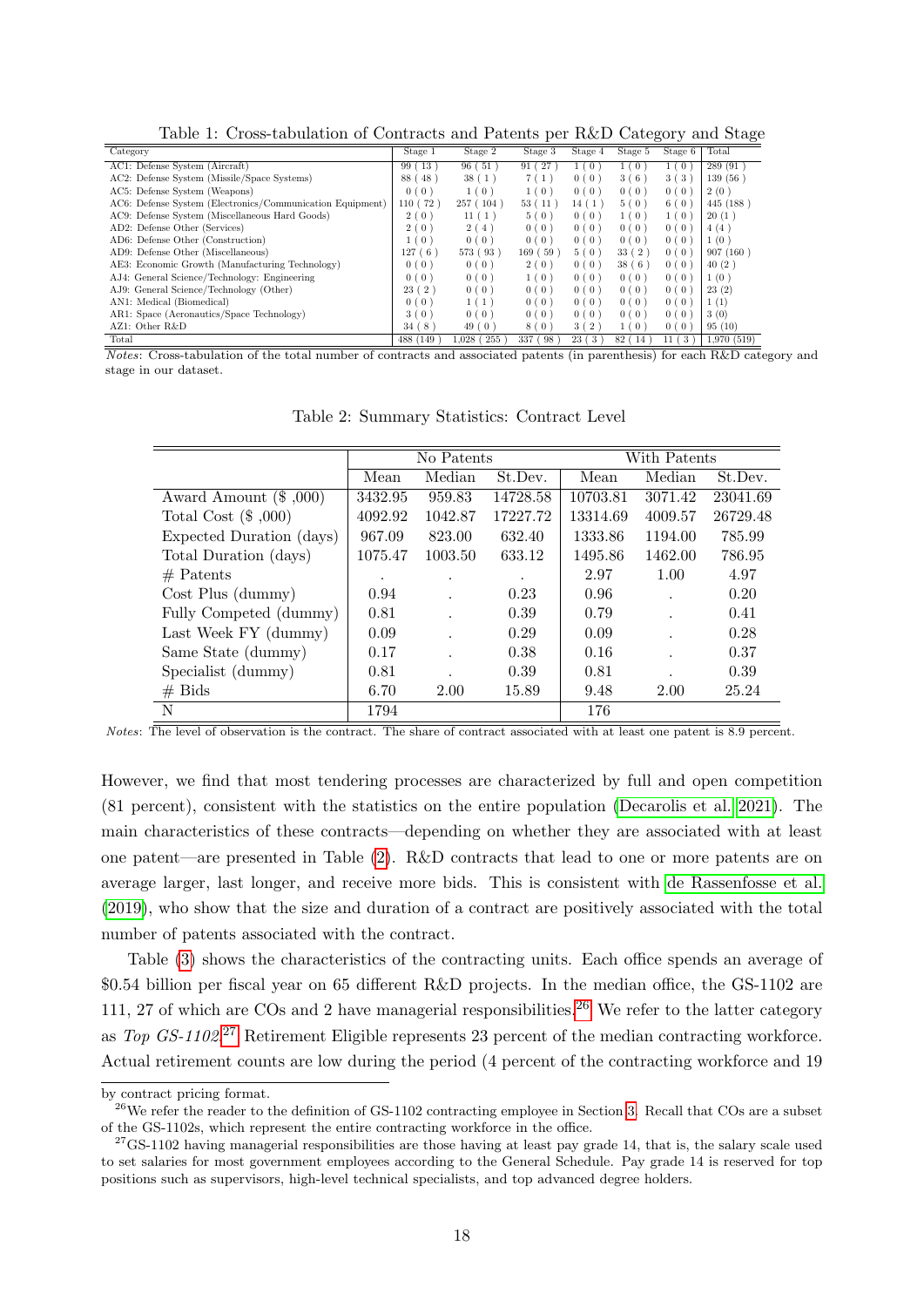<span id="page-18-1"></span>

| Table 3: Summary Statistics: Office |            |            |            |  |  |  |  |  |  |
|-------------------------------------|------------|------------|------------|--|--|--|--|--|--|
|                                     | S.D.       |            |            |  |  |  |  |  |  |
| $R&D$ Budget $(\$$ ,000)            | 536,270.00 | 394,194.22 | 468,614.23 |  |  |  |  |  |  |
| $# R&D$ Contracts                   | 65.67      | 74.00      | 47.19      |  |  |  |  |  |  |
| $\#\ \text{COs}$                    | 32.11      | 26.86      | 25.55      |  |  |  |  |  |  |
| $#$ GS-1102                         | 292.10     | 111.00     | 321.25     |  |  |  |  |  |  |
| $#$ Top GS-1102                     | 2.33       | 2.08       | 1.50       |  |  |  |  |  |  |
| Non-retirement                      | 53.83      | 22.0       | 51.40      |  |  |  |  |  |  |
| Retirement Eligible                 | 65.17      | 26.00      | 62.55      |  |  |  |  |  |  |
| Retirement Actual                   | 10.50      | 5.00       | 12.85      |  |  |  |  |  |  |
| N                                   | 30         |            |            |  |  |  |  |  |  |

percent of the Retirement Eligible). This results in high non-retiree counts, i.e., 21 per office.<sup>[28](#page-18-2)</sup>

Notes: The level of observation is the contracting office and fiscal year.

Finally, we define firm-level variables. First, we build a metric for winner size by assigning the firm to a quartile of the empirical distribution of the FPDS variable "Annual Revenues", reporting the average annual firm revenues in the previous three years. A firm is labeled in a data-driven fashion as Small if associated with the first two quartiles—resulting in the cross-section to turnover lower than \$10 million. Second, we define *Inexperienced* as a dummy variable indicating that the winner has been awarded no R&D contract overall (i.e., looking at the entire FPDS dataset) in the three years before. Third, we split suppliers depending on their business nature as retrieved from their string name. Accordingly, we define *University* as a binary variable indicating a highereducation or research institute—in contrast to a private supplier.

### <span id="page-18-0"></span>4 Results

#### <span id="page-18-5"></span>4.1 Baseline results

We begin the presentation of our results with Table  $(4)$  row  $(1)$ , which displays the estimates corresponding to the binary version of Equation [\(2\)](#page-10-0), that is,

<span id="page-18-4"></span>
$$
Pr(Patent_{i,k,t,o}=1|\text{Log}\# \text{CO}_{k,t}, X_i, Z_{k,t}, \zeta_t, \zeta_o) = \Phi(c+\beta \text{Log}\# \text{CO}_{k,t} + \gamma X_i + \delta Z_{k,t} + \zeta_t + \zeta_o), \tag{3}
$$

where  $\Phi$  is the cumulative standard normal distribution function. Thus, we estimate the binomial response to our variable of interest  $\beta$  via a probit model.<sup>[29](#page-18-3)</sup> We note that the COs in our panel are grouped in contracting units and never switch. Accordingly, in contrast to Equation [\(2\)](#page-10-0), we exclude the fixed effects for the office to avoid perfect collinearity with the fixed effects for the CO.

Moving from left to right expands the set of controls included. Column 1 reports the most parsimonious model specification and only includes budget and purchases as covariates controlling for office size. Holding the office's budget and purchases in a given fiscal year helps us interpret each additional CO colleague as an actual reduction in the office's total procurement workload. Column

<span id="page-18-2"></span><sup>&</sup>lt;sup>28</sup>Since workforce is planned in the previous fiscal year, the fair comparison between Retirement Eligible at  $t - 1$ is with Retirement Actual at t. Non-retirement follows this scheme and that is the reason why the average of Non-retirement in Table [\(3\)](#page-18-1) differs from the mean difference between Retirement Eligible and Retirement Actual.

<span id="page-18-3"></span><sup>&</sup>lt;sup>29</sup>We do not consider the linear probability model appropriate in our context as the underlying distribution of patents per contract is quite sparse, with many zeros for the contracts without patents, leading to a mean of 0.14 for the binary patent metric, quite far from the interval 0.4-0.6 that would accommodate well both methodologies.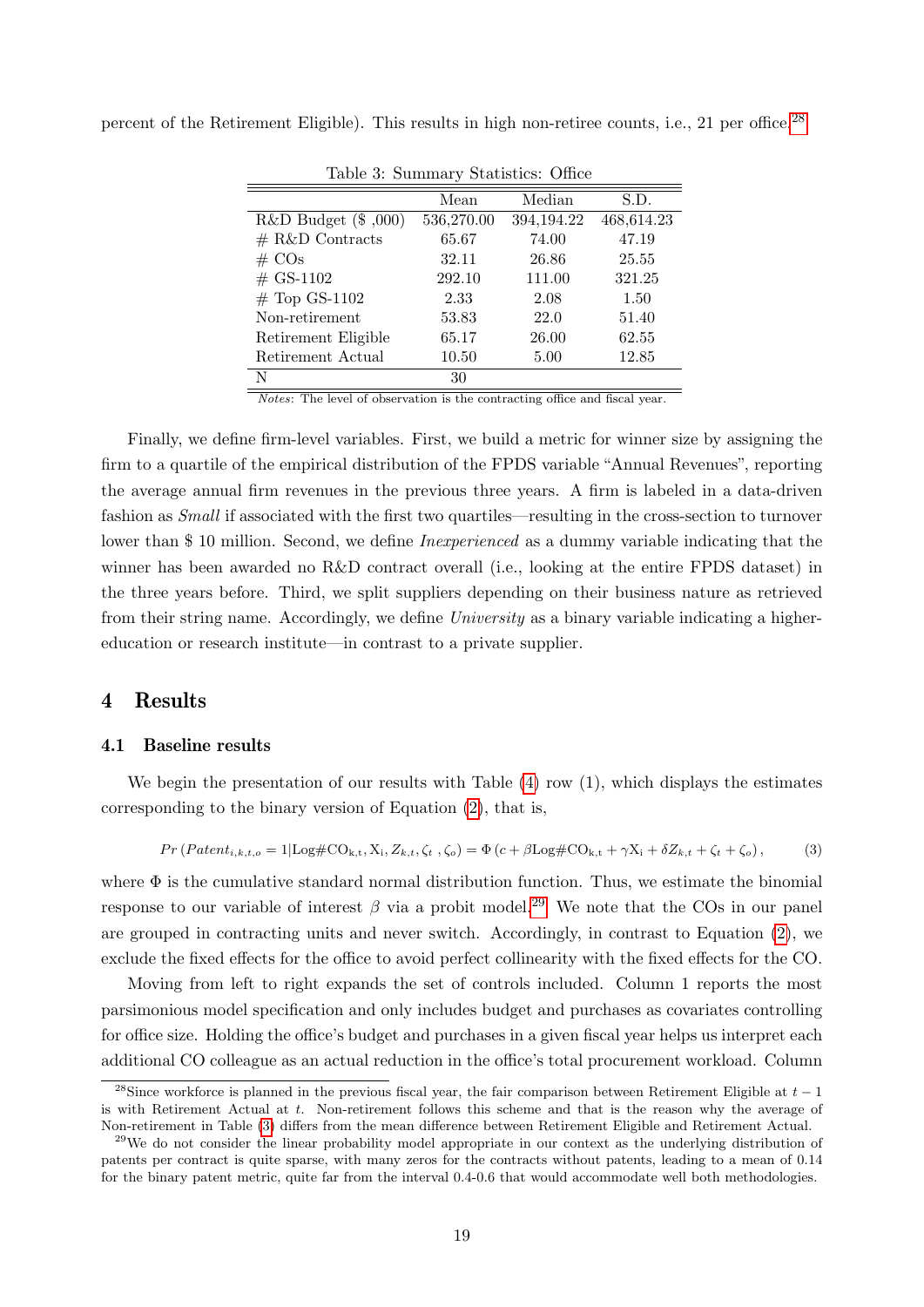2 contains fixed effects for the CO and the fiscal year. The former are key to our identification, as discussed in Section [2.2;](#page-6-3) also, they bring in fixed effects for the offices. Column 3 includes controls for project value and duration to capture observable and unobserved features of the underlying R&D activity associated with the project scale, which may predict project success and potentially correlate with the office-level workload. In fact, Section [3.3](#page-15-0) shows that contracts that yield patents are quite different from those that do not: their award amounts and total cost are approximately three and four times as large, respectively, and their expected and actual duration are almost 50 percent longer. The construction of these variables proceeds as follows. Using the universe of R&D contracts sourced from FPDS, we evaluate within each of the R&D category cells the empirical distribution of final costs and final duration of contracts. We then assign the final cost and duration of the contract in our sample to the respective decile of the category-specific distribution. We include this classification with fixed effects for both dimensions. To control for another shared layer of unobserved characteristics, column 4 also includes fixed effects for the procurement category and procurement phase of R&D. Controlling for procurement typology is useful for controlling for time-invariant unobserved characteristics related to the probability of generating a patent. In addition, controlling for the stage of R&D activity is particularly important because contracts awarded to conduct basic research may be characterized by a higher degree of uncertainty and have a different probability of being associated with patents than contracts for subsequent stages. Finally, column 5 contains the dummies Last Week, Same State, and Specialist, which capture possible dimensions that may be simultaneously correlated with outcome and treatment. Also, we enrich this model specification by adding *Small*, *Inexperienced*, and *University* as firm-level controls covariates accounting for the different frictions and incentives to channel innovation through patent filing. This is our favored specification.<sup>[30](#page-19-0)</sup> To facilitate interpretation of the estimates, we report as coefficients the average marginal effects with robust standard errors. In Appendix [C,](#page-40-0) we discuss how our results are virtually unchanged when standard errors are assumed to be homoscedastic or clustered at different levels.

In line with the descriptive evidence, a naive association between workload and patents (column 1) leads to a positive and statistically significant estimate; however, the coefficient loses significance once additional controls are included. In particular, this already happens in column 2, where we add officer and fiscal year fixed effects. Finally, adding more controls increases the magnitude of the estimates but not their precision. Despite the inclusion of these controls, the problem of potential downward bias in the estimates of the structural probit workload remains, as discussed in Section [2.2.](#page-6-3) To address these concerns, we implement an IV strategy based on non-retirement as the instrument.

For this approach to be valid, we are to satisfy two conditions. First, the instrument must cause the variation in the treatment variable; in other words, the variation in non-retirement rates over time must have some causal power in explaining the variation in CO employment. Second, the instrument must not affect the outcome variable directly but only indirectly through the treatment variable. For this exclusion restriction to be satisfied, we need to show that the instrument affects

<span id="page-19-0"></span> $30P$ lease note that the working sample amounts to 1,173 observations instead of the 1,970 presented in Table [\(2\)](#page-17-0). This sample reduction is mostly due to the CO fixed effects predicting success or failure perfectly. For the sake of comparability, all model specifications are executed on the working sample. Table [\(C5\)](#page-26-0) in Appendix [C](#page-40-0) displays the robustness of our IV probit's results to the use of a 2SLS using the full sample of contracts.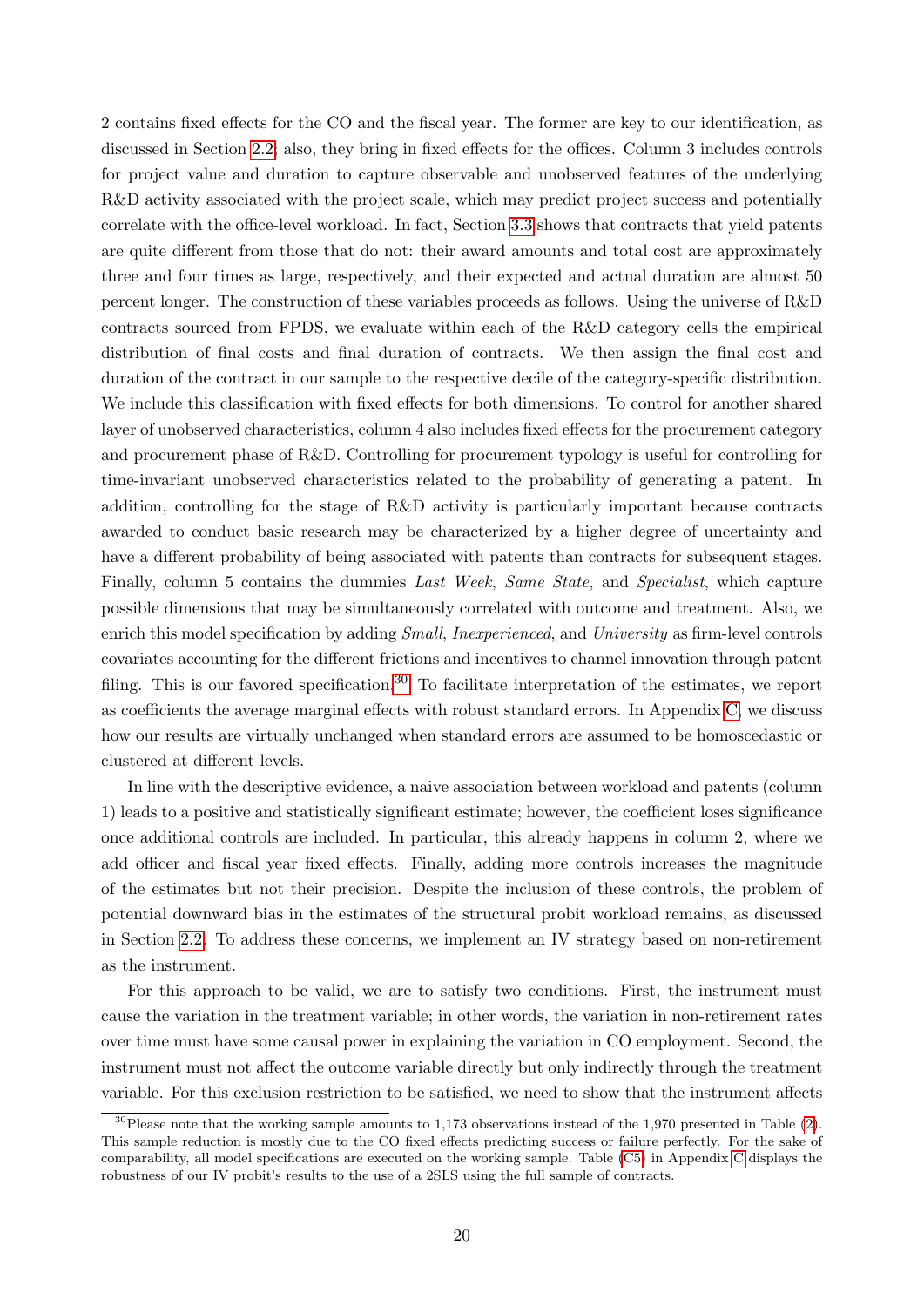<span id="page-20-1"></span>

Notes: Graphical representation of the relationships between  $#$  COs and Non-retirement. The variables are residualized, including as controls those from column 5 of Table [\(B2\)](#page-17-0). Each graph is a binned scatterplot. This means that each point represents the mean statistic of the residualized IV and the residualized endogenous variable inside each bin. The selected number of bins is 122, and it is optimal in minimizing the (asymptotic) integrated mean-squared error following [Cattaneo](#page-33-13) [et al.](#page-33-13) [\(2019\)](#page-33-13).

the outcome variable only through the treatment (i.e., the non-retirement must relate to the patents because it correlates with CO employment), conditional on other possible confounding effects (i.e., the instrument must be independent of potential outcomes).

As for the strength of the instrument, Table [\(B2\)](#page-17-0) in Appendix [B](#page-38-0) shows the first-stage results. Non-retirement is expressed in log-terms and enters with a positive and significant term. Sudden non-separations trigger a positive employment effect, as expected. In numbers, a 1 percentage point increase in non-retirement induces a 0.2 percentage points increase in CO employment. The elasticity of the effect is less than one likely because we regress CO employment on the non-retirement counts for all contracting employees—not only the non-retirement for COs.<sup>[31](#page-20-0)</sup> Standard statistical tests of the performance of our instrument—reported at the bottom of Table [\(B2\)](#page-17-0)—reject weak and under identification, and advocate a strong first-stage relation. Figure [\(3\)](#page-20-1) provides visual evidence inconsistent with the null hypothesis in which Non-retirement does not affect  $# \text{COs}$ . The variables are residualized by including the variables from column 5 of Table [\(4\)](#page-23-0) as controls and grouping them in binner scatterplots as in [Cattaneo et al.](#page-33-13) [\(2019\)](#page-33-13). More specifically, each dot represents the residualized IV's mean statistic and the residualized endogenous variable within each bin. This graphical evidence further stresses the existence of a positive effect of our IV on project innovativeness.

In terms of the exclusion restriction of our instrument, we believe that the sudden nonseparation refers to an existing experienced employee who has already reached full productivity

<span id="page-20-0"></span><sup>&</sup>lt;sup>31</sup>We emphasize again that the instrument is constructed using FedScope data and the GS-1102 classification, which do not distinguish between COs and other procurement bureaucrats. Instead, the endogenous metric for employment is constructed using FedBizOpps records that assign a responsible CO to each contract. However, we control for project-level assistance from a contract specialist in our base specification.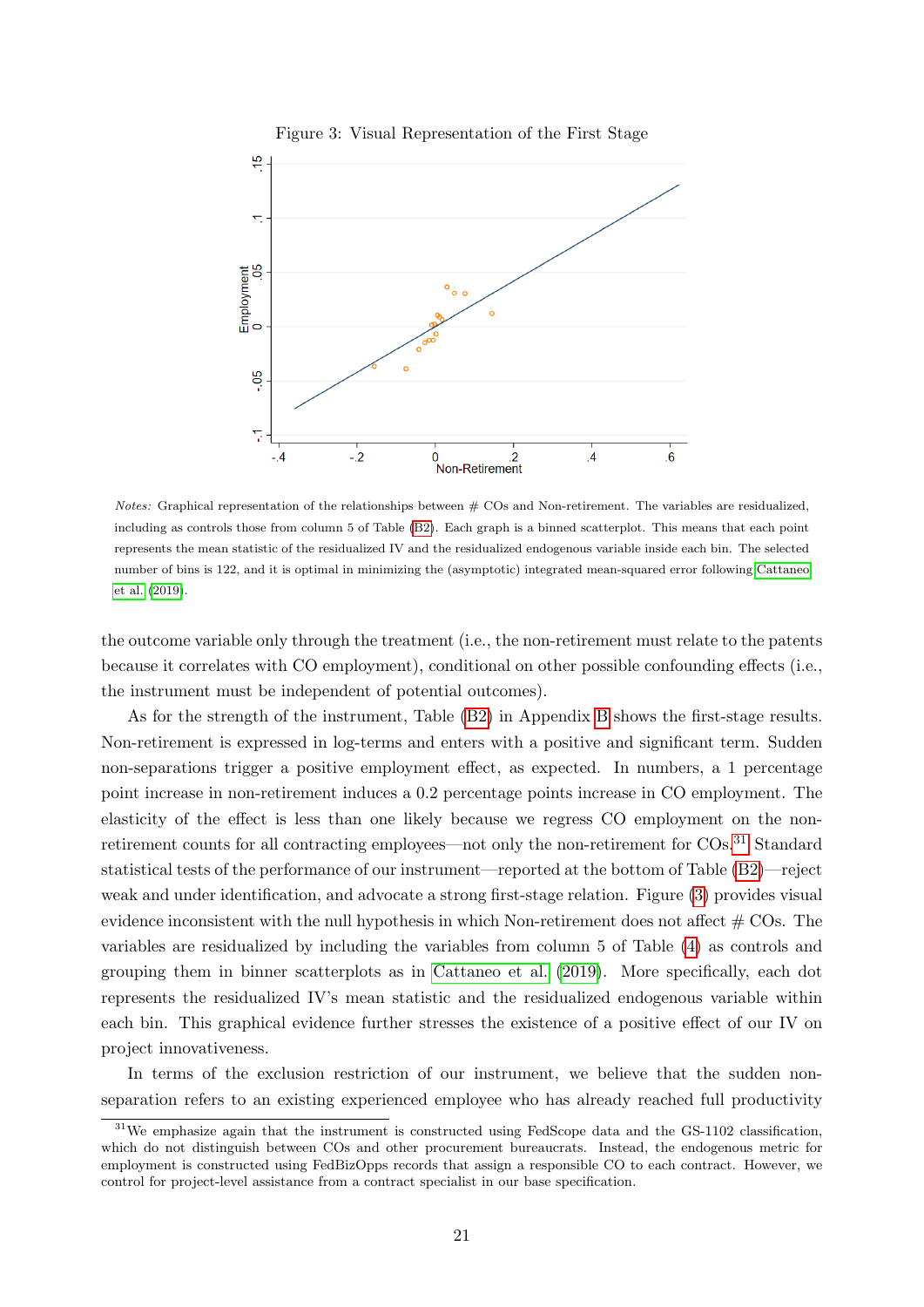and not to a newly hired officer who has not yet reached full productivity. As a result, we expect this exogenous labor surplus as good for the R&D office outcomes, but only through a variation in workload. This is confirmed by the reduced-form relationship between patent and the instrument, as the coefficients on the instrument tend to enter with a positive and significant effect on our outcome variable (see Table [B3](#page-18-1) in Appendix [B\)](#page-38-0). More specifically about the exclusion restriction, we need to consider that non-separation could determine a surplus of skills in the form of knowledge and timely managerial decisions, which can also positively impact the quality of work. Once eligible for retirement, the CO could postpone the decision to retire for some time. As long as the primary determinant of retirement now versus later is idiosyncratic and depends on personal circumstances, in addition to unobserved office- and year-level circumstances shared by the other employees, we can include the fixed effects, and the instrument will be valid.

Thus, the validity of the instrument depends on the unobserved office features being as good as random. Of course, time-varying office-level characteristics may also influence retirement decisions. If the decision to postpone retirement changes due to office tasks and characteristics changes, the exogeneity assumption would not be satisfied, and the instrument would not be valid. We use variation in the set of employees eligible for retirement and need to test its orthogonality to their workplace features. A crippling condition for us would be that the workplace characteristics affect the individual decision to postpone retirement. This would create a potential reverse causality problem, in particular when large changes in workload somehow induce people to stay at work even though eligible for retirement. To test this, we collapse the data at the office-year level and run an auxiliary regression analysis—presented in Table [\(B1\)](#page-17-1) in Appendix [B—](#page-38-0)to detect possible observable determinants of our instruments and provide evidence for our exogeneity argument. Based on the way we construct the instrument, we find that sudden postponement of retirement is mechanically associated with contracting employment metrics (i.e.,  $\#$  GS-1102 and  $\#$  Top GS-1102). There is no clear pattern of association between non-retirement counts and any of the other potential office-level predictors that we include through our data and that appear in Table [\(B1\)](#page-17-1): none reach statistical significance across model specifications. Some unobserved change in a qualitative factor of contracts may still drive retirement, undermining identification—in addition to scale variables—but we cannot detect much from observable factors. A further discussion on the exclusion restriction of our IV is presented in Appendix [A.](#page-36-0)

We can now turn to the presentation of the second-stage relationship between patent and workload. The structural relationship from the probit model depicted by Table [\(4\)](#page-23-0) shows that the estimated effects of decreasing workload in the patentability of R&D contracts are not significant. This result would suggest that additional CO colleagues in the office do not affect the innovativeness of their purchases. Offices with more COs are not more or less likely to generate patents given the same budget and purchases. However, the IV probit results shown in Table [\(4\)](#page-23-0) row (2) suggest that the structural probit results are misleading when exogenous changes in the number of COs are taken into account. The set of controls is identical in all columns and is the same as those of Table [\(4\)](#page-23-0). According to the baseline IV probit estimates from column 5, in our sample an additional CO in the office—corresponding to a 3 percent increase in average CO employment—during the award year leads to an increase in the probability of generating patents by about 2.5 percentage points. The effect corresponds to approximately 28 percent of the average project patentability in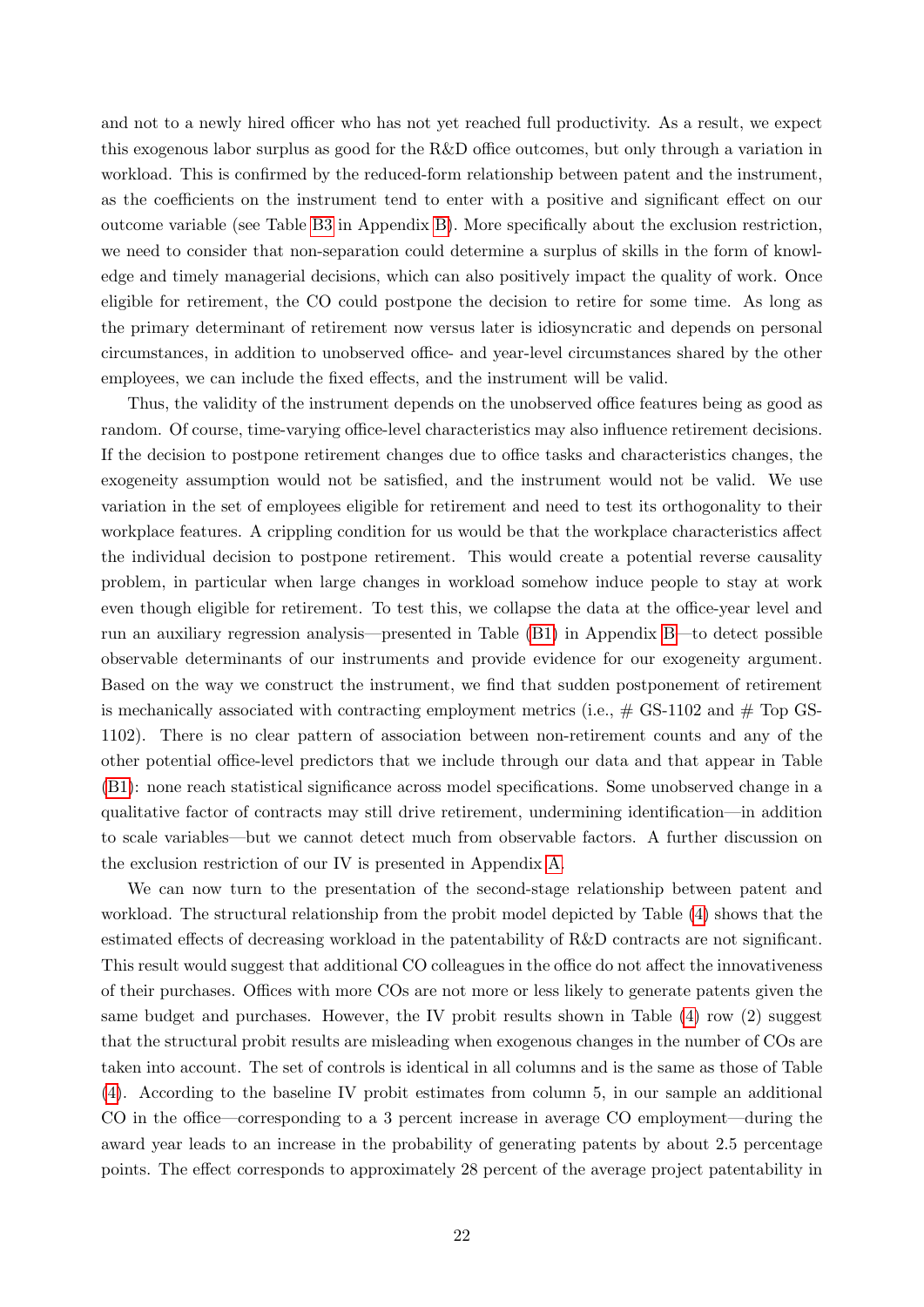the sample.[32](#page-22-0) Compared with the probit estimates, the magnitude of the IV probit estimates is more than one order of magnitude larger than and exceeds the 95 percent confidence interval of the structural relationship. Moreover, the Wald chi-squared test of exogeneity of the IV is rejected at 95% level, highlighting the endogeneity in the structural model, the inappropriateness of the regular probit regression, and the need for the IV Probit.<sup>[33](#page-22-1)</sup>

To provide a more transparent economic interpretation of the estimates, we can consider what would happen if we used them to infer the effect of raising the workload of all offices to the level of the office with the largest workload in our sample. To do so, we first collapse our information at the office-year level. Then, we regress employment in contracting offices on budget and purchases. Finally, we rank the office year in terms of residualized employment—interpretable as an inverse workload proxy. In our data, the office-year pair with the highest workload (i.e., lowest residualized employment) is the purchasing unit Rome Laboratory in 2012. If we bring all office-year pairs up to its workload level, this implies a reduction in the number of patents by 13 percentage points on average per contract (i.e., patenting about 50 percent less likely), or about 33 total across all contracts in the dataset on a yearly basis). This is an economically large effect. For instance, [Breitinger et al.](#page-32-10) [\(2020\)](#page-32-10) recently estimated the average long-term effect of one technological patent to an additional \$0.084 of US per capita income, corresponding to an increase in the GDP (constant 2010) of about \$25 million. Removing the excessive workload in key R&D contracting offices can accordingly have a huge impact on unleashing growth potential.

All in all, these results suggest that the innovativeness of procurement outlay by offices with labor shortages may be significantly limited. In particular, we show that the performance of the average R&D contract could decline if an increase in the budget allocated to innovative purchases is not matched by a corresponding increase in the budget for contracting personnel. Thus, even in the context of growing R&D budgets, the capacity of federal agencies to match pressing technical needs with innovative solutions could be impaired if procurement departments are not adequately staffed. The existence of this type of bottleneck is particularly troubling when we compare the annual gross salary of a typical CO, which is between \$55,756 and \$72,487—according to the General Schedule pay scale<sup>[34](#page-22-2)</sup>—to the size of the median R&D contract awarded by a DoD research

<span id="page-22-0"></span> $32$ From Table [\(2\)](#page-17-0), the baseline probability of patenting is 0.089. The interpretation of the baseline result of our probit model is as follows: A one-unit increase in the log number of COs is associated with a 111 percentage points increase in the probability of patent equal to 1 (or equivalently, an increase in the expected probability of  $0.089 + 1.11 = 1.199$ . Such an implausible number results from the huge increase in the underlying predictor. From the perspective of the CO employment variable itself,  $# \text{COs}$ , being natural-log-transformed, is multiplied by approximately 2.718, representing an approximately 172 percent increase in average CO employment. To make the interpretation more tractable and realistic, we may want to see the impact on project innovation of adding one additional CO. To do this, we need only divide the marginal effect of 111 percentage points by one log-units of CO employment. Since the average number of COs employed in our sample before the log transformation is 32.11, the marginal increase by one log unit of employment equals to  $32.11*(2.718-1)$ , that is, an absolute increase of about  $55$ employees. Proportionally, one additional CO in the office—implying an average increase of  $1/32.11 \approx 3.11$  percent of # COs—corresponds to an increase in the probability of patenting of  $1.11/55.16 \approx 2.5$  percentage points.

<span id="page-22-1"></span><sup>&</sup>lt;sup>33</sup>We recognize that the supply side—firms, universities, or research institutes—matters for explaining the variability of the R&D outcome through the idiosyncratic tendency toward secrecy and patenting activity, which is not captured by firm-level controls. In an auxiliary exercise, we include fixed effects for the supplier and remove firm-level controls. The results are qualitatively and quantitatively in line, but the effect is not significant at conventional levels due to the reduced sample and predictive power of the model. We circumvent this issue with a two-step strategy. We run an OLS regression of the patent outcome against supplier fixed effects. We then fit the residuals to a 2SLS as an alternative linear outcome. The results are comparable to our baseline estimates and statistically indistinguishable. Further, in Section [5,](#page-27-0) we discuss how firm characteristics interplay with our results in a battery of sample splits.

<span id="page-22-2"></span> $34$ <https://www.opm.gov/policy-data-oversight/pay-leave/salaries-wages/2020/general-schedule/>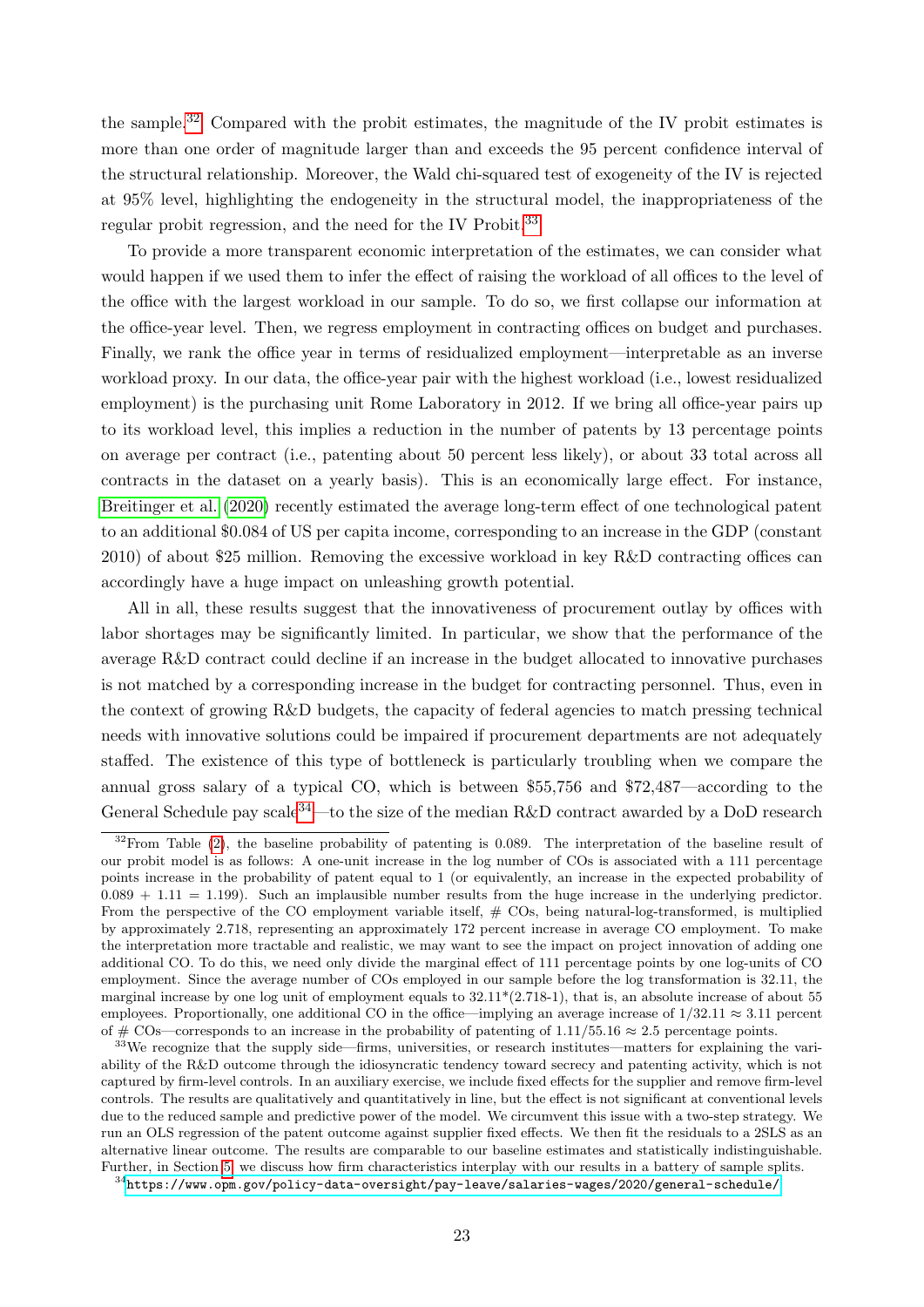|                                 | $\mathbb{1}(\#$ Patents > 0) |                   |                 |                  |                 |  |  |  |
|---------------------------------|------------------------------|-------------------|-----------------|------------------|-----------------|--|--|--|
|                                 | $\left( 1\right)$            | $\left( 2\right)$ | 3)              | $\left(4\right)$ | (5)             |  |  |  |
| $(1)$ Log- $\#$ COs (Probit)    | 0.16<br>(0.048)              | 0.049<br>(0.11)   | 0.085<br>(0.11) | 0.087<br>(0.12)  | 0.092<br>(0.12) |  |  |  |
| $(2)$ Log- $\#$ COs (IV Probit) | 0.14<br>(0.071)              | 1.14<br>(0.64)    | 1.15<br>(0.60)  | 1.37<br>(0.61)   | 1.42<br>(0.61)  |  |  |  |
| Wald $\chi^2$                   | 0.19                         | 3.39              | 3.72            | 5.18             | 5.57            |  |  |  |
| CO FEs                          | No                           | Yes               | Yes             | Yes              | Yes             |  |  |  |
| Fiscal Year FE                  | No                           | Yes               | Yes             | Yes              | Yes             |  |  |  |
| Cost and Duration FEs           | No                           | $N_{\Omega}$      | Yes             | Yes              | Yes             |  |  |  |
| R&D Category FEs                | $\rm No$                     | No                | No              | Yes              | Yes             |  |  |  |
| R&D Stage FEs                   | No                           | N <sub>0</sub>    | No              | Yes              | Yes             |  |  |  |
| Controls                        | $\rm No$                     | No.               | No.             | No               | Yes             |  |  |  |
| N                               | 1173                         | 1173              | 1173            | 1173             | 1173            |  |  |  |

<span id="page-23-0"></span>Table 4: Baseline Results

Notes: Coefficients report average marginal effects of the probit and the IV probit regression. We report the Wald chi-squared test of exogeneity of the IV. In addition to the reported fixed effects, controls for budget and purchases in the unit-year are included in all specifications. Controls include indicators for last week of fiscal year, seller and buyer located in the same state, assistance from a contract specialist, and binary indicators of seller size, experience, and higher-education or research institute. Robust standard errors are in parentheses.

laboratories—such as the Air Force Research Lab—, which is approximately \$1 million over 3 years. Hiring COs results being extremely cost-effective in terms of publicly induced patenting. For instance, [Azoulay et al.](#page-32-11) [\(2019\)](#page-32-11) reckon a net increase of 2.3 patents induced by a \$10 million boost in NIH funding.

#### 4.2 Further results

As reported in the previous section, the CO workload appears to have a strong negative impact on the performance of R&D contracts awarded by the AFRL. As discussed, we have so far measured contract performance based on whether a contract leads to patented inventions or not. However, one might well argue that the existence of a patent constitutes an imperfect measure of contract performance. Indeed, the limitations of using patent data as proxy for innovation are well known and widely acknowledged in the extant literature. First and foremost, not every valuable innovation is patented and not everything that is patent-protected is valuable. Second, a company's propensity to patent may heavily depend on the industry in which it operates or on the IP strategy it adopts to appropriate the returns to its R&D investment. To mitigate these concerns, we develop an alternative measure of contract performance based on repeated contracting [\(Che et al. 2021\)](#page-33-7). The main idea behind this alternative outcome is rather simple as we expect firms able to fulfill the goals of an R&D contract to have a higher likelihood of winning follow-on contracts with the same agency than companies that fail to do so. A follow-on contract is defined as a non-competitive procurement placed with the incumbent contractor for the continued development or production of a major system or highly specialized equipment, or the provision of highly specialized services (FAR 6.302). A typical example of such a situation would be the case of a successful R&D contract identifying a solution to a specific problem posed by a DoD Research lab, that leads to a contract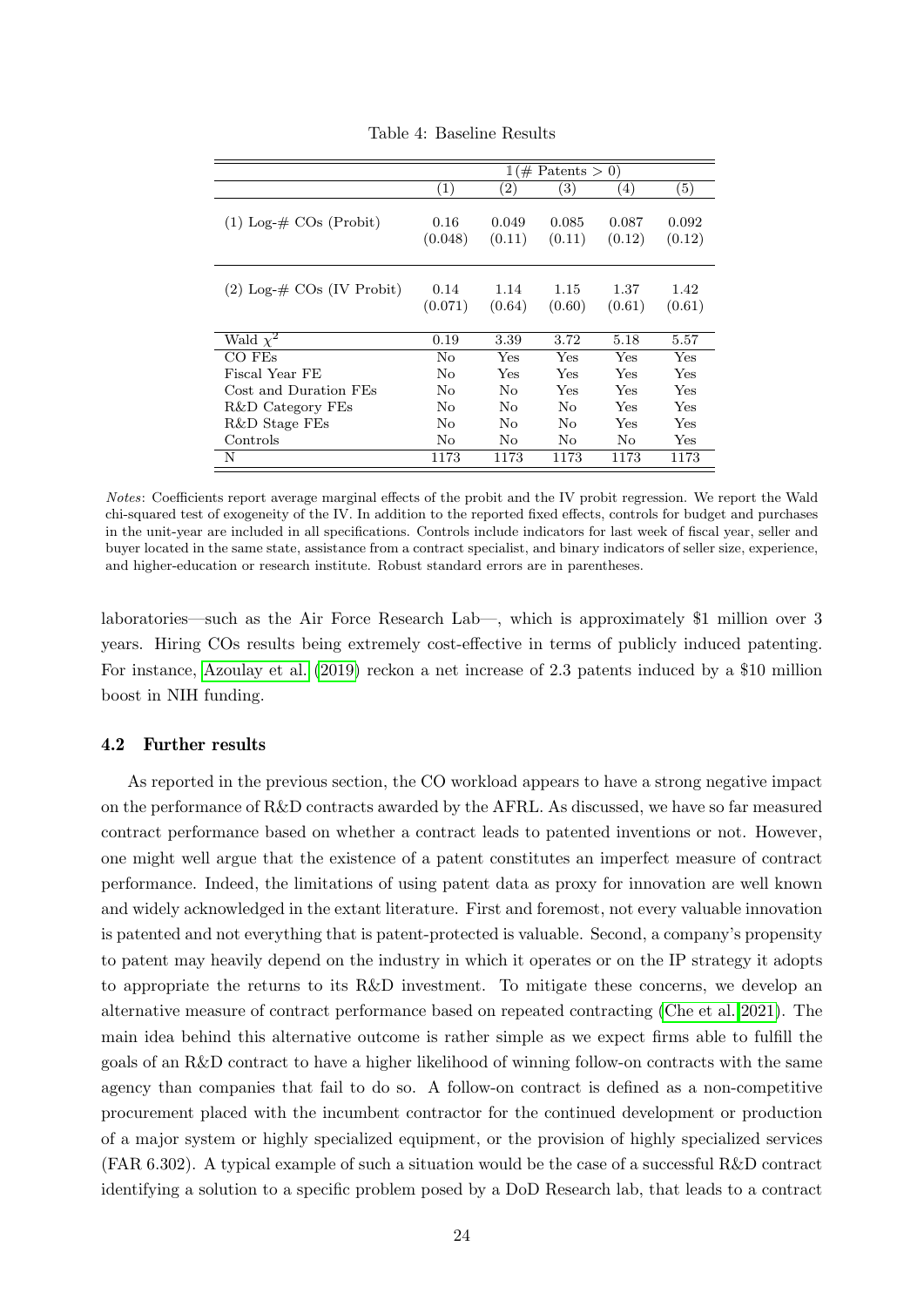for the development or the production of the actual product for the same agency. The latter contract is not open for competition on the ground that there is a unique source that has the required knowledge to fulfill the agency requirement.

Unfortunately, FPDS data do not allow us to unambiguously identify a link between an initial R&D contract and a potential follow-on contract. The main advantage of using patents as outcome comes precisely from the fact that the invention disclosure required by the acquisition regulation provides an explicit link between the patented invention and the contract that is connected to it. Nevertheless, FPDS data allows us to check whether a procurement contract is awarded deviating from the full and open competition procedure and, if so, on what basis. Leveraging this feature of the data, we create the variable  $follow - on_i$  as taking the value one if the company involved in the procurement of our focal R&D contract  $i$  wins a sole source, non-competed contract with the Department of Air Force in the year of completion of the focal contract i, and zero otherwise. In addition, we consider an alternative time-window from the contract completion date and include contracts awarded up to one year after the completion date of the focal contract to construct our follow-on variable. We also exploit the richness of the FPDS data and disentangle between follow-on contracts awarded for the performance of R&D work and contracts awarded for the performance of other types of services or products supply. Panel a of [5](#page-26-0) reports the results of the estimates obtained when using our measure(s) of follow-on contract as outcome variable(s) and adopting the same estimation strategy as in the focal analysis (colum 5 of Table [4\)](#page-23-0). Column 1 and column 2 show that a reduction in the workload of the CO result in a significant increase in the probability of the focal contractor to win a non-competed contract in the year of completion of the focal R&D contract or in the following year. Columns 3-6 display the results when the follow-on variable is split between R&D an non-R&D contracts. The results appear to be entirely driven by non-competed contracts awarded for the performance of R&D work. In short, R&D contracts awarded by CO with a lower workload are substantially more likely to lead to a subsequent R&D contract for the winning contractor.

We interpret this result as evidence that a reduction in the CO's workload leads to better contract performance that in turn lead to a continuation of the R&D work procured via the original contract. To further corroborate this interpretation, we estimate the model by focusing on R&D follow-on contract exclusively and constructing three additional follow-on variables that accounts for three separate R&D stages: basic, applied, and developmental R&D. Clearly, if our interpretation is correct and non-competed, successive contracts are indeed a good proxy to measure the performance of our focal contracts, we should expect the results presented above to be driven by non-competed contracts awarded for more advanced R&D stages that builds on the one carried out in previous phases. Panel b in table [5](#page-26-0) reports the results of this exercise and confirm our hypothesis. The positive effect of a reduction in the CO's workload on the likelihood of winning a subsequent non-competed contract is entirely driven by follow-on contracts awarded for developmental R&D. Once again, this result corroborates the interpretation that the lower the workload of the CO handling the assignment of an R&D contract the better the contract's performance.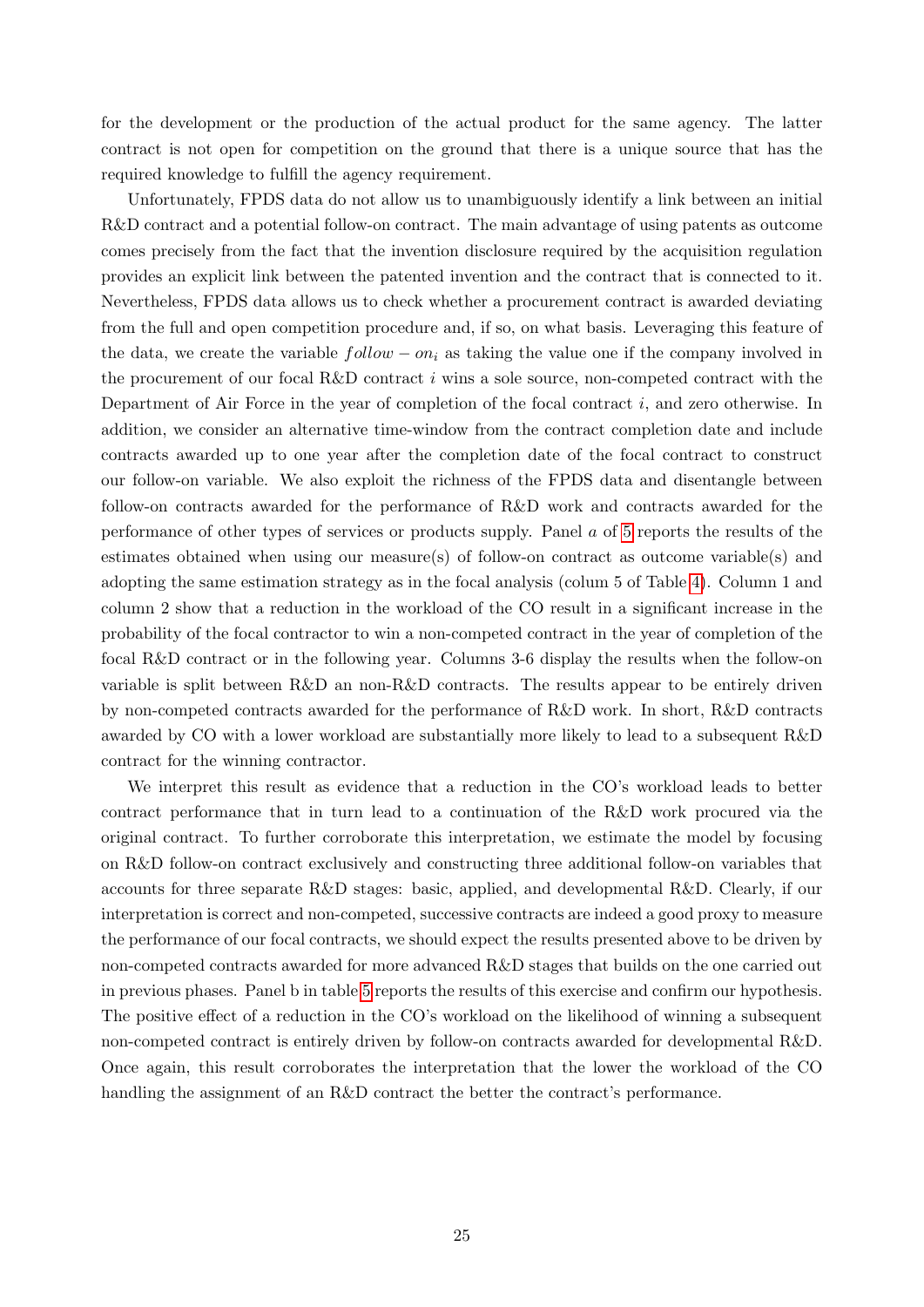#### <span id="page-25-0"></span>4.3 Robustness analysis

We conclude this section with a brief summary of the findings from the main robustness checks. To simplify the presentation, we present the findings by categorizing them into three groups. First, to address potential concerns about the definition of the workload index, we execute the regression shown in Equation [\(3\)](#page-18-4) with alternative endogenous employment measures sourced from the FedScope's workforce data. Second, to assess the soundness of the identification strategy, we explore alternative definitions of the instrument by again using the FedScope dataset. Finally, we use additional variables from the FPDS to test for possible omitted variables that could bias our results. In essence, these additional results further exploit the richness of the dataset. While the overall qualitative results prove robust, these additional findings play an important role in strengthening the quality and depth of the analysis. We refer the reader to Appendix [B](#page-38-0) for figures and tables plus additional robustness checks.

The combination of the FPDS and FedBizOpps allows us to identify the COs in charge of the procurement process and count the distinct officers active in a given contracting unit-year. We want to test the robustness of our results against alternative and less conservative specifications of CO employment. By relying on available information from FedScope, we are able to provide an alternative and less conservative count of CO employment. As stressed in Section [3.1,](#page-11-1) the GS-1102 count includes all COs and other contracting employees involved in the procurement process at different levels of the hierarchy and with different tasks. In Table [\(C1\)](#page-17-1), we show how the estimates change relative to our baseline from Table [\(4\)](#page-23-0)—reported in column 1—when we change only the endogenous variable. The coefficients from column 2 suggest that replacing our baseline index of CO employment with the total count of GS-1102 has no statistical difference in terms of its effect on the outcome. To capture the effect heterogeneity that arises from GS-1102 having managerial responsibilities, we condition GS-1102 on being "top", according to our definition. Although qualitatively the same, the magnitude of the effect is one-third of the baseline although more precisely estimated. Econometrically, this follows a stronger first stage coefficient (i.e., 0.80 instead of 0.27 from Table [B2\)](#page-17-0) most likely due to a higher chance of a top contracting employee in the retirement eligible population. One possible interpretation of a weaker second stage is that top contracting officials are not actively involved in contract administration and the labor supply shock associated with their non-retirement has less impact on outcomes.

Our instrument leverages the unexpected gaps between actual and expected retirement. In the baseline analysis, we construct this variable as the log difference between the two. As we rely on the same underlying variables, we want to test the qualitative stability of our results when we use alternative specifications of IV with a similar interpretation. In Table  $(C2)$ , we benchmark the results in column 1, where we report the baseline. In column 2, we report the ratio of Retirement Eligible to Retirement Actual. In column 3, we use the logarithm of this ratio. The second stage results are stable and statistically indistinguishable across all alternative linear or log-linear specifications of the non-retirement counts. Finally, column 4 uses log counts of total retirements as in [Warren](#page-35-2) [\(2014\)](#page-35-2) as an alternative instrument for the workload. Again, the results are qualitatively and quantitatively stable.

The results of [Warren](#page-35-2) [\(2014\)](#page-35-2) suggest that the decision to leave contracts less complete may also affect other procurement terms, in particular the extent to which a project is competed at the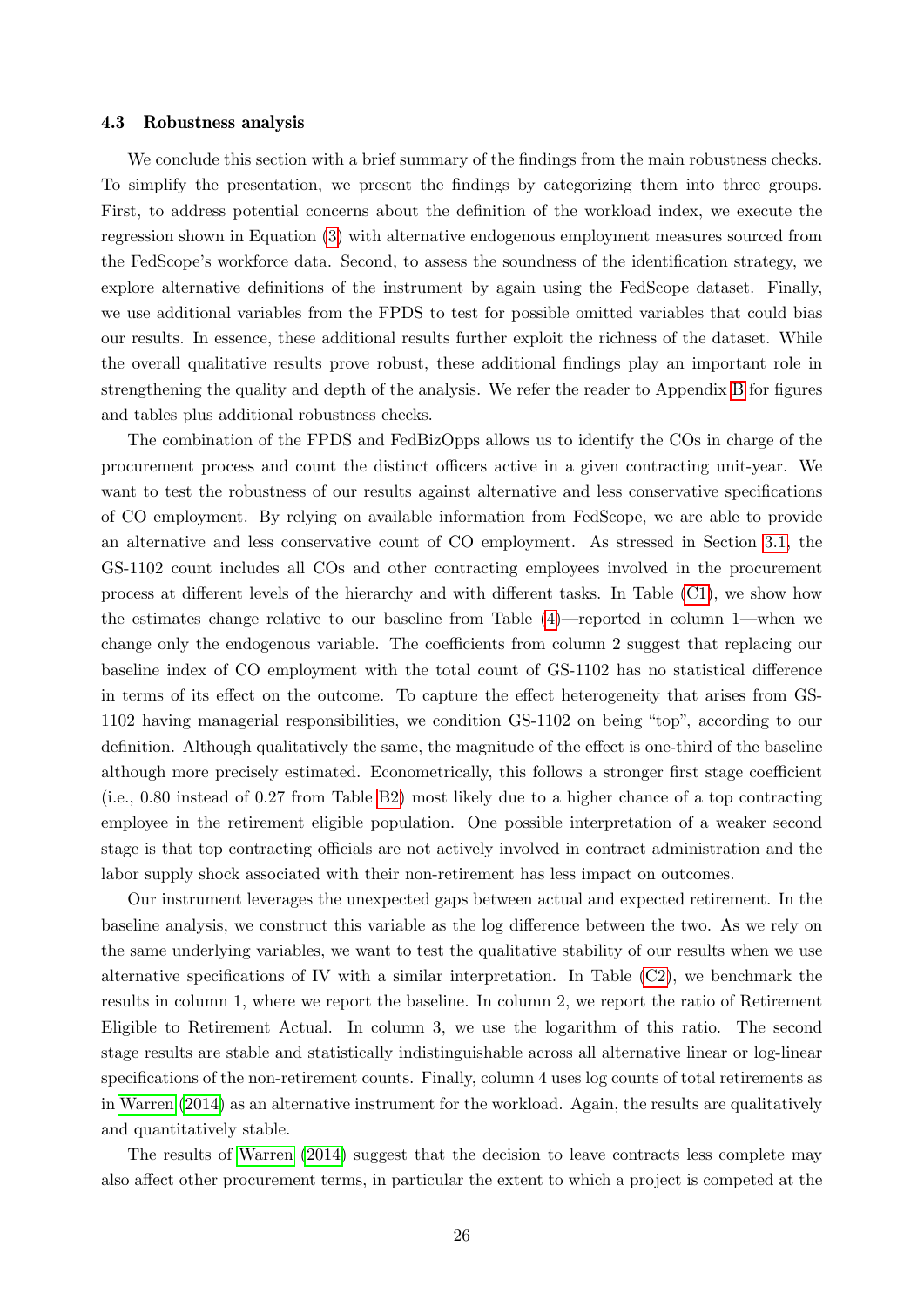bidding phase and the pricing structure of the contract offered. Less complete contracts benefit less from the competition, so busier COs use less competitive mechanisms. Cost-plus contracts facilitate the management of contract renegotiations and are therefore preferred by COs in the current and foreseeable high workload. The author shows that an increased workload for COs due to workload spikes leads to fewer complete contracts and, consequently, higher use of noncompetitive and costplus agreements. Following these arguments, we believe that other dimensions of the design process observed via FPDS may be affected by workload. Although in the R&D realm contracts are highly incomplete by design, some variation at the intensive margin could still be captured by contract pricing (i.e., cost-plus vs. fixed price) and the choice of the officer to make the notice full and open to competition or to exclude some sources.

#### <span id="page-26-0"></span>Table 5: Follow-on Contracts

| Panel a: R&D vs. non-R&D |                                        |      |                                                                                      |      |      |      |  |  |  |  |  |
|--------------------------|----------------------------------------|------|--------------------------------------------------------------------------------------|------|------|------|--|--|--|--|--|
|                          | $1(\text{\# Follow-on contracts} > 0)$ |      |                                                                                      |      |      |      |  |  |  |  |  |
|                          | (1)                                    | (2)  | (3)                                                                                  | (4)  | (5)  | (6)  |  |  |  |  |  |
| $Log-# COs$              |                                        |      | $1.54$ $1.59$ $2.16$ $2.27$<br>$(0.62)$ $(0.59)$ $(0.50)$ $(0.45)$ $(0.73)$ $(0.71)$ |      | 0.20 | 0.38 |  |  |  |  |  |
| N                        | 1663                                   | 1703 | 1576                                                                                 | 1634 | 1583 | 1646 |  |  |  |  |  |

| Panel b: R&D Stages |      |      |                                                               |      |      |      |
|---------------------|------|------|---------------------------------------------------------------|------|------|------|
|                     |      |      | $1(\text{\# Follow-on contracts} > 0)$                        |      |      |      |
|                     | (1)  | (2)  | (3)                                                           | (4)  | (5)  | (6)  |
| $Log-# COs$         | 0.57 | 0.43 | 0.64<br>$(0.67)$ $(0.71)$ $(0.41)$ $(0.44)$ $(0.57)$ $(0.53)$ | 0.73 | 1.58 | 2.07 |
| N                   | 1010 | 1056 | 1125                                                          | 1255 | 1509 | 1568 |

Notes: Baseline model—column 5, panel b, Table [4—](#page-23-0)is reproduced with different specifications for follow-on (non-competed) contracts (awarded by the Department of Air Force) to the focal R&D contract as alternative binary outcomes. Panel a: (1) at least one contract in the year of completion; (2) at least one contract in the year of completion or in the following year; (3) at least one R&D contract in the year of completion; (4) at least one R&D contract in the year of completion or in the following year; (5) at least one non-R&D contract in the year of completion; (6) at least one non-R&D contract in the year of completion or in the following year. Panel b: (1) at least one R&D contract of stage 1 in the year of completion; (2) at least one R&D contract of stage 1 in the year of completion or in the following year; (3) at least one R&D contract of stage 2 in the year of completion; (4) at least one R&D contract of stage 2 in the year of completion or in the following year; (5) at least one R&D contract of stage 3 or higher in the year of completion; (6) at least one R&D contract of stage 3 or higher in the year of completion or in the following year. Coefficients report average marginal effects.

Another decision that the CO makes in the solicitation is the bidding process. In standard procurement processes, the bidding process usually boils down to a choice between a sealed lowbid auction and a negotiated proposal format. According to FAR, bidding procedures in R&D procurements can vary, and the path chosen depends heavily on the nature of the research features being procured. Whether pricing, competition, and tendering procedures also affect our outcome variable is again an open question for which there is neither empirical evidence nor theoretical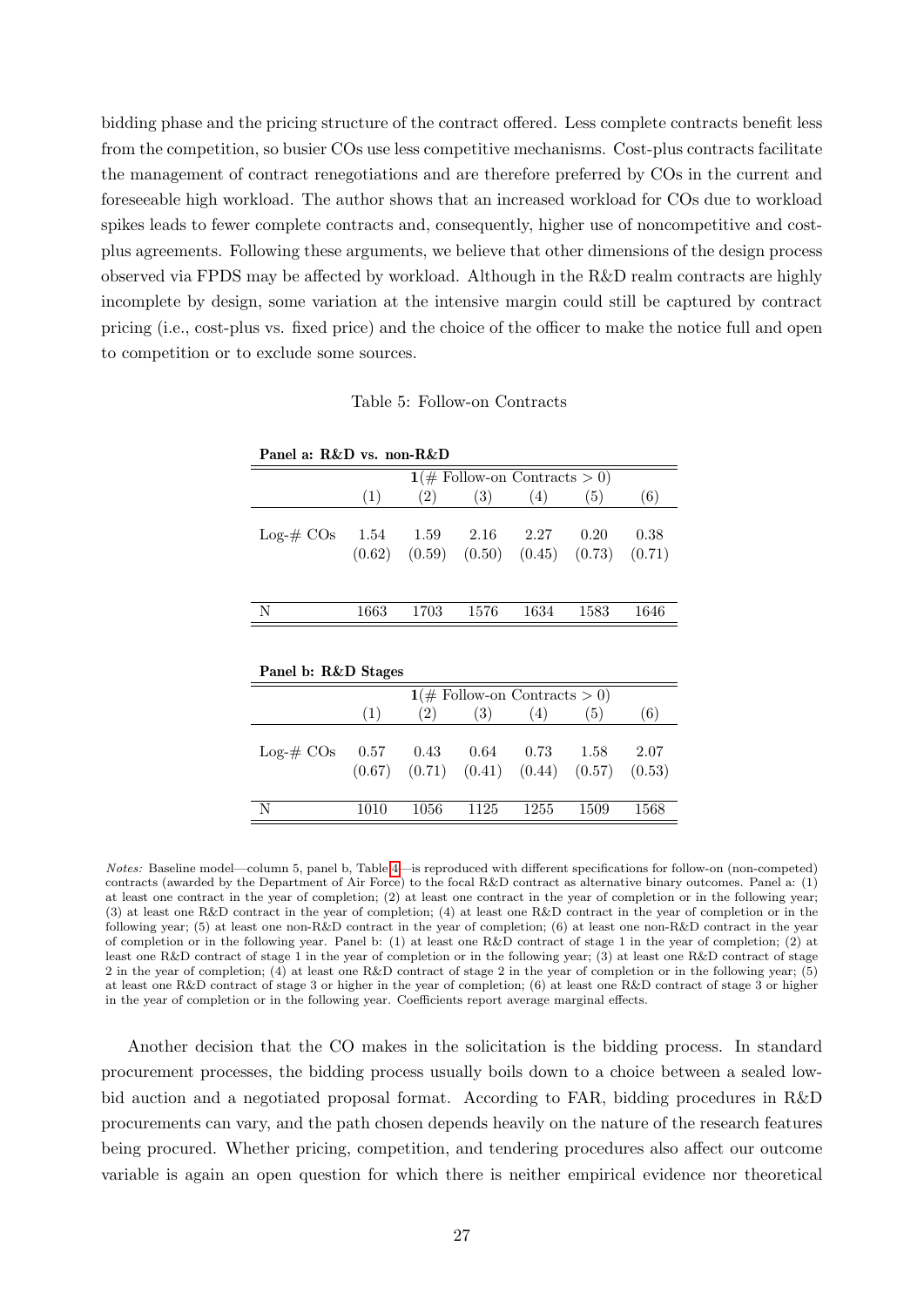modeling. However, we believe it is relevant to test the robustness of our results against the inclusion of these problematic controls that capture contract completeness decided by CO and could bias our baseline results. In column 2 of Table [\(C3\)](#page-18-1), we add two binary variables to the baseline model specification—in column 1—indicating the cost-plus nature of the contract (as opposed to a fixed price) and open (vs. restricted) competition—whose statistics are displayed in Table [\(2\)](#page-17-0). The coefficient is insignificant, while the coefficient on our main variable is only marginally affected. As we do not know the difference between solicitation procedures in the R&D context, we take a data-driven approach in column 3 and include a set of fixed effects for the different categories of procedures in the baseline model specification. Specifically, 81 percent is basic research (FAR 6.102), 11 percent is negotiated proposal/quotes, whereas the remainder is split between sealed bids, single sourcing (FAR 13.106), and multiple award fair opportunities (FAR 16.505). Again, the main coefficient of interest is positive and significant, with an indistinguishable magnitude compared with the baseline analysis for the same sample. Finally, column 4 includes both dummy variables and fixed effects with similar results. The results prove to be very robust to the inclusion of decision variables that are up to the discretion of the CO, in particular in the R&D contracting realm.

## <span id="page-27-0"></span>5 Mechanisms

The results of the analyses presented in the previous section show that the workload of the officer in charge of the award of an R&D procurement process matters for the contract performance as measured by patents, but also follow-on contracts. In this section, we discuss possible mechanisms underlying these findings. In particular, we show that a key dimension affected by workload is the reduced time a CO is forced to dedicate to the contract and the resulting poorer guidance to the prospective R&D supplier.

Although alternative channels are potentially in question, our results suggest that the impact of the buyer's workload on contract performance generally passes through tender and contract specifications. Indeed, we stress that the non-retirement shocks occur in the year of contract award that, together with the multi-year nature of R&D contracts—see Section [3.3—](#page-15-0)and the multi-month duration of the award phase, implies that the effect we estimate chiefly involves the pre-award period. This interpretation is in line with the main findings of [Decarolis et al.](#page-33-5) [\(2021\)](#page-33-5), who show that especially the disruptions happening in a contracting office in the pre-award phase affect R&D contract performance, whereas disruptions occurring during the execution and management phases of a contract only have a minor impact on the probability for a contract to be associated with a patented invention. The relatively lower importance of the ex-post monitoring and contract management phase is likely linked to the intrinsic difficulty for CO to monitor the advancement of research projects vis- $\acute{a}$ -vis more standard procurement and also explained by the fact that, as discussed in the introduction, the CO is not necessarily the contracting professional who directly supervise the execution stage of  $R\&D^{35}$  $R\&D^{35}$  $R\&D^{35}$  All in all, this evidence speaks in favor of the relevance

<span id="page-27-1"></span> $35$ Monitoring is carried out in collaboration with the CO representative. FAR 1.604 specifies that a CO representative "assists [the CO] in the technical monitoring or administration of a contract." In practice, in a memorandum on contracting practices audited at the AFRL facilities in 2007, COs are reported to "[..] designate qualified personnel as their authorized representatives to assist in either technical monitoring or administration of a contract". See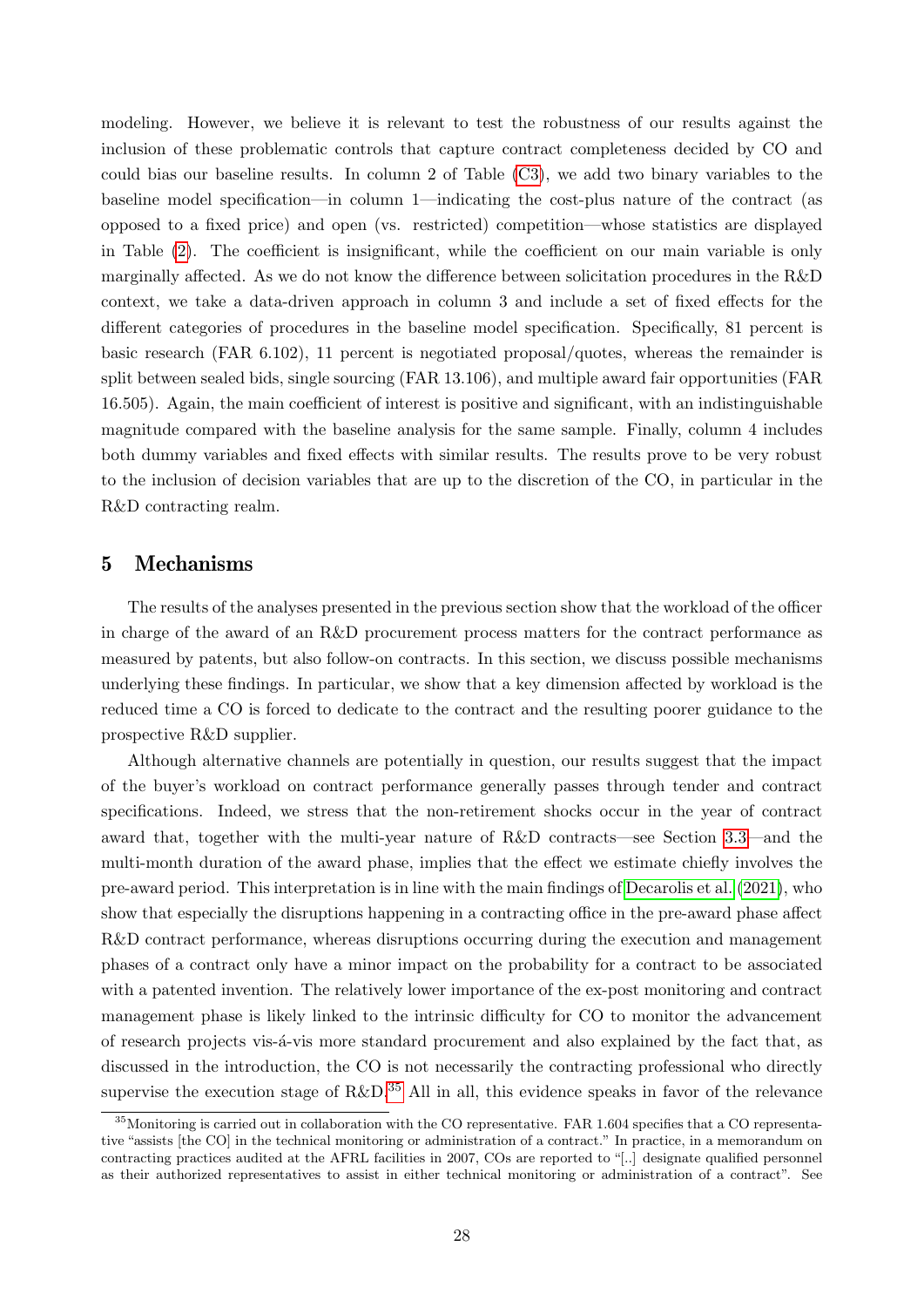of the design and award stage relative to ex-post contract monitoring for demand-side drivers of R&D contract performance. Yet, this leave us with the following question: Why are contracts awarded by CO affected by heavier workload in the pre-award phase performing more poorly down the road?

Workload induces the tightening of time constraints Our main argument is that a marginal increase in workload intensifies time pressure for COs providing them with less time than necessary to be devoted to contract drafting; in turn, this constrained time allocation makes guidance to contractors in tender and contract drafting poorer.

The time dedicated to the contract is an arduous dimension to investigate. The actual time the CO dedicates to a project is not recorded nor reported in any way in official data, and, even if it were, we could not claim its appropriateness for a specific R&D process. Our two-fold approach to show the relevance of time pressure in our context is the following. First, contracts for which the CO has less time available to award should be more heavily impacted by an increase in workload as, arguably, the CO is forced to make decisions faster. This is most likely the case for contracts awarded close to the end of the fiscal year in the US federal procurement system as, by the end of the fiscal year, a contracting office needs to spend its procurement budget (i.e., all scheduled processes need to be started) to avoid losing allocated resources. In Table [6](#page-29-0) Panel a column 1, we restrict the sample to awards signed in the last quarter of the fiscal year, i.e., July to September. Point estimates double in magnitude compared with the baseline, and stronger significant results suggest that when the CO has less time available to award a contract, an additional CO in the office does have a substantial positive effect on R&D performance.<sup>[36](#page-28-0)</sup> Second, based on the same results-interpretation exercise presented in Section [4.1,](#page-18-5) we rank the office-year pairs in terms of residualized employment (i.e., inverse workload). We group the office-year units in the first tercile of residualized employment distribution and label them as "high-workload". In Table [6](#page-29-0) panel a, we report the estimates performed on contracts assigned by the high-workload office (column 2) and others (column 3). Estimates hold only in the former sample split and turn negative and insignificant for buyers with lighter workload. We argue that the estimated effect is non-linear in the underlying workload and applicable when workload levels are relatively high in our sample of offices and years.

Contract Drafting and Guidance As discussed in the introduction, one of the main challenges for a CO in designing a proper acquisition strategy for the purchase of R&D services is to translate a rather abstract idea for each new procurement activity into a language that is contractually clear to the prospective suppliers, even in situations in which a complete understanding of the work is not possible in advance [\(US Air Force 1967\)](#page-35-3). A higher workload that tightens time constraints may harm the CO's capacity to translate tender-specific but uncertain technical objectives into contractually binding behavior for prospective contractors. As a result, the quality of the indications provided in request for proposals and contractual agreement that are supposed to guide the

<https://media.defense.gov/2007/Sep/28/2001712655/-1/-1/1/07-130.pdf>.

<span id="page-28-0"></span> $36$ The argument can be emphasized when focusing on time windows closer to end September. For instance, despite weak instrument and little variation, we find evidence of exceptionally strong results in a small sample of contracts awarded in the last week of the fiscal year.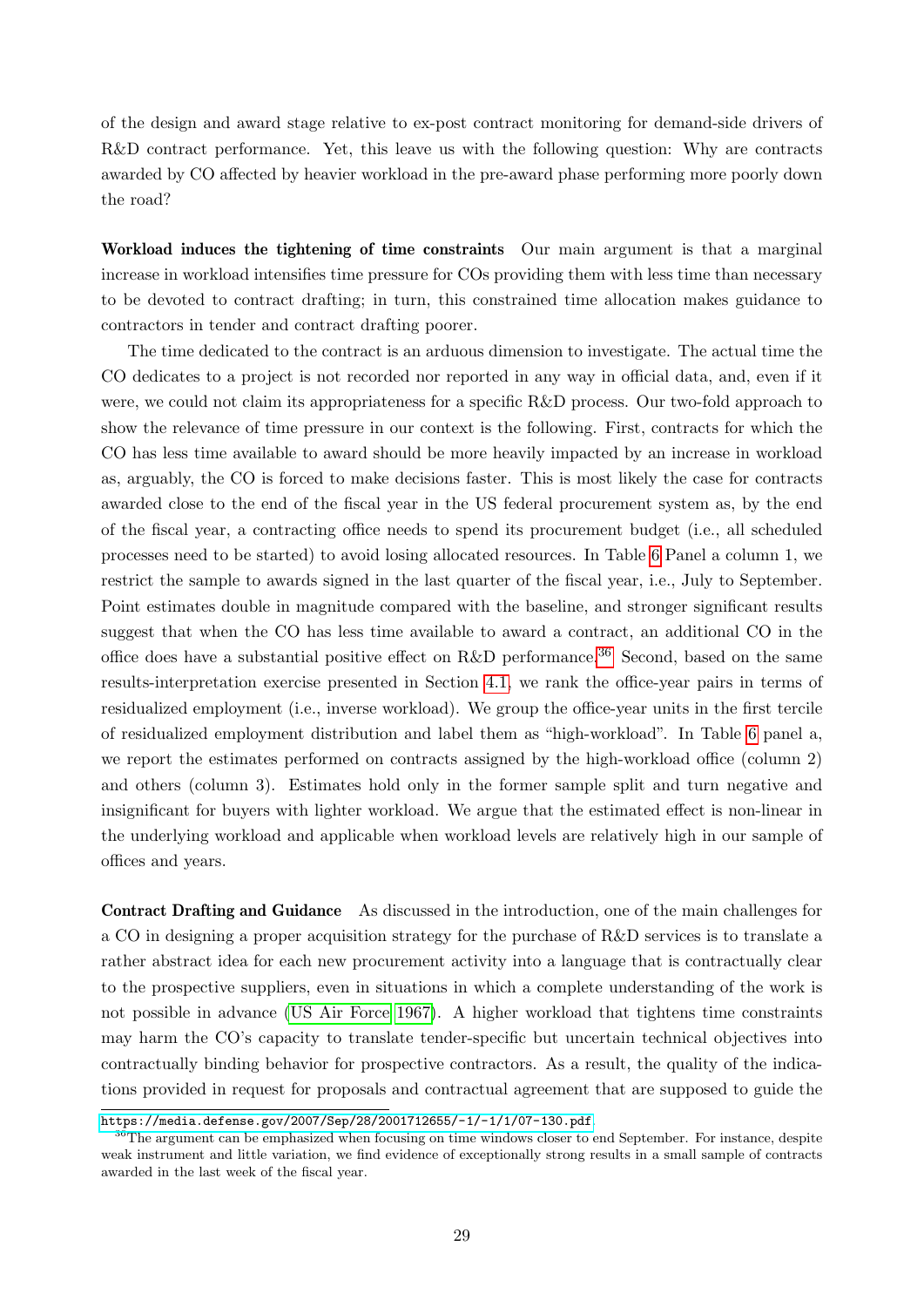sellers decreases. The importance of such guidance for contract performance is likely to interact with suppliers' characteristics. Less (or poorer) guidance, when it is required the most, may result in the poorer performance of the supplier. To advocate this argument, in Panel b of Table [6,](#page-29-0) we exclude potential channels of supplier characteristics and present a battery of sample splits to corroborate the relevance of this channel. In particular, column 1 (2) restricts the sample on small (large) firms, while in column 3 (4) we limit the focus on inexperienced (experienced) firms. The workload effect is stronger when the guidance is more necessary. This applies to small firms and winners with no previous experience in federal R&D procurement. On the contrary, results turn insignificant for large and experienced suppliers. Experienced sellers are likely less influenced by contract features and more likely to carry out the project irrespective of buyer's frictions.

| Panel a: Time Constraints |  |  |  |
|---------------------------|--|--|--|

<span id="page-29-0"></span>Table 6: Mechanisms and sample splits

| $1(\text{\# Patents} > 0)$ |     |                                                     |     |  |  |  |  |  |  |
|----------------------------|-----|-----------------------------------------------------|-----|--|--|--|--|--|--|
|                            | (1) | (2)                                                 | (3) |  |  |  |  |  |  |
| $Log-# COs$                |     | $2.44$ $0.38$ $-1.36$<br>$(0.89)$ $(0.24)$ $(1.70)$ |     |  |  |  |  |  |  |
| N                          | 339 | 377                                                 | 686 |  |  |  |  |  |  |

| Panel b: Size and Experience |      |       |                                             |      |  |  |  |  |  |
|------------------------------|------|-------|---------------------------------------------|------|--|--|--|--|--|
| $1 \times$ Patents > 0)      |      |       |                                             |      |  |  |  |  |  |
|                              | (1)  | (2)   | (3)                                         | (4)  |  |  |  |  |  |
| $Log-# COS$                  | 2.54 | -1.98 | 2.01<br>$(0.54)$ $(1.80)$ $(1.01)$ $(0.56)$ | 0.81 |  |  |  |  |  |
| N                            | 466  | 438   | 264                                         | 1684 |  |  |  |  |  |

| Panel c: R&D Stages        |      |                                                    |     |  |  |  |  |  |
|----------------------------|------|----------------------------------------------------|-----|--|--|--|--|--|
| $1(\text{\# Patents} > 0)$ |      |                                                    |     |  |  |  |  |  |
|                            | (1)  | (2)                                                | (3) |  |  |  |  |  |
| $Log-# COS$                |      | $0.06$ $2.47$ $1.85$<br>$(3.05)$ $(0.89)$ $(2.29)$ |     |  |  |  |  |  |
| N                          | 484. | 1014                                               | 450 |  |  |  |  |  |

Notes: Baseline analysis is replicated: in the subsample of last quarter of fiscal year (Panel a, column 1), conditioning on highly workloaded offices (Panel a, column 2), not highly workloaded (Panel a, column 3); conditioning on small (Panel b, column a), large (Panel b, column 2), inexperienced (Panel b, column 3), experienced (Panel b, column 4) winners; and in the subample of basic research (i.e., stage 1), applied research (i.e., stage 2), development (i.e., stage 3-6) contracts in columns 1, 2, and 3 of Panel c, respectively. R&D stages are omitted in specifications 1 and 2 of Panel c due to collinearity. Coefficients report average marginal effects of the the IV probit regression. The coefficients are estimated via 2SLS in Panel b, column 3 and 4, and Panel c, columns 1-3 due to insufficient power. Robust standard errors are in parenthesis.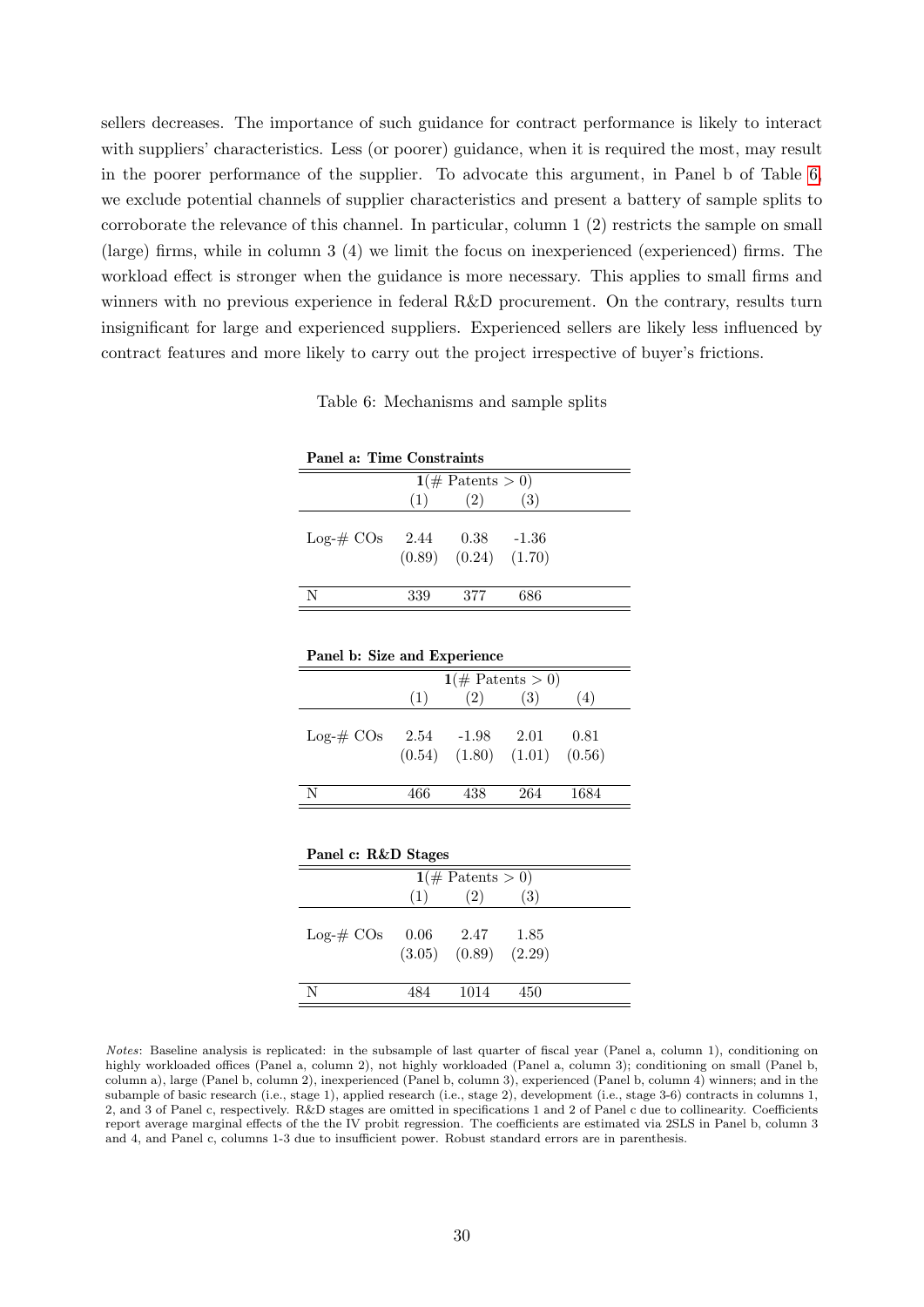Further evidence on the time/guidance channel Although we can neither observe nor proxy the actual effort that the CO puts in for specific procurement activities and, therefore, we cannot determine if the increases in workload lead to a reduction in the effort provided for a single contract, the heterogeneity of the R&D activities in our sample allows us to provide indirect evidence of the importance of the COs in drafting solicitations and contractual agreements nonetheless. In this fashion, the contracts in our sample are awarded for the performance of projects at different stages of the R&D process. Table [\(1\)](#page-17-1) reports that 29 percent of the contract was awarded for the performance of basic research, 49 percent for the performance of applied research, and the remaining 22 percent for development research.<sup>[37](#page-30-0)</sup> The importance of the CO in the tender specification is likely to change with the stage of the R&D work procured. In the procurement of basic research whose direct applicability is still uncertain, agencies often rely on a Broad Agency Announcement (BAA).[38](#page-30-1) BAAs are broad in their subject matter and may be used by agencies to fulfill their requirements for scientific study and experimentation directed toward advancing the state-of-the-art or increasing knowledge or understanding rather than focusing on a specific system or hardware solution. Generally, a BAA describes the agency's research interest, either for an individual program requirement or for broadly defined areas of interest, but does not include a clear and complete work statement concerning the area of exploration and the end objectives of a contract. In this context, the importance of the CO in drafting a request for proposal and a subsequent contract that would provide the right incentive to the prospective contractor appears to be rather limited. However, contracts for the procurement of R&D work that happens at more advanced stages of development are relatively definable. In such cases, it is rather straightforward for the CO to draft a request for proposal and the resulting contract in a clear and complete fashion.

We expect that the relevance of the CO's ability in translating an abstract idea in a contractually clear work statement reaches its maximum for contracts awarded for more advanced stages of development. This applies in particular to the applied research (i.e., intermediate stage) where projects for the procurement of R&D work are enough definable for the CO to have an impact but not too definable—like in the development phases—to make their contribution mostly formal. Hence, if the negative effect of increases in workload on contract performance is connected to a reduction in the effort of the CO in the key moments of solicitation and contract drafting, we should expect our results to be stronger for contracts awarded for applied research than for the other stages. To test this hypothesis, we split our sample into three groups based on the three R&D stages and ran the same model as in the focal analysis. Columns 1-3 in Table [\(6\)](#page-29-0) panel c reports the results of this split-sample analysis. As the table shows, the overall negative baseline effect seems to be largely driven by contracts awarded for applied research (column 2), with a insignificant effect for basic research (column 1) and development stages (column 3). Although we are aware this result does not provide conclusive evidence—and point estimates across these sample splits are not statistically different—it vigorously hints at the proposed idea that overworked COs are indeed unable to devote enough time to tender and contract specification, resulting in a reduction in the performance of the contracts they award when the contribution of the CO is most required.

<span id="page-30-0"></span> $37$ Due to the high comparability in their nature, we group the subsequent development stages (i.e., stages 4 to 6) together with stage 3 within the "broad development stage" umbrella.

<span id="page-30-1"></span> $38$ See FAR 35.016.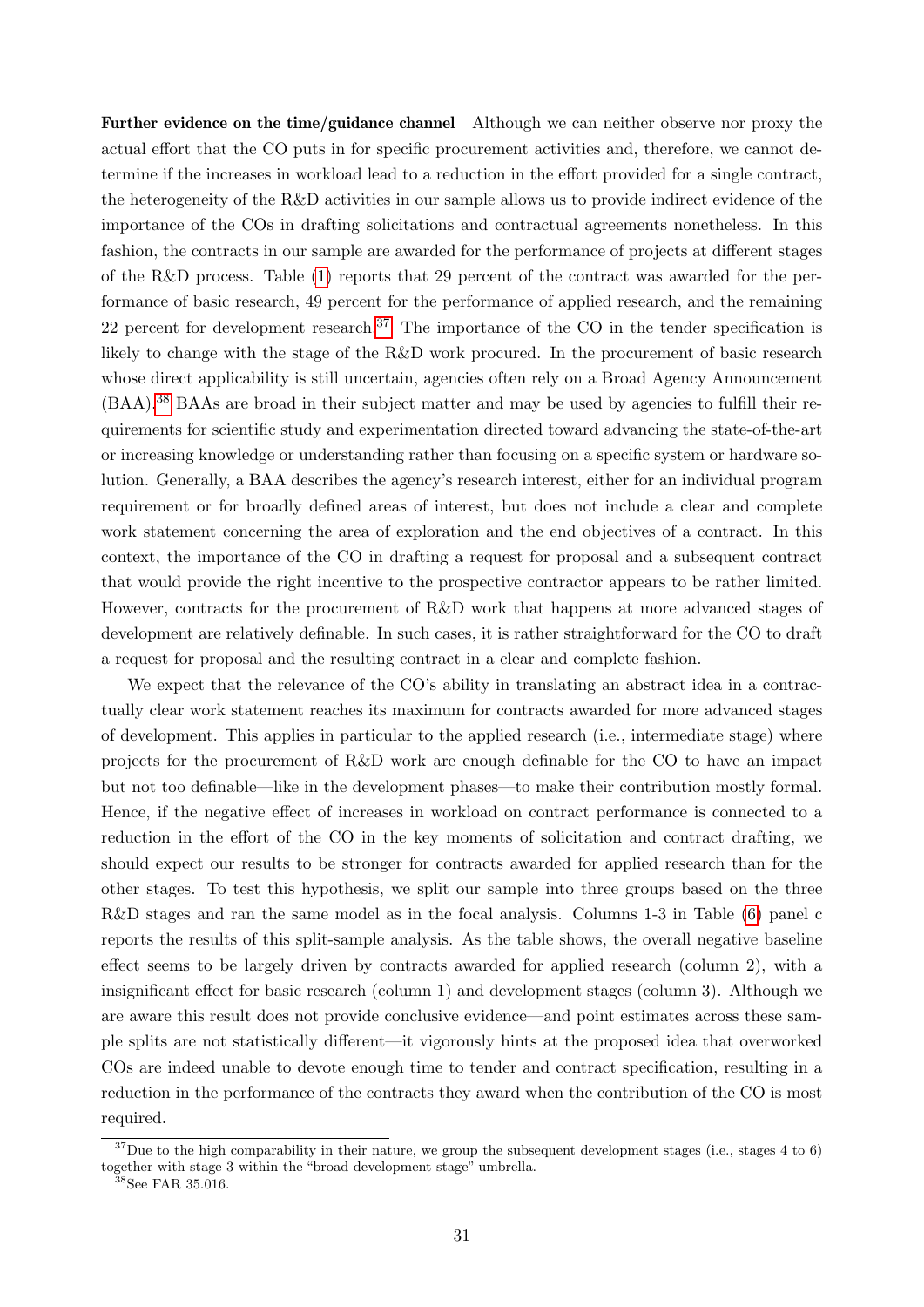## <span id="page-31-0"></span>6 Conclusions

As modern economies have evolved from industrial- to knowledge-based, the activity of public administrations has also changed over time, and the governance of technology has become a crucial part of their activity. In public procurement, these structural changes are compelling governments to procure increasingly complex products and services. In the US, this increasing complexity is going hand in hand with an increasing number and value of procurements. In response, the government has focused on streamlining acquisition rules and giving more discretion to front-line officials [\(Carril 2021;](#page-33-12) [Calvo et al. 2019;](#page-33-14) [Giuffrida and Rovigatti 2018\)](#page-34-5). However, human resources are lagging behind due to the inability to retain and recruit talent at all levels of the administration. The result is an overburdened contracting workforce, which generates a major capacity constraint for effective public spending in general, and investment in R&D in particular.

To provide a quantification of this bottleneck, this paper sheds light on the microeconomic implications for innovative activities of the workload of US federal buyers of R&D. Our research is in the spirit of [Furman and Stern](#page-34-13) [\(2011\)](#page-34-13)'s as we are interested in understanding how institutions shape new knowledge and what frictions they encounter, and complements [Warren](#page-35-2) [\(2014\)](#page-35-2)'s findings on how a overworked contracting personnel affects standard procurements' performance outcomes. We combine several data sources to link tender, contract, patent, and office records to the identity of the CO. We focus on contracts awarded by the contracting offices that compose the AFRL to effectively count the officials actively involved in procuring R&D in a given fiscal year: we use this measure as an inverse indicator of the office's workload, after controlling for the budget and purchases. To overcome endogeneity in the contract outcomes and buyer's workload relationship, we implement an IV strategy—combined with CO fixed effects—to identify the effect of the latter on the former. The identification comes from unanticipated retirement shifts among COs, which we use as an instrument for the workload. Our results are robust to several modifications and stress that a large increase in patenting at the extensive margin occurs when the same officer is exposed to a declining workload. The results are also robust to the outcome definition: A reduction in the CO workload triggers a significant increase in the probability of the contractor to be awarded a follow-on contract without competition. The results appear to be entirely driven by contracts awarded for the performance of R&D work, in particular for the development stages. We show that a key dimension affected by workload is the reduced time a CO is forced to dedicate to the award process and the resulting poorer guidance to R&D supplier embedded in the contract. Consistently, workload matters the most in cases where the role of procurement personnel is more central to the R&D process. This applies to applied research, where translating the still abstract results from the basic research phase into detailed contract requirements, a typical task of the CO, is as complex as it is necessary for successful project performance.

Our findings acknowledge that the functioning of public bureaucracies is a key driver of government effectiveness [\(Weber 1921\)](#page-35-5) and, in turn, the ability of the state to govern effectively is a crucial determinant of economic prosperity [\(Acemoglu 2005\)](#page-32-12). Combined with the contracting personnel costs, we suggest that the government would gain considerably further innovation power if it dedicated part of the budget for R&D contracts to hire additional COs. Future research could use our results as a starting point to further investigate how excessive workload constrains bureaucratic effort and how the work environment and characteristics of contracting personnel interact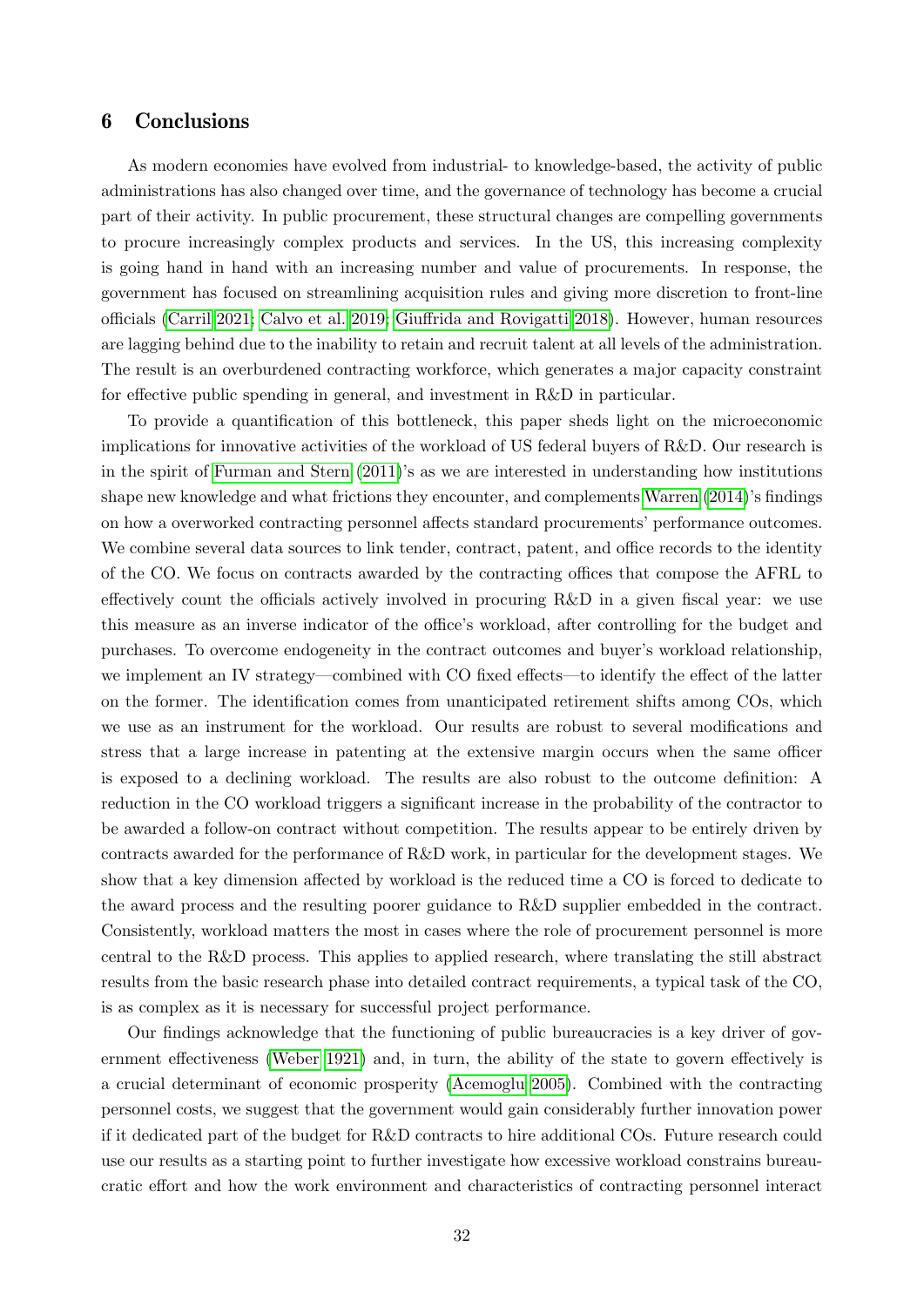with our proposed channel. Of particular interest is the mitigating role of management practices and the response of bureaucrats with high levels of implicit motivation to excessive workload.

## References

- <span id="page-32-5"></span>AAP (2007): "Report of the Acquisition Advisory Panel to the Office of Federal Procurement Policy and the United States Congress," Executive Office of the President.
- <span id="page-32-12"></span>ACEMOGLU, D. (2005): "Politics and economics in weak and strong states," Journal of Monetary Economics, 52, 1199–1226.
- <span id="page-32-7"></span>Asch, B., S. J. Haider, and J. Zissimopoulos (2005): "Financial Incentives and Retirement: Evidence from Federal Civil Service Workers," Journal of Public Economics, 89, 427–440.
- <span id="page-32-11"></span>Azoulay, P., J. S. Graff Zivin, D. Li, and B. N. Sampat (2019): "Public R&D investments and private-sector patenting: evidence from NIH funding rules," The Review of Economic Studies, 86, 117–152.
- <span id="page-32-9"></span>Bajari, P. and S. Tadelis (2001): "Incentives versus Transaction Costs: A Theory of Procurement Contracts," RAND Journal of Economics, 32, 387–407.
- <span id="page-32-2"></span>Baltrunaite, A., C. Giorgiantonio, S. Mocetti, and T. Orlando (2021): "Discretion and Supplier Selection in Public Procurement," The Journal of Law, Economics, and Organization, 37, 134–166.
- <span id="page-32-4"></span>BANDIERA, O., A. PRAT, AND T. VALLETTI (2009): "Active and Passive Waste in Government Spending: Evidence from a Policy Experiment," The American Economic Review, 99, 1278–1308.
- <span id="page-32-1"></span>BEST, M. C., J. HJORT, AND D. SZAKONYI (2017): "Individuals and Organizations as Sources of State Effectiveness," NBER Working Paper 23350, National Bureau of Economic Research, Cambridge, MA.
- <span id="page-32-8"></span>BHATTACHARYA, V. (2021): "An Empirical Model of R&D Procurement Contests: An Analysis of the DOD SBIR Program," Econometrica, 89, 2189–2224.
- <span id="page-32-6"></span>BOLDRIN, M. AND D. K. LEVINE (2013): "The case against patents," Journal of Economic Perspectives, 27, 3–22.
- <span id="page-32-10"></span>BREITINGER, J., B. DIERKS, AND T. RAUSCH (2020): "World class patents in cutting-edge technologies: The innovation power of East Asia, North America, and Europe," .
- <span id="page-32-0"></span>BRUCE, J. R. AND J. M. DE FIGUEIREDO (2020): "Innovation in the U.S. Government," Working Paper 27181, National Bureau of Economic Research.
- <span id="page-32-3"></span>BRUCE, J. R., J. M. DE FIGUEIREDO, AND B. S. SILVERMAN (2019): "Public Contracting for Private Innovation: Government Capabilities, Decision Rights, and Performance Outcomes," Strategic Management Journal, 40, 533–555.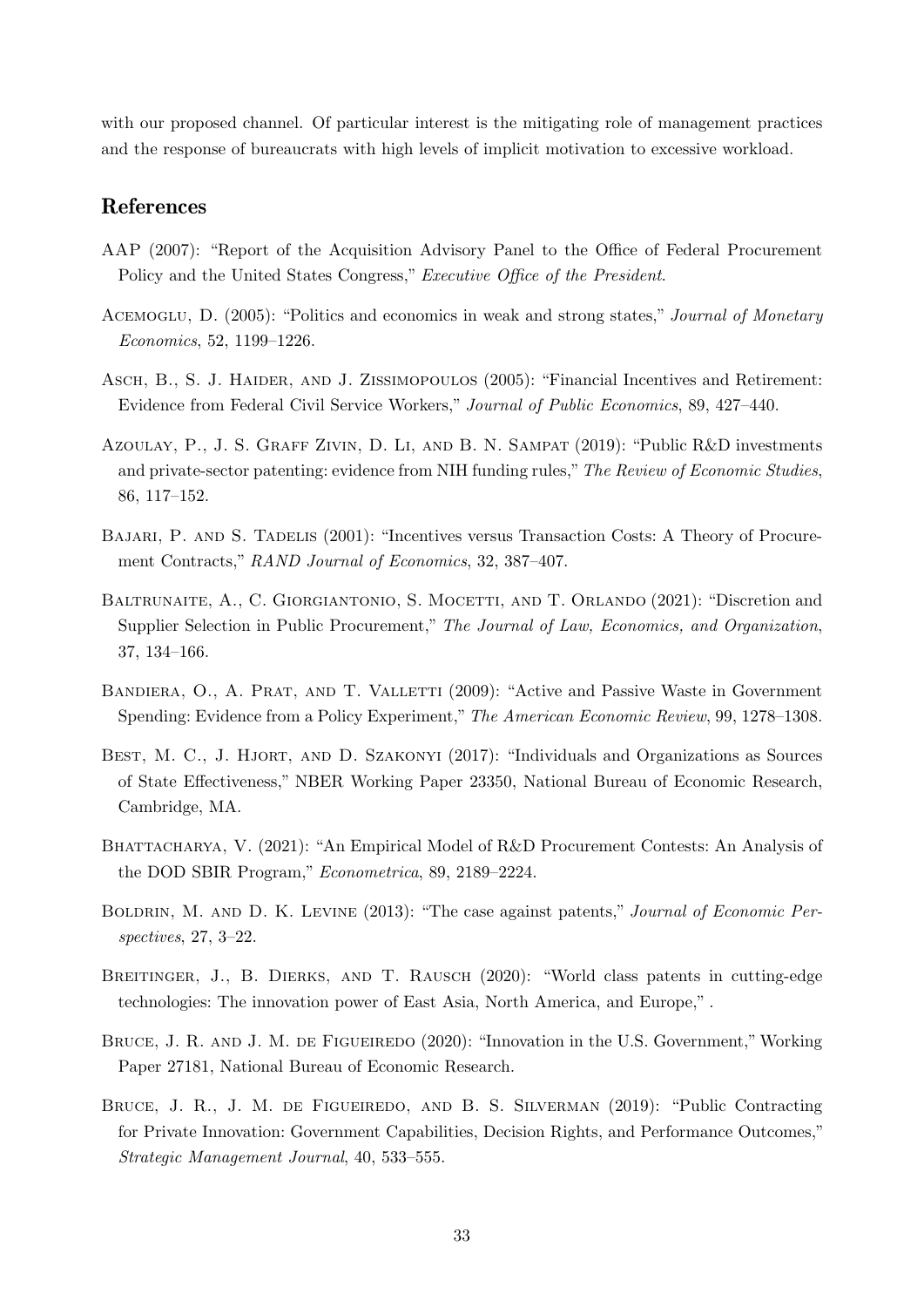- <span id="page-33-4"></span>Bucciol, A., R. Camboni, and P. Valbonesi (2020): "Purchasing Medical Devices: The Role of Buyer Competence and Discretion," Journal of Health Economics, 74.
- <span id="page-33-14"></span>Calvo, E., R. Cui, and J. C. Serpa (2019): "Oversight and efficiency in public projects: A regression discontinuity analysis," Management Science, 65, 5651–5675.
- <span id="page-33-6"></span>Calzolari, G. and G. Spagnolo (2009): "Relational Contracts and Competitive Screening," CEPR Discussion Papers.
- <span id="page-33-12"></span>CARRIL, R. (2021): "Rules versus Discretion in Public Procurement," Economics Working Papers 1765, Department of Economics and Business, Universitat Pompeu Fabra.
- <span id="page-33-10"></span>CARRIL, R. AND M. DUGGAN (2020): "The Impact of Industry Consolidation on Government Procurement: Evidence from Department of Defense Contracting," Journal of Public Economics, 184, 104141.
- <span id="page-33-13"></span>CATTANEO, M. D., R. K. CRUMP, M. H. FARRELL, AND Y. FENG (2019): "On binscatter," arXiv preprint arXiv:1902.09608.
- <span id="page-33-7"></span>Che, Y.-K., E. Iossa, and P. Rey (2021): "Prizes versus contracts as incentives for innovation," The Review of Economic Studies, 88, 2149–2178.
- <span id="page-33-1"></span>de Rassenfosse, G., A. Jaffe, and E. Raiteri (2019): "The procurement of innovation by the US government," PloS one, 14, e0218927.
- <span id="page-33-11"></span>de Rassenfosse, G., G. Pellegrino, and E. Raiteri (2020): "Do Patents Enable Disclosure? Evidence from the Invention Secrecy Act,"Working Papers 9, Chair of Innovation and IP Policy.
- <span id="page-33-8"></span>Decarolis, F. (2014): "Awarding Price, Contract Performance and Bids Screening: Evidence from Procurement Auctions," American Economic Journal: Applied Economics, 6, 108–132.
- <span id="page-33-9"></span>– (2018): "Comparing Public Procurement Auctions," *International Economic Review*, 59, 391–419.
- <span id="page-33-5"></span>Decarolis, F., G. de Rassenfosse, L. Giuffrida, E. Iossa, V. Mollisi, E. Raiteri, and G. Spagnolo (2021): "Buyers' Role in Innovation Procurement: Evidence from U.S. Military R&D Contracts," The Journal of Economics & Management Strategy, Forthcoming.
- <span id="page-33-3"></span>Decarolis, F., L. M. Giuffrida, E. Iossa, V. Mollisi, and G. Spagnolo (2020): "Bureaucratic Competence and Procurement Outcomes," The Journal of Law, Economics, and Organization, 36, 537–597.
- <span id="page-33-2"></span>Edquist, C. (2015): "Innovation-related Public Procurement as a Demand-oriented Innovation Policy Instrument," Papers in Innovation Studies 2015/28, Lund University, CIRCLE - Center for Innovation, Research and Competences in the Learning Economy, Lund.
- <span id="page-33-0"></span>Fleming, L., H. Greene, G. Li, M. Marx, and D. Yao (2019): "Government-funded research increasingly fuels innovation," Science, 364, 1139–1141.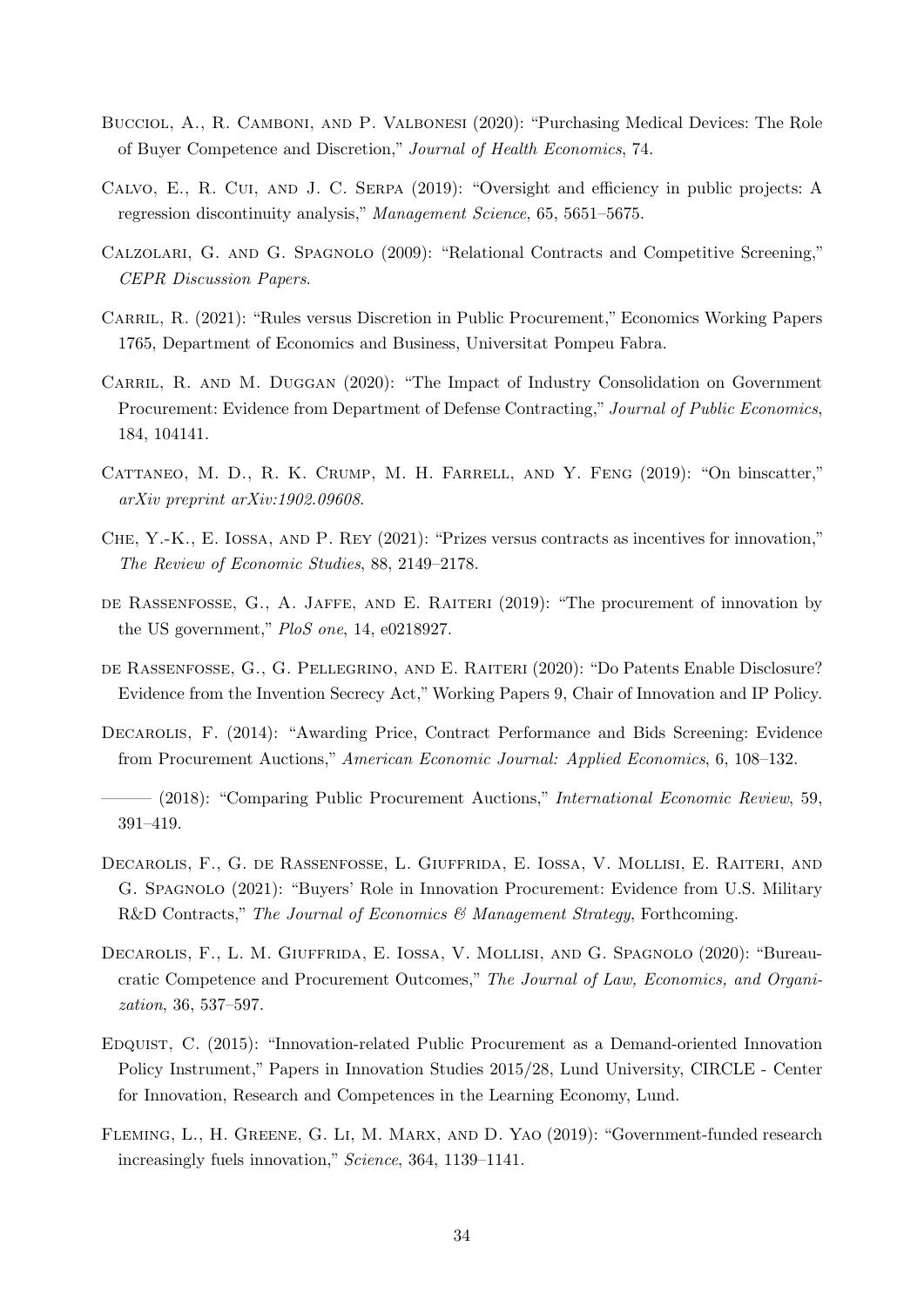- <span id="page-34-13"></span>Furman, J. L. and S. Stern (2011): "Climbing atop the Shoulders of Giants: The Impact of Institutions on Cumulative Research," American Economic Review, 101, 1933–63.
- <span id="page-34-6"></span>GAO (2017): "High-Risk series 2017," Tech. rep., GAO-17-317, US Government Accountability Office.
- <span id="page-34-8"></span>——— (2019): "DOD Increased Use of Human Capital Flexibilities but Could Improve Monitoring," Tech. rep., GAO-19-509, US Government Accountability Office.
- <span id="page-34-4"></span>Gerardino, M. P., S. Litschig, and D. Pomeranz (2017): "Can Audits Backfire? Evidence from Public Procurement in Chile," Working Paper 23978, National Bureau of Economic Research.
- <span id="page-34-5"></span>GIUFFRIDA, L. M. AND G. ROVIGATTI (2018): "Can the Private Sector Ensure the Public Interest? Evidence from Federal Procurement," ZEW Discussion Paper No. 18-045, ZEW - Centre for European Economic Research, Mannheim.
- <span id="page-34-12"></span>HOWELL, S. T. (2017): "Financing Innovation: Evidence from R&D Grants," American Economic Review, 107, 1136–1164.
- <span id="page-34-10"></span>Kang, K. and R. A. Miller (2021): "Winning by Default: Why is There So Little Competition in Government Procurement?" The Review of Economic Studies, forthcoming.
- <span id="page-34-2"></span>Kelman, S. (2021): "Bureaucracies as Innovative Organizations," Working Paper 21-017, HKS Faculty Research.
- <span id="page-34-14"></span>KIVIET, J. (2020): "Testing the impossible: Identifying exclusion restrictions," Journal of Econometrics, 218, 294–316.
- <span id="page-34-9"></span>LEWIS, G. B. AND D. PITTS (2018): "Deciding to Retire from the Federal Service," Review of Public Personnel Administration, 38, 49–82.
- <span id="page-34-3"></span>Liebman, J. B. and N. Mahoney (2017): "Do Expiring Budgets Lead to Wasteful Year-End Spending? Evidence from Federal Procurement," American Economic Review, 107, 3510–49.
- <span id="page-34-11"></span>Mait, J. N. (2005): "Making IT Happen: Transforming Military Information Technology," Tech. rep., National Defense University Washington DC Center for Technology and National.
- <span id="page-34-0"></span>MORETTI, E., C. STEINWENDER, AND J. VAN REENEN (2019): "The Intellectual Spoils of War? Defense R&D, Productivity and International Spillovers," Working Paper 26483, National Bureau of Economic Research.
- <span id="page-34-7"></span>PEÑA, V., S. V. HOWIESON, B. LAL, J. R. BEHRENS, B. L. ZUCKERMAN, M. V. MERRILL, AND J. L. Zhu (2017): Early Stage Research and Technology at US Federal Government Agencies, Institute for Defense Analyses.
- <span id="page-34-1"></span>RAITERI, E. (2018): "A Time to Nourish? Evaluating the Impact of Public Procurement on Technological Generality through Patent Data," Research Policy, 47, 936–952.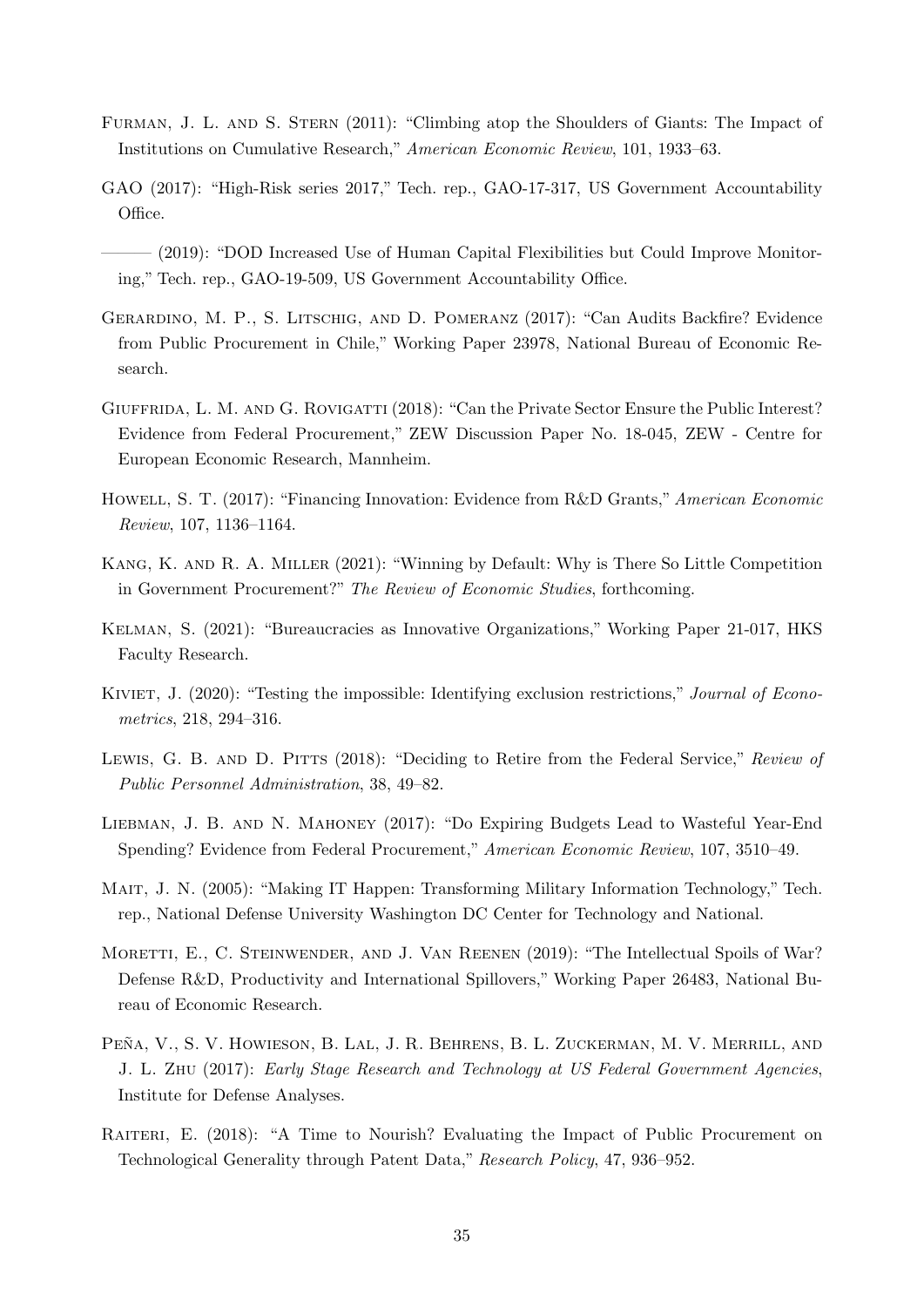- <span id="page-35-4"></span>Rau, C. A. and P. J. Stambersky (2009): "Management and oversight of services acquisition within the United States Army," Tech. rep., Naval Postgraduate School, Monterey, CA.
- <span id="page-35-1"></span>Rendon, R. G., U. M. Apte, and A. Apte (2012): "Services acquisition in the DoD: A comparison of management practices in the Army, Navy, and Air Force," Tech. rep., Defence Acquisition University.
- <span id="page-35-0"></span>RUTTAN, V. W. (2006): "Is war necessary for economic growth? Military procurement and technology development," Tech. rep., University of Minnesota, Department of Applied Economics.
- <span id="page-35-3"></span>US Air Force (1967): "Air Force Research and Development Contracting Officers' Handbook," AFSC Pamphlet 70-2, Air Force System Command.
- <span id="page-35-2"></span>WARREN, P. L. (2014): "Contracting Officer Workload, Incomplete Contracting, and Contractual Terms," The RAND Journal of Economics, 45, 395–421.
- <span id="page-35-5"></span>WEBER, M. (1921): Economy and Society: An Outline of Interpretive Sociology (1921; German: Wirtschaft und Gesellschaft. Grundriß der verstehenden Soziologie), vol. 1, University of California Press (1978).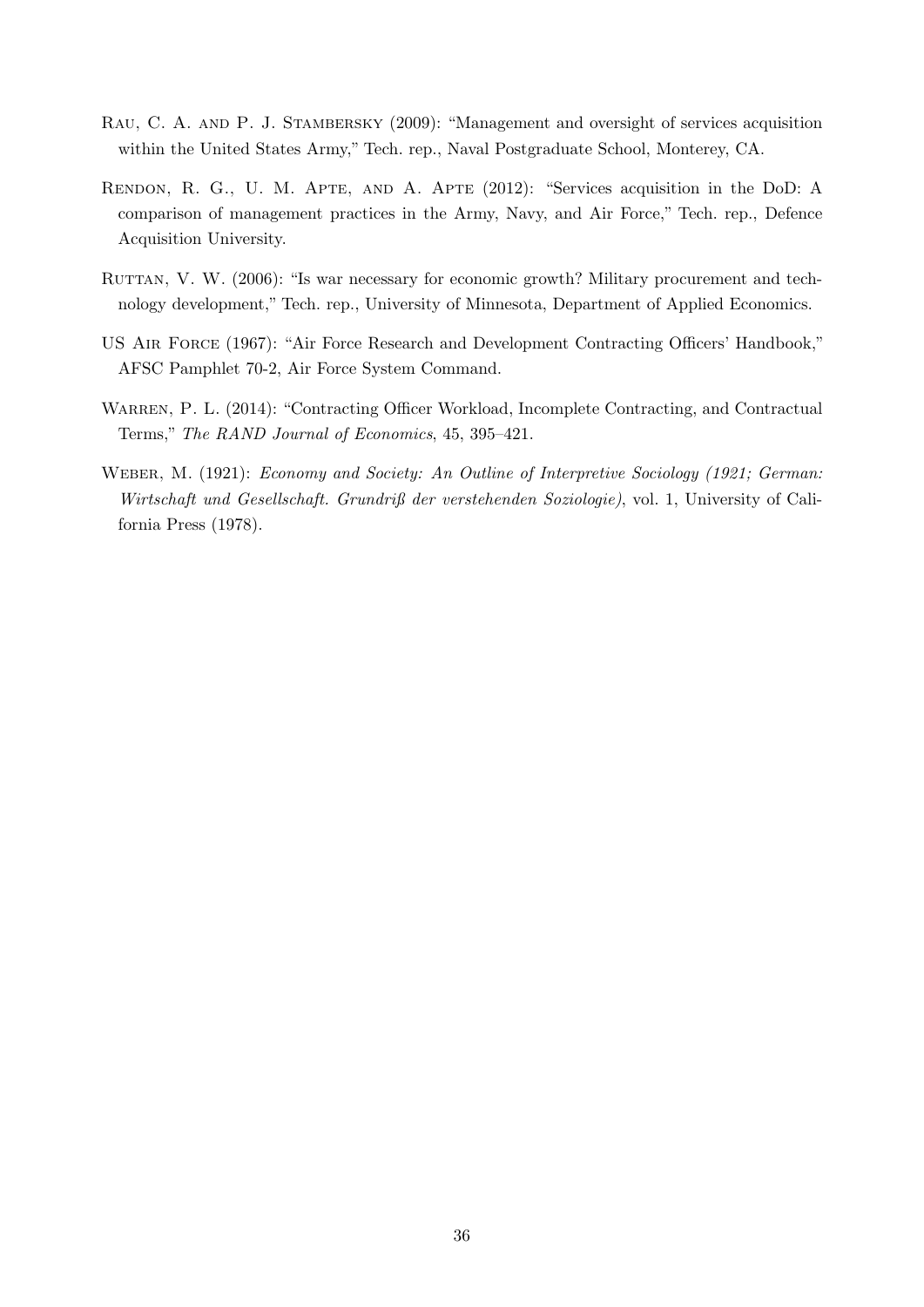## <span id="page-36-0"></span>A Appendix: Discussion on the Exclusion Restriction

To corroborate further our IV strategy, we propose a state-of-the-art exercise hinging on the recent contribution from [Kiviet](#page-34-14) [\(2020\)](#page-34-14) to seek to actually test the exclusion restriction. [Kiviet](#page-34-14) [\(2020\)](#page-34-14) presents an approach by which, without exploiting any external instruments, general linear coefficient restrictions can be tested in a multiple regression model with an arbitrary number of endogenous regressors. The strategy requires a flexible assumption on the degree of endogeneity of all regressors. This approach allows generating statistical evidence on the tenability of exclusion restrictions. When this yields an acceptable just-identifying or over-identifying set of instruments, it provides the essential underlying building block for a standard or a series of incremental Sargan–Hansen tests. We follow the [Kiviet](#page-34-14) [\(2020\)](#page-34-14) approach in our just-identified IV analysis to produce further insights into the tenability of our exclusion restriction hypothesis. The left graph of Figure [\(A1\)](#page-8-0) shows different values of downward bias in Equation [\(3\)](#page-18-4) (i.e., negative values of postulated endogeneity), the p-values of the single just-identifying exclusion restriction tests for CO employment. The instrument's validity seems quite likely when it is close to -0.04, and it holds over most of the negative space. In the right graph, Figure [\(A1\)](#page-8-0) shows the 2SLS asymptotic 95 percent confidence interval (the yellow area) for  $\beta$ , which is invariant regarding the endogeneity and centered at the 2SLS estimate 1.14 (solid blue line). It also shows the KLS estimator (the solid red line), which varies with the postulated endogeneity, and the KLS asymptotic 95 percent confidence interval (the grey area). The graph also shows that the 95 percent 2SLS confidence interval, which is contingent on the validity of the instruments, conforms in width to a conservative KLS-based interval contingent on the supposition and exogeneity of the instrument. This evidence suggests that, with the likely size and direction of endogeneity, the 2SLS and KLS inference are similar, and the exclusion restriction underlying our IV strategy's validity is satisfied.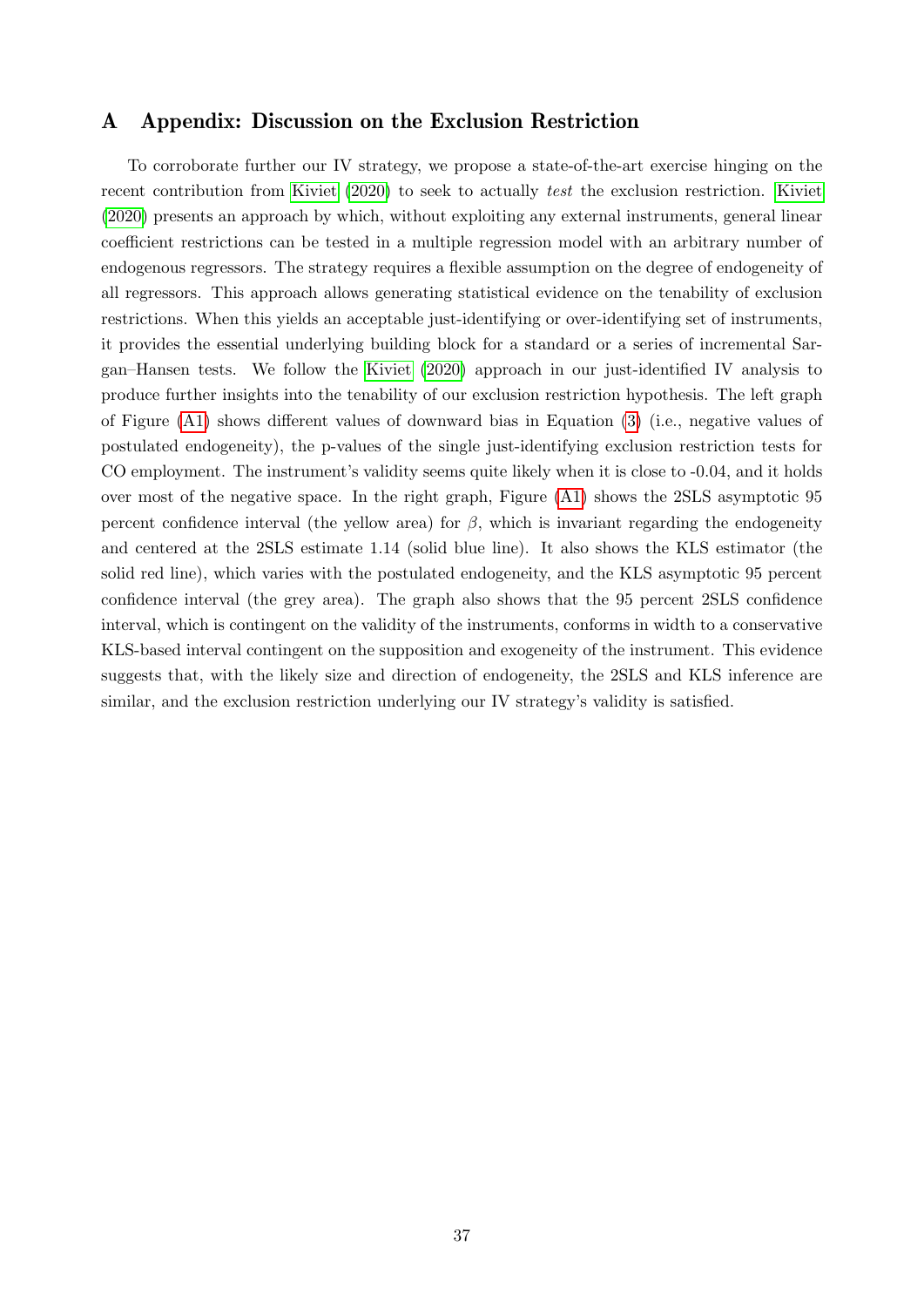

Figure A1: Exclusion Restriction Test as in [Kiviet](#page-34-14) [\(2020\)](#page-34-14)

Notes: Values of single just-identifying exclusion restriction tests and inference of 2SLS and KLS based on non-orthogonality conditions.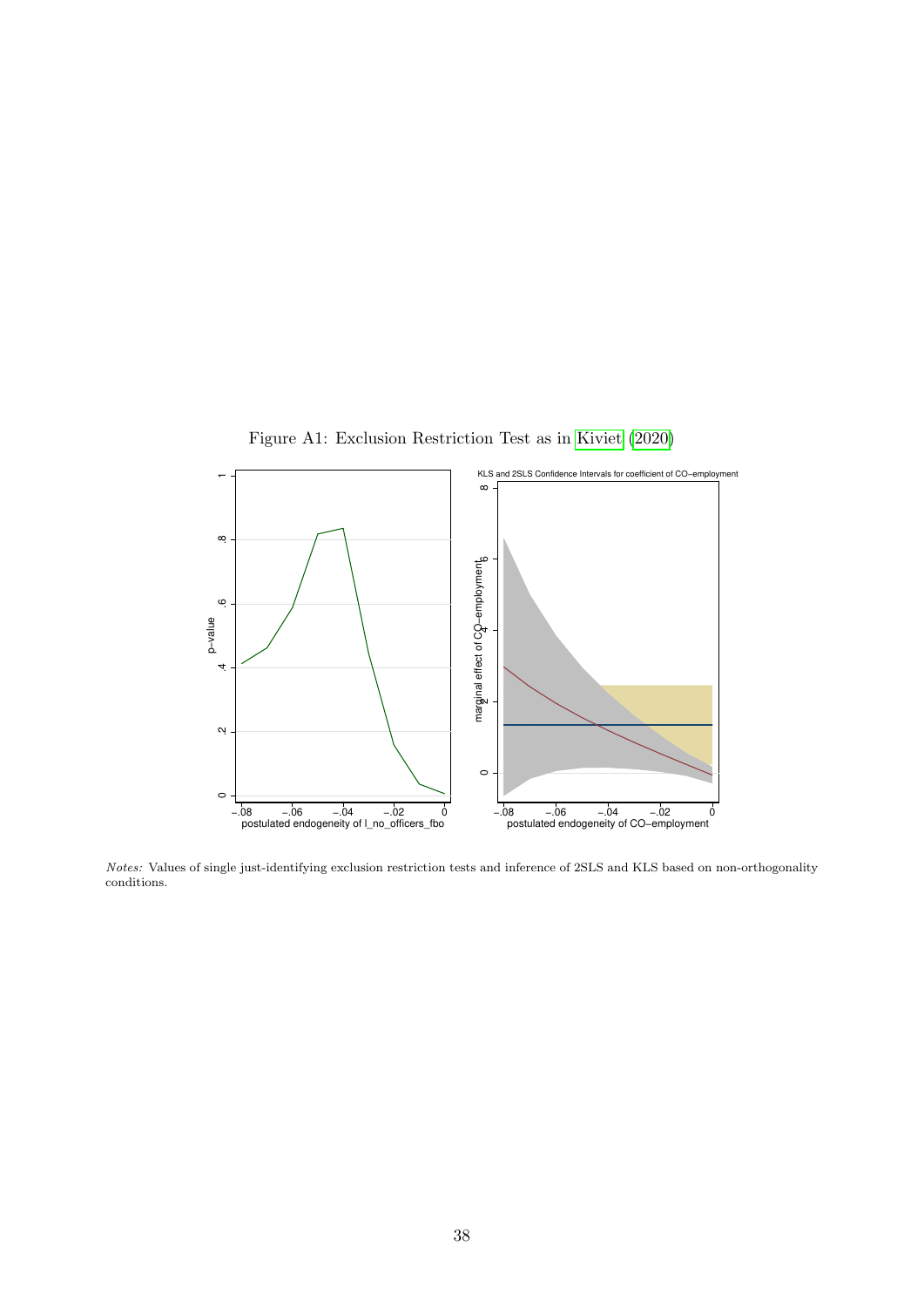# <span id="page-38-0"></span>B Appendix: Additional Tables

|                                   |                 |                        |          | $Log-(Non-retirement)$ |          |                        |
|-----------------------------------|-----------------|------------------------|----------|------------------------|----------|------------------------|
|                                   | (1)             | (2)                    | (3)      | (4)                    | (5)      | (6)                    |
| (mean) University                 | $-0.79$         | $-0.80$                |          |                        | $-1.04$  | $-0.29$                |
|                                   | (0.53)          | (0.92)                 |          |                        | (0.44)   | (0.57)                 |
|                                   |                 |                        |          |                        |          |                        |
| (mean) Small                      | $-0.18$         | 0.50                   |          |                        | $-0.22$  | 0.97                   |
|                                   | (0.16)          | (1.83)                 |          |                        | (0.25)   | (0.53)                 |
|                                   |                 |                        |          |                        |          |                        |
| (mean) Inexperienced              | 0.029           | $-1.07$                |          |                        | 0.89     | $-1.85$                |
|                                   | (0.96)          | (3.22)                 |          |                        | (0.71)   | (1.18)                 |
|                                   |                 |                        |          |                        |          |                        |
| (mean) Specialist                 | $-0.092$        | $-5.95$                |          |                        | $-0.67$  | $-1.03$                |
|                                   | (0.43)          | (0.75)                 |          |                        | (0.62)   | (0.68)                 |
|                                   |                 |                        |          |                        |          |                        |
| (mean) Same State                 | $-0.33$         | $-3.40$                |          |                        | 0.43     | 0.38                   |
|                                   | (0.60)          | (1.75)                 |          |                        | (0.69)   | (0.51)                 |
|                                   |                 |                        |          |                        |          |                        |
| (mean) Last Week                  | 0.56            | 0.043                  |          |                        | 1.02     | $-1.01$                |
|                                   | (0.63)          | (2.68)                 |          |                        | (0.67)   | (1.03)                 |
|                                   |                 |                        |          |                        |          |                        |
| (mean) Log-Budget                 |                 |                        | $-0.11$  | $-0.13$                | $-0.24$  | 0.26                   |
|                                   |                 |                        | (0.24)   | (0.062)                | (0.34)   | (0.23)                 |
|                                   |                 |                        |          |                        |          |                        |
| (mean) Log-Purchases              |                 |                        | 0.0085   | 0.19                   | $-0.16$  | $-0.086$               |
|                                   |                 |                        | (0.082)  | (0.079)                | (0.12)   | (0.13)                 |
|                                   |                 |                        |          |                        |          |                        |
| $(\text{mean}) \# \text{GS-1102}$ |                 |                        | 0.63     | 0.90                   | 0.38     | 0.79                   |
|                                   |                 |                        | (0.21)   | (0.042)                | (0.36)   | (0.12)                 |
|                                   |                 |                        |          |                        |          |                        |
| $(mean)$ # Top GS-1102            |                 |                        | $-0.024$ | $-0.022$               | $-0.075$ | $-0.081$               |
|                                   |                 |                        | (0.020)  | (0.039)                | (0.044)  | (0.046)                |
|                                   |                 |                        |          |                        |          |                        |
| Office FEs                        | Yes             | $\overline{\text{No}}$ | Yes      | No                     | Yes      | $\overline{\text{No}}$ |
| Fiscal Year FE                    | No              | Yes                    | No       | Yes                    | No       | Yes                    |
| R-Squared                         | $\rm 0.98$      | 0.78                   | 0.98     | 0.98                   | 0.99     | 0.99                   |
| N                                 | $\overline{30}$ | $30\,$                 | $30\,$   | $30\,$                 | $30\,$   | $30\,$                 |

Table B1: Non-retirement Predictors

Notes: The table presents two sets of possible predictors of the office-year non-retirement instrument. Columns (1) and (2) include contract and contractor characteristics demeaned at the office-year level. Columns (3) and (4) include office features. Columns (5) and (6) nest the set of covariates. OLS estimates include, alternatively, office and year fixed effects. Robust standard errors are in parentheses.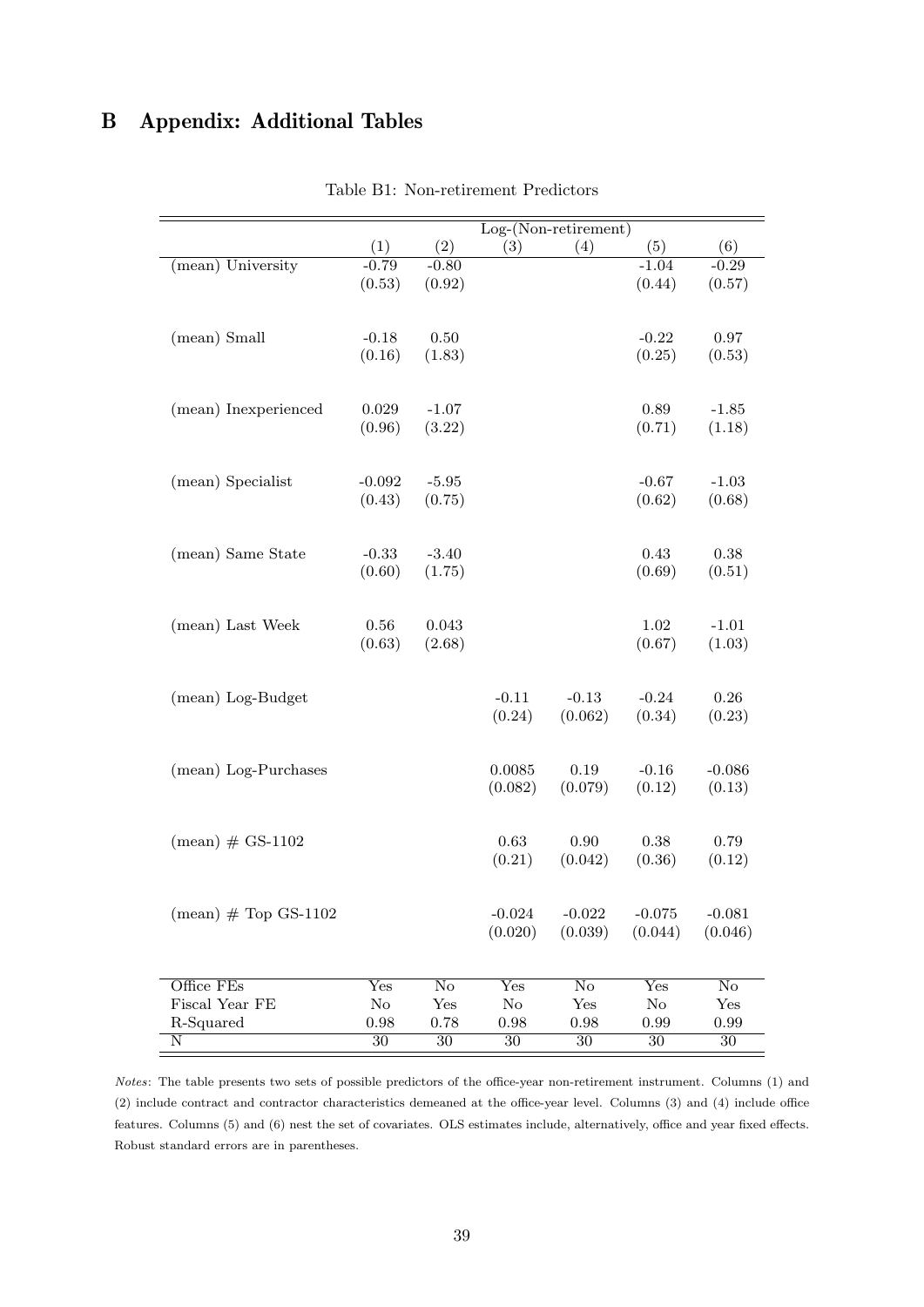|                        | $Log-# COs$    |                   |          |                  |                  |  |  |  |
|------------------------|----------------|-------------------|----------|------------------|------------------|--|--|--|
|                        | (1)            | $\left( 2\right)$ | 3)       | $\left(4\right)$ | $\left(5\right)$ |  |  |  |
| $Log-(Non-Retirement)$ | 0.152          | 0.203             | 0.206    | 0.208            | 0.210            |  |  |  |
|                        | (0.00753)      | (0.0513)          | (0.0512) | (0.0556)         | (0.0566)         |  |  |  |
| Weak Id.               | 408            | 16                | 16       | 14               | 15               |  |  |  |
| Under Id.              | 270            | 23                | 24       | 23               | 24               |  |  |  |
| CO FEs                 | No             | Yes               | Yes      | Yes              | Yes              |  |  |  |
| Fiscal Year FE         | No             | Yes               | Yes      | Yes              | Yes              |  |  |  |
| Cost and Duration FEs  | N <sub>0</sub> | No                | Yes      | Yes              | Yes              |  |  |  |
| R&D Category FEs       | No             | No                | No       | Yes              | Yes              |  |  |  |
| R&D Stage FEs          | No             | No                | No       | Yes              | Yes              |  |  |  |
| Controls               | No             | No                | No       | No               | Yes              |  |  |  |
| N                      | 1173           | 1173              | 1173     | 1173             | 1173             |  |  |  |

Table B2: First Stage Regressions

Notes: We report the Wald F statistic for weak identification (Kleibergen-Paap) and LM test statistic for under identification (Kleibergen-Paap). In addition to the reported fixed effects, controls for budget and purchases in the unit-year are included in all specifications. Controls include indicators for last week of fiscal year awards, seller and buyer located in the same state, assistance from a contract specialist. Robust standard errors are in parentheses.

|                        | $1 \times$ Patents > 0) |                   |        |                   |        |
|------------------------|-------------------------|-------------------|--------|-------------------|--------|
|                        | $\left(1\right)$        | $\left( 2\right)$ | 3)     | $\left( 4\right)$ | (5)    |
| $Log-(Non-Retirement)$ | 0.024                   | 0.22              | 0.23   | 0.27              | 0.28   |
|                        | (0.011)                 | (0.12)            | (0.12) | (0.13)            | (0.13) |
| CO FE <sub>s</sub>     | No                      | Yes               | Yes    | Yes               | Yes    |
| Fiscal Year FE         | $\rm No$                | Yes               | Yes    | Yes               | Yes    |
| Cost and Duration FEs  | No                      | No                | Yes    | Yes               | Yes    |
| R&D Category FEs       | No                      | $\rm No$          | No     | Yes               | Yes    |
| R&D Stage FEs          | No                      | No                | No     | Yes               | Yes    |
| Controls               | No                      | No                | No     | Nο                | Yes    |
| N                      | 1173                    | 1173              | 1173   | 1173              | 1173   |

Table B3: Reduced-form Regressions

Notes: The coefficients report average marginal effects. In addition to the reported fixed effects, controls for budget and purchases in the unit-year are included in all specifications. Controls include indicators for last week of fiscal year, seller and buyer located in the same state, assistance from a contract specialist. Robust standard errors are in parentheses.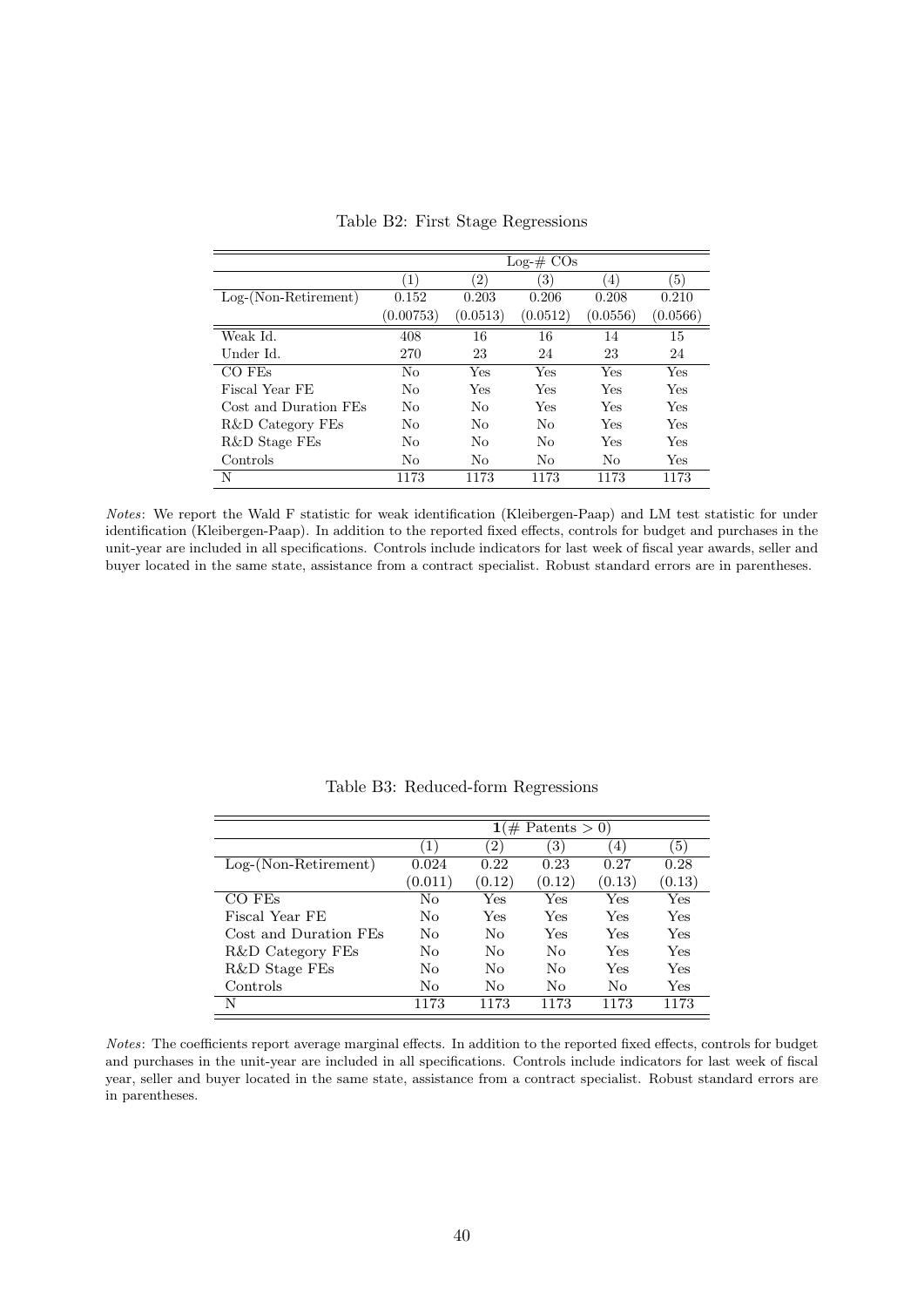## <span id="page-40-0"></span>C Appendix: Robustness Analysis Tables and Additional Discussion

Robustness Checks Tables We report tables from Section [4.3.](#page-25-0)

|                     | $1 \times$ Patents > 0) |        |         |  |  |
|---------------------|-------------------------|--------|---------|--|--|
|                     | (1)                     | (2)    | (3)     |  |  |
| $Log-# COs$         | 1.42                    |        |         |  |  |
|                     | (0.61)                  |        |         |  |  |
|                     |                         |        |         |  |  |
| $Log-# GS-1102$     |                         | 1.02   |         |  |  |
|                     |                         | (0.48) |         |  |  |
|                     |                         |        |         |  |  |
|                     |                         |        |         |  |  |
| $Log-# Top GS-1102$ |                         |        | 0.40    |  |  |
|                     |                         |        | (0.090) |  |  |
|                     |                         |        |         |  |  |
| N                   | 1173                    | 1173   | 1173    |  |  |

Table C1: Alternative Specifications of Endogenous Employment

Notes: Baseline results—column 5 of Table [\(4\)](#page-23-0), reported in column 1—are replicated with alternative measures of contracting employment.  $# \text{COs}$  is replaced as endogenous variable by  $# \text{GS-1102}$  and  $# \text{Top} \text{GS-1102}$  in columns 2 and 3, respectively. Robust standard errors in parenthesis.  $**p < .05, **p < .01$ 

|  |  | Table C2: Alternative Instruments |
|--|--|-----------------------------------|
|--|--|-----------------------------------|

|             | $1(\text{\# Patterns} > 0)$ |        |        |        |  |
|-------------|-----------------------------|--------|--------|--------|--|
|             |                             |        | 3      |        |  |
| $Log-# COs$ | 1.42                        | 1.87   | 1.76   | 0.81   |  |
|             | (0.61)                      | (0.52) | (0.48) | (0.35) |  |
|             | 1173                        | 1028   | 1028   | 1173   |  |
|             |                             |        |        |        |  |

Notes: Baseline results—column 5 of Table [\(4\)](#page-23-0), reported in column 1—are replicated with alternative IVs: Retirement Eligible t − 1 / Retirement Actual t in Column 2; log(Retirement Eligible t − 1 / Retirement Actual t) in Column 3; Log(Retirement Actual t) in Column 4. Coefficients report average marginal effects. Robust standard errors are in parenthesis. \*\*p < .05,  $^{***}\rm{p}$   $<$  .01

|                        |        |         | $1 \times$ Patents > 0) |          |
|------------------------|--------|---------|-------------------------|----------|
|                        | (1)    | 2)      | 3)                      | $^{(4)}$ |
| $Log-# COs$            | 1.42   | 1.25    | 1.22                    | 1.12     |
|                        | (0.61) | (0.56)  | (0.58)                  | (0.51)   |
|                        |        |         |                         |          |
| Cost Plus Pricing      |        | 0.031   |                         | 0.029    |
|                        |        | (0.052) |                         | (0.052)  |
|                        |        |         |                         |          |
| Open Competition       |        | 0.047   |                         | 0.051    |
|                        |        | (0.044) |                         | (0.044)  |
|                        |        |         |                         |          |
| Solicitation Proc. FEs | No     | No      | Yes                     | Yes      |
| N                      | 1173   | 1126    | 1172                    | 1125     |

Table C3: Inclusion of Endogenous Omitted Controls

Notes: Baseline results—column 5 of Table [\(4\)](#page-23-0), reported in column 1—are replicated with the inclusion of additional covariates: Cost Plus and Open Competition dummies in column 2; Solicitation Procedures fixed effects in column 3; Cost Plus and Open Competition dummies plus Solicitation Procedures fixed effects in column 4. Coefficients report average marginal effects. Robust standard errors in parenthesis.